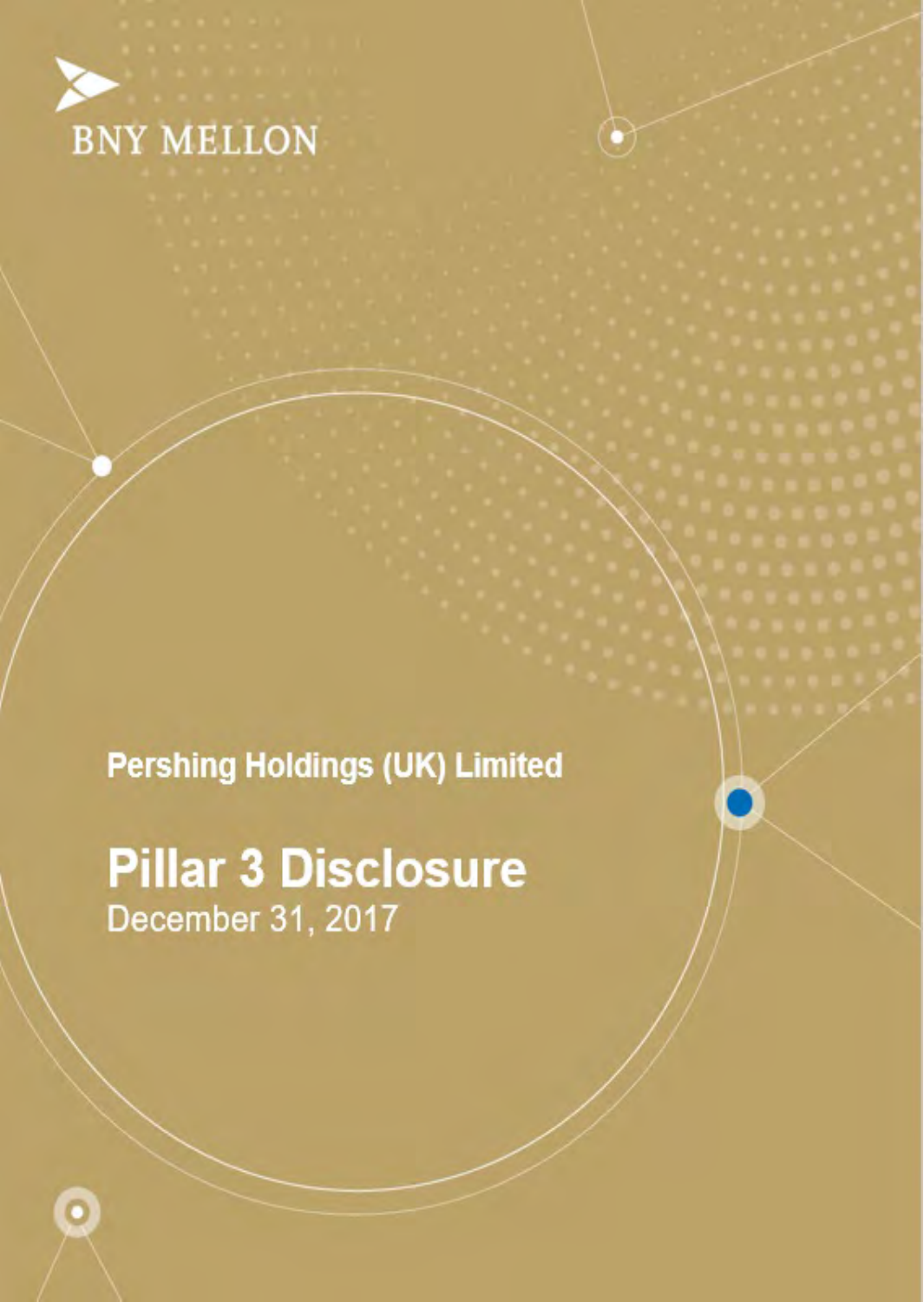# **Contents**

| 1              |                                                                        | 6              |
|----------------|------------------------------------------------------------------------|----------------|
| 1.1            |                                                                        | 6              |
| 1.2            |                                                                        | $\overline{7}$ |
| 1.3            |                                                                        | 8              |
| 1.4            |                                                                        | 8              |
| 1.5            |                                                                        | 8              |
| 1.6            |                                                                        | 9              |
| 1.7            |                                                                        | 9              |
| 1.8            |                                                                        | 9              |
| 1.9            |                                                                        | 11             |
| 1.10           |                                                                        | 12             |
| 2              | Own funds                                                              | 14             |
| 3              |                                                                        | 18             |
| 3.1            |                                                                        | 18             |
| 4              |                                                                        | 20             |
| 4.1            |                                                                        | 20             |
| 4.2            |                                                                        | 22             |
| 4.3            |                                                                        | 23             |
| 4.4            |                                                                        | 23             |
| 4.5            |                                                                        | 23             |
| 5              |                                                                        | 24             |
| 5.1            |                                                                        | 24             |
| 5.2            |                                                                        | 25             |
| 5.3            |                                                                        | 25             |
| 5.4            |                                                                        | 26             |
| 5.5            |                                                                        | 28             |
| 6              | Credit risk mitigation <b>communication</b> and credit risk mitigation | 31             |
| 6.1            |                                                                        | 31             |
| 6.2            |                                                                        | 31             |
| 6.3            |                                                                        | 31             |
| 6.4            |                                                                        | 32             |
| $\overline{7}$ |                                                                        | 33             |
| 8              |                                                                        | 36             |
| 8.1            |                                                                        | 37             |
| 9              |                                                                        | 39             |
| 10             |                                                                        | 41             |

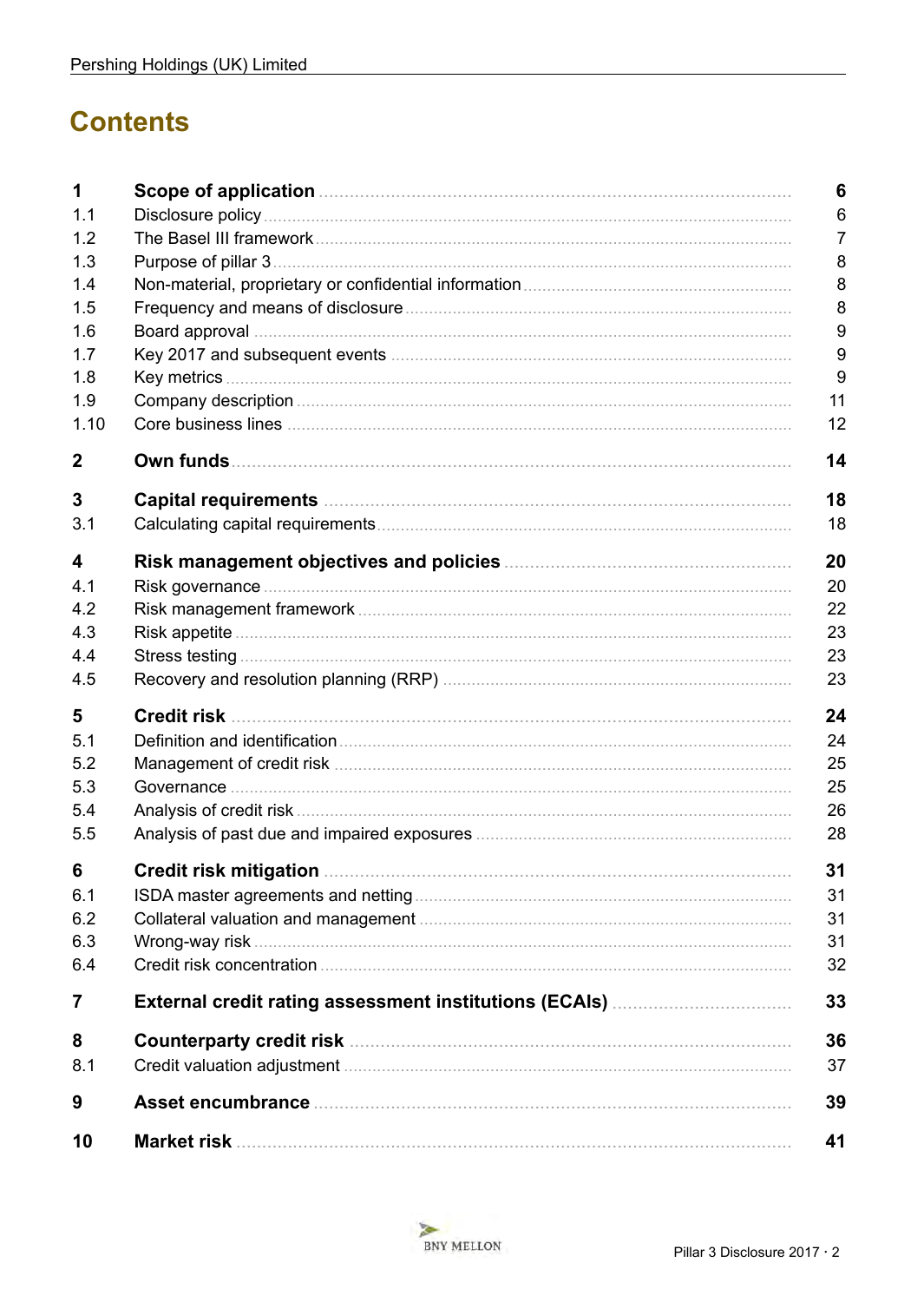| 11   | 42 |
|------|----|
| 12   | 43 |
| 12.1 | 43 |
| 12.2 | 43 |
| 13   | 45 |
| 14   | 48 |
| 14.1 | 48 |
| 14.2 | 49 |
| 14.3 | 49 |
| 14.4 | 49 |
| 14.5 | 50 |
| 14.6 | 50 |
| 14.7 | 50 |
| 14.8 | 51 |



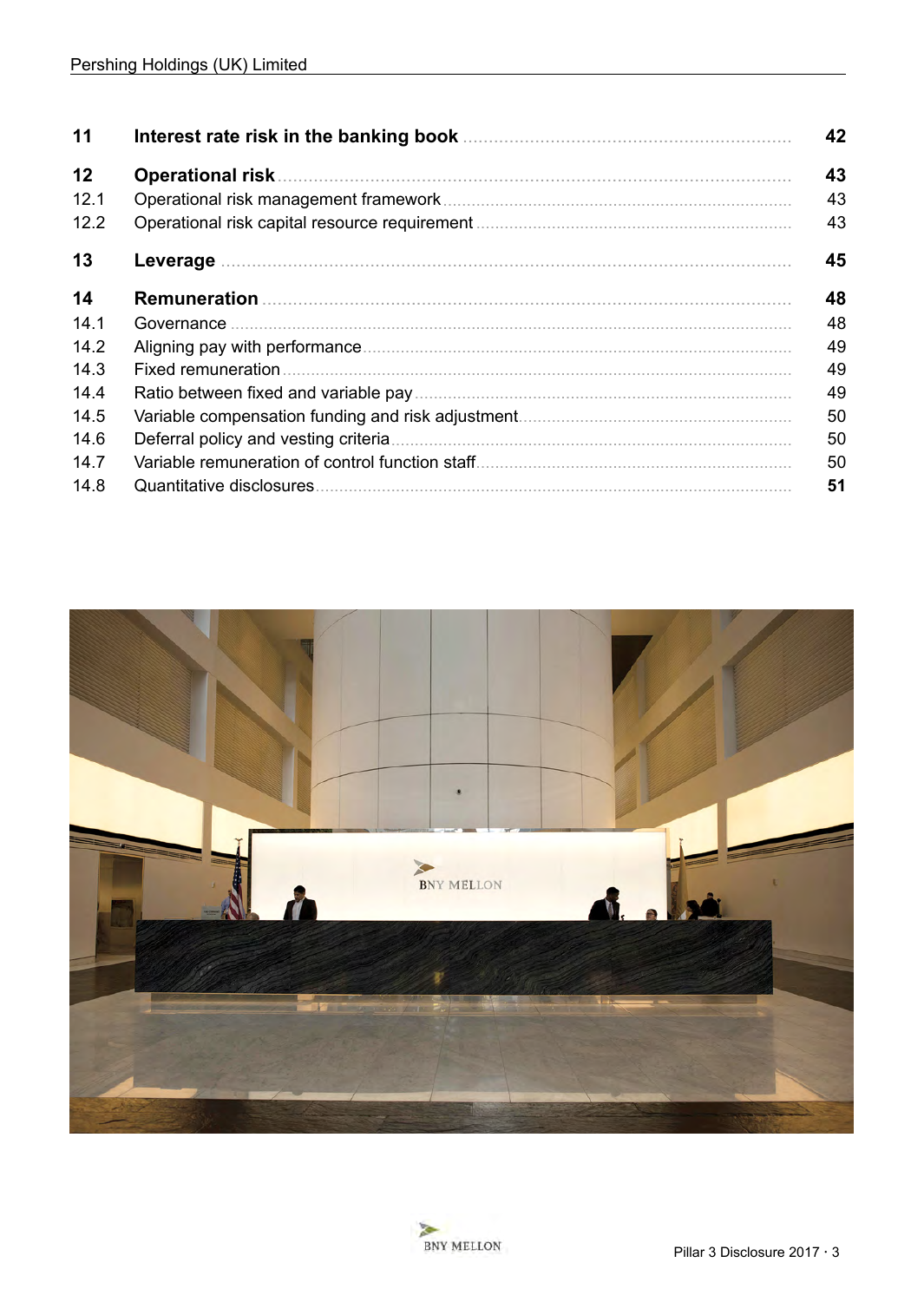# **Index of Tables**

|                                                                                | 11 |
|--------------------------------------------------------------------------------|----|
|                                                                                | 14 |
|                                                                                | 15 |
|                                                                                | 15 |
| Table 5: Common tier 1, additional tier 1 instruments and tier 2 instruments   | 16 |
|                                                                                | 18 |
|                                                                                | 26 |
|                                                                                | 27 |
| Table 9: Standardised post mitigated credit exposures by counterparty type     | 27 |
|                                                                                | 28 |
|                                                                                | 28 |
|                                                                                | 29 |
|                                                                                | 30 |
|                                                                                | 32 |
|                                                                                | 33 |
|                                                                                | 33 |
|                                                                                | 34 |
| Table 18: Credit risk exposure by asset class and risk weight post CCF and CRM | 34 |
| Table 19: Analysis of the counterparty credit risk (CCR) exposure by approach  | 36 |
|                                                                                | 37 |
|                                                                                | 37 |
|                                                                                | 39 |
|                                                                                | 39 |
|                                                                                | 40 |
|                                                                                | 41 |
|                                                                                | 45 |
|                                                                                | 46 |
|                                                                                | 47 |
|                                                                                | 51 |
|                                                                                | 51 |
|                                                                                | 52 |

Any discrepancies between the totals and sums of components within the tables and graphs within this report are due to rounding.



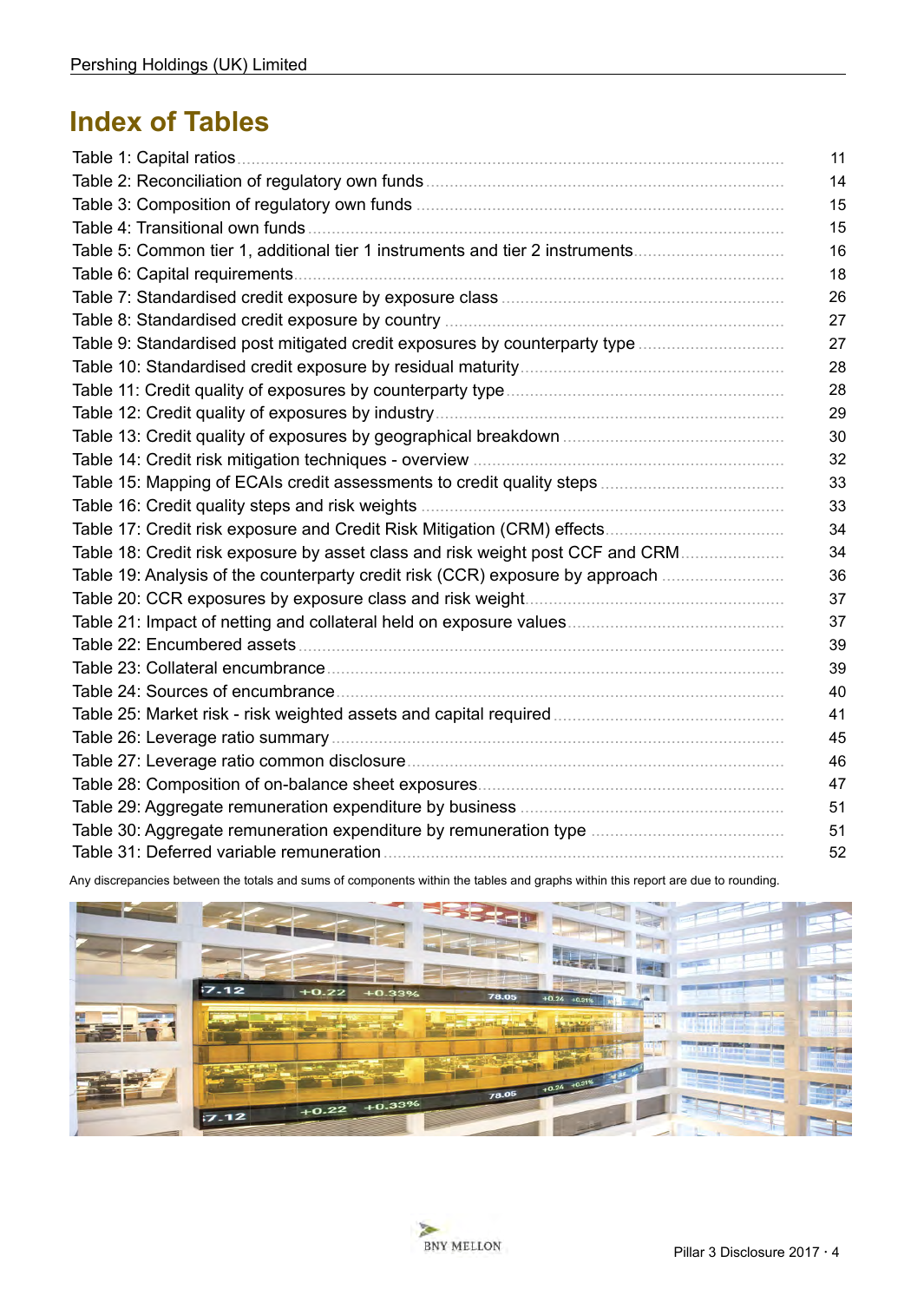# **Appendices**

|                                    | 53 |
|------------------------------------|----|
|                                    | 53 |
|                                    | 53 |
|                                    | 54 |
|                                    | 54 |
|                                    | 54 |
|                                    | 55 |
|                                    | 58 |
| <b>Appendix 4 CRD IV Reference</b> | 62 |



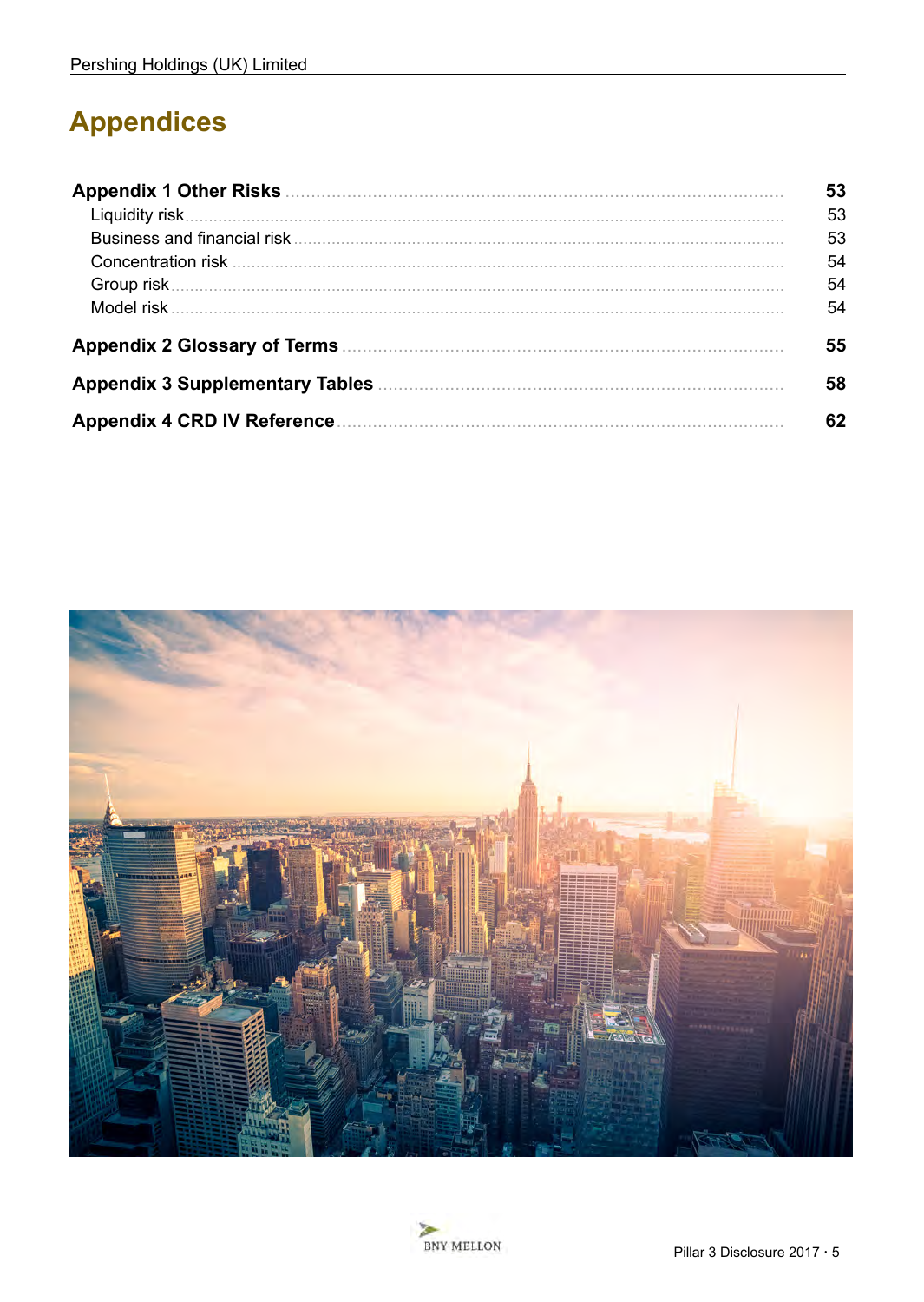### <span id="page-5-0"></span>**1 Scope of application**

### **1.1 Disclosure policy**

This document comprises the Pershing Holdings (UK) Limited and its subsidiary undertakings (together the "PHUK Group" or "Pershing") Pillar 3 disclosures on capital and risk management at 31 December 2017. These Pillar 3 disclosures are published in accordance with the requirements of the Capital Requirements Regulation (CRR) and the Capital Requirements Directive (CRD) referred to together as CRD IV, which came into effect on 1 January 2014. CRD IV has the effect of implementing the international Basel III reforms of the Basel Committee on Banking Supervision within the European Union. The Pillar 3 disclosure requirements are contained in Part Eight of the CRR, in particular articles 431 to 455.

When assessing the appropriateness of these disclosures in the application of Article 431(3) in the CRR, PHUK Group has ensured adherence to the following principles of:

- Clarity
- **Meaningfulness**
- Consistency over time
- Comparability across institutions

Pillar 3 disclosures are required for a consolidated group and for those parts of the group covered by CRD IV. As such, these disclosures have been prepared for the PHUK Group and information in this report has been prepared solely to meet the Pillar 3 disclosure requirements of the entities noted, and to provide certain specified information about capital and other risks and details about the management of those risks, and for no other purpose. These disclosures do not constitute any form of financial statement of the business nor do they constitute any form of contemporary or forward looking record or opinion of the business.

Unless indicated otherwise, information contained within this document has not been subject to external audit.

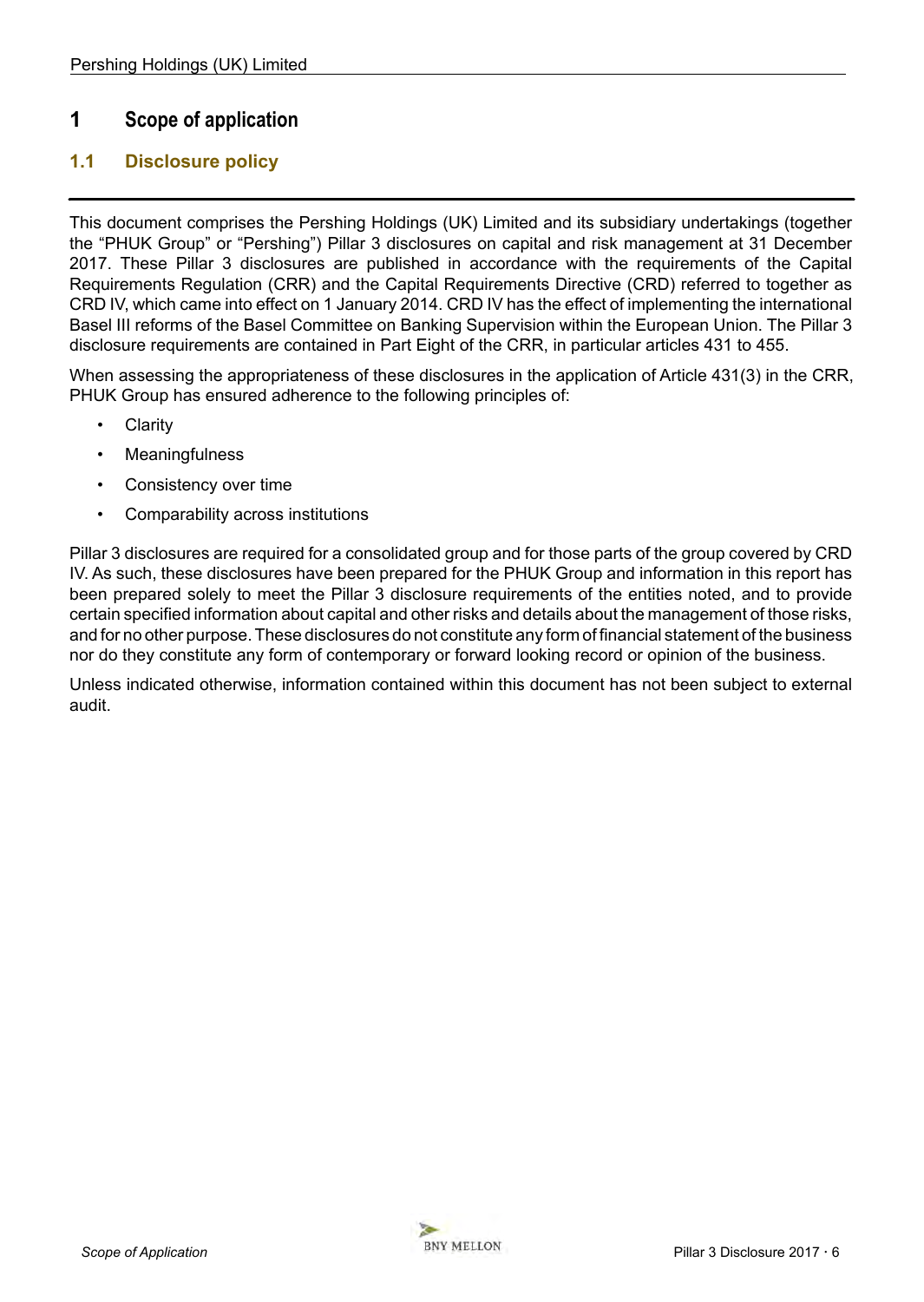<span id="page-6-0"></span>

| The following risk metrics present PHUK Group's risk components as at 31 December 2017. Please<br>see page 11 for a comprehensive list capital ratios. |                      |  |
|--------------------------------------------------------------------------------------------------------------------------------------------------------|----------------------|--|
| <b>Common Equity Tier 1 ratio</b>                                                                                                                      | 70.8%<br>2016: 84.9% |  |
| <b>Common Equity Tier 1 capital</b>                                                                                                                    | £184m<br>2016: £180m |  |
| <b>Total risk-weighted assets</b>                                                                                                                      | £260m<br>2016: £212m |  |
| Basel III leverage ratio                                                                                                                               | 43.9%                |  |
| (This ratio is for information only. PHUK Group is not subject to a binding<br>leverage requirement)                                                   | 2016: 33.5%          |  |

### **1.2 The Basel III framework**

Basel III is the international banking accord intended to strengthen the measurement and monitoring of financial institutions' capital. The Basel III framework was implemented in the European Union through the Capital Requirements Directive (CRD) and establishes a more risk sensitive approach to capital management. It is comprised of three pillars:

#### **Pillar 1 - Minimum capital requirement:**

Establishes rules for the calculation of minimum capital for credit risk, counterparty credit risk, market risk and operational risk

#### **Pillar 2 - Supervisory review process:**

Requires firms and supervisors to undertake an internal capital adequacy assessment process to determine whether the financial institution needs to hold additional capital against risks not adequately covered in Pillar 1 and to take action accordingly

#### **Pillar 3 - Market discipline:**

Complements the other two pillars and effects market discipline through public disclosure showing an institution's risk management policies, approach to capital management, its capital resources and an analysis of its credit risk exposures

Wherever possible and relevant, the Pershing Holdings (UK) Limited Board ("the Board") will ensure consistency between Pillar 3 disclosures, Pillar 1 reporting and Pillar 2 ICAAP content.

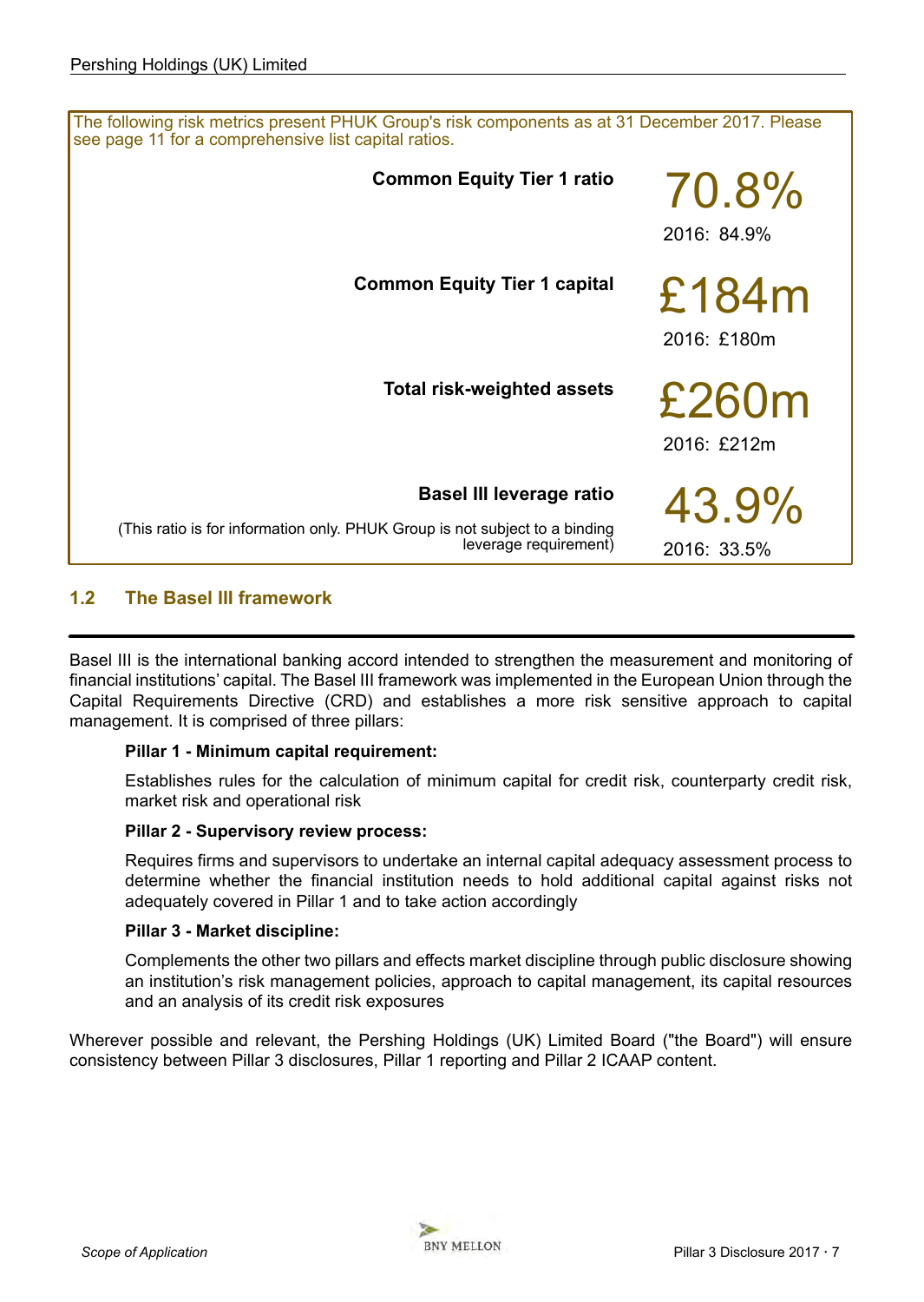### <span id="page-7-0"></span>**1.3 Purpose of pillar 3**

Pillar 3 requires the external publication of exposures and associated risk weighted assets and the approach to calculating capital requirements for the following risk and exposure types:

- **Credit risk**
- Counterparty credit risk
- **Market risk**
- Credit valuation risk
- Securitisation risk
- Operational risk

These Pillar 3 disclosures only focus on those risk and exposure types relevant to PHUK Group.

PHUK Group includes both quantitative and qualitative disclosures to show the relevant information and describe its approach to capital management, its capital resources and an analysis of its risk exposures. The disclosures also include, where appropriate, comparative figures for the prior year and an analysis of the more significant movements to provide greater insight into its approach to risk management.

For completeness, other risks that PHUK Group is exposured to, but are not covered above, are also discussed in [Appendix 1.](#page-52-0)

### **1.4 Non-material, proprietary or confidential information**

In accordance with CRD IV, the Board may omit one or more disclosures if the information provided is not regarded as material. The criteria for materiality used in these disclosures is that the PHUK Group will regard as material any information where its omission or misstatement could change or influence the assessment or decision of a user relying on that information for the purpose of making economic decisions.

Furthermore, the Board may omit one or more disclosures if the information provided is regarded as proprietary or confidential. Information is regarded as proprietary if disclosing it publicly would undermine the company's competitive position. It may include information on products or systems which, if shared with competitors, would render an institution's investment therein less valuable. In such circumstance, the Board will state in its disclosures the fact that specific items of information are not disclosed and the reason for non-disclosure. In addition it will publish more general information about the subject matter of the disclosure requirement except where these are to be classified as confidential.

PHUK Group undertakes no obligation to revise or to update any forward looking or other statement contained within this report regardless of whether or not those statements are affected as a result of new information or future events.

### **1.5 Frequency and means of disclosure**

Disclosure will be made annually based on calendar year end and will be published in conjunction with the preparation of the Annual Report and Financial Statements. PHUK Group will reassess the need to publish some or all of the disclosures more frequently than annually in light of any significant change to the relevant characteristics of its business including disclosure about capital resources and adequacy, and information about risk exposure and other items prone to rapid change. This policy will be periodically reassessed and updated in light of market developments associated with Pillar 3.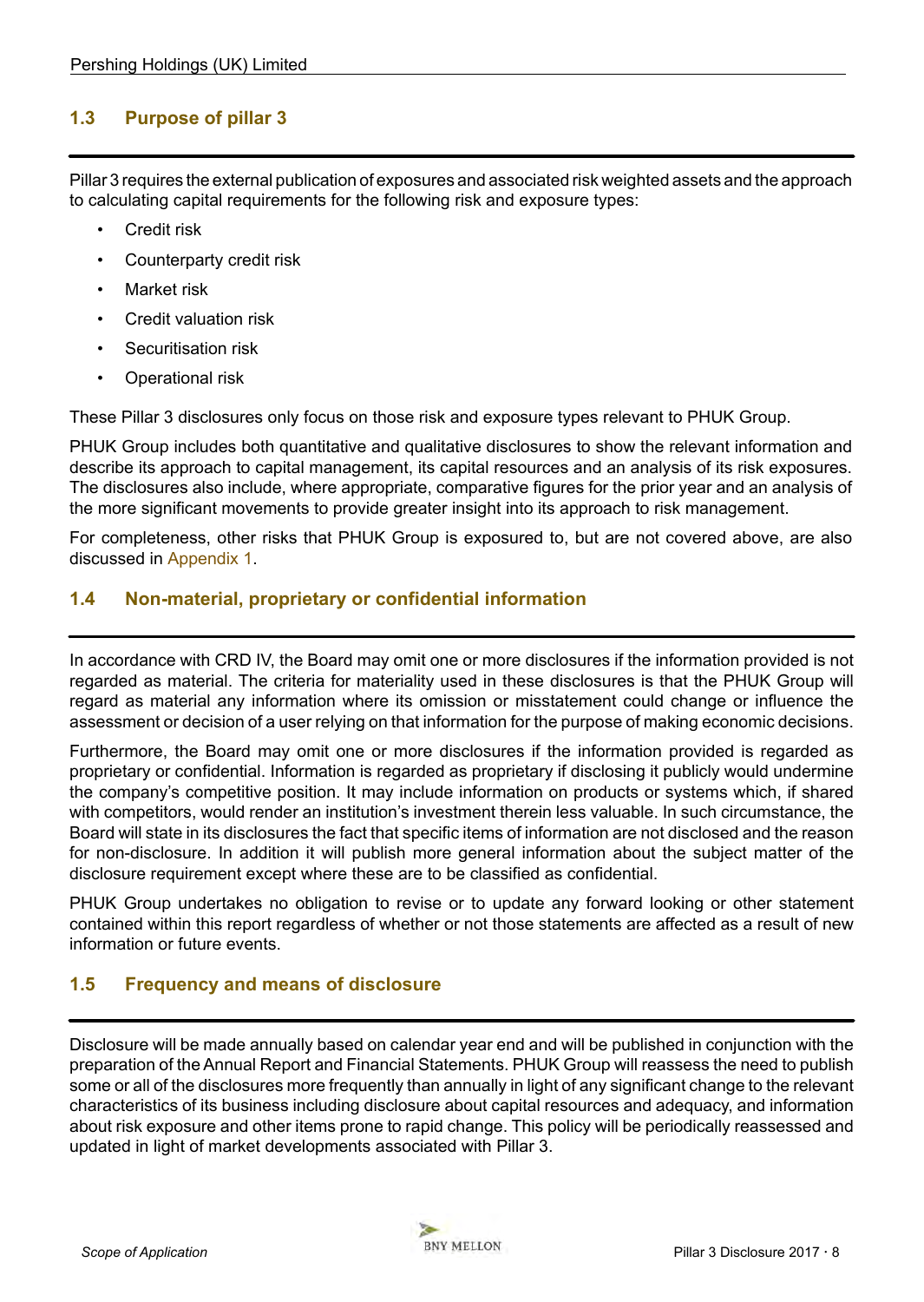<span id="page-8-0"></span>Disclosures are published on The Bank of New York Mellon Corporation group website:

[BNY Mellon Investor Relations - Pillar 3](https://www.bnymellon.com/us/en/investor-relations/other-regulatory.jsp#pillar3) 

### **1.6 Board approval**

These disclosures were approved for publication by the Board on 27 June 2018. The Board has verified that the disclosures are consistent with formal policies adopted regarding production and validation and are satisfied with the adequacy and effectiveness of the risk management arrangements.

### **1.7 Key 2017 and subsequent events**

The Board periodically reviews the strategy of PHUK Group and the associated products and services it provides to clients. This generally takes place during the first quarter of each year following the yearly refresh of the legal entity strategy.

In relation to the assessment and monitoring of economic, political and regulatory risks, PHUK Group is continuing to evaluate the impact of the outcome of the Brexit referendum in relation to the UK's membership of the EU on business strategy and business risks in the short, medium and long term.

### **1.8 Key metrics**



The following risk metrics reflect PHUK Group's risk profile:

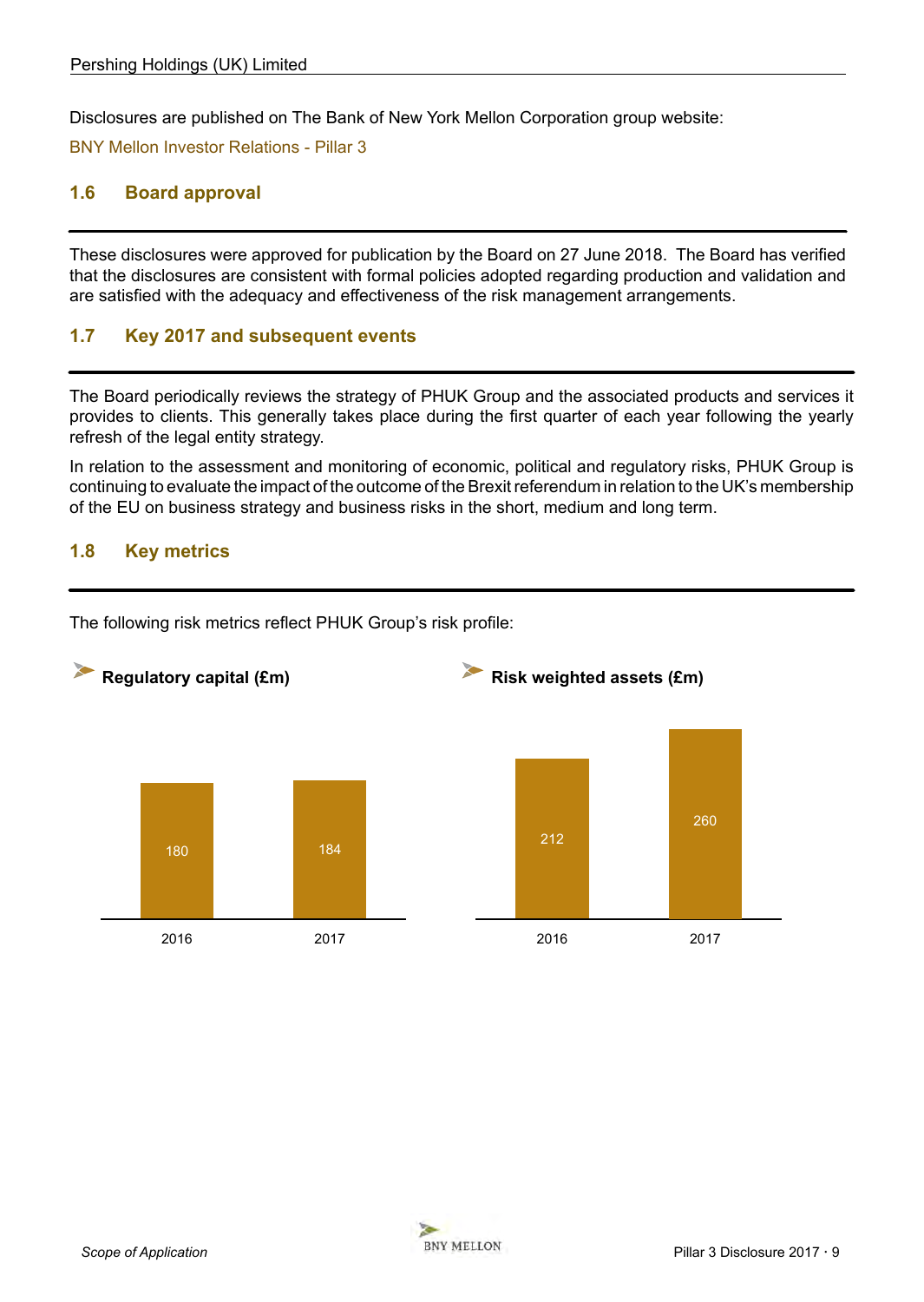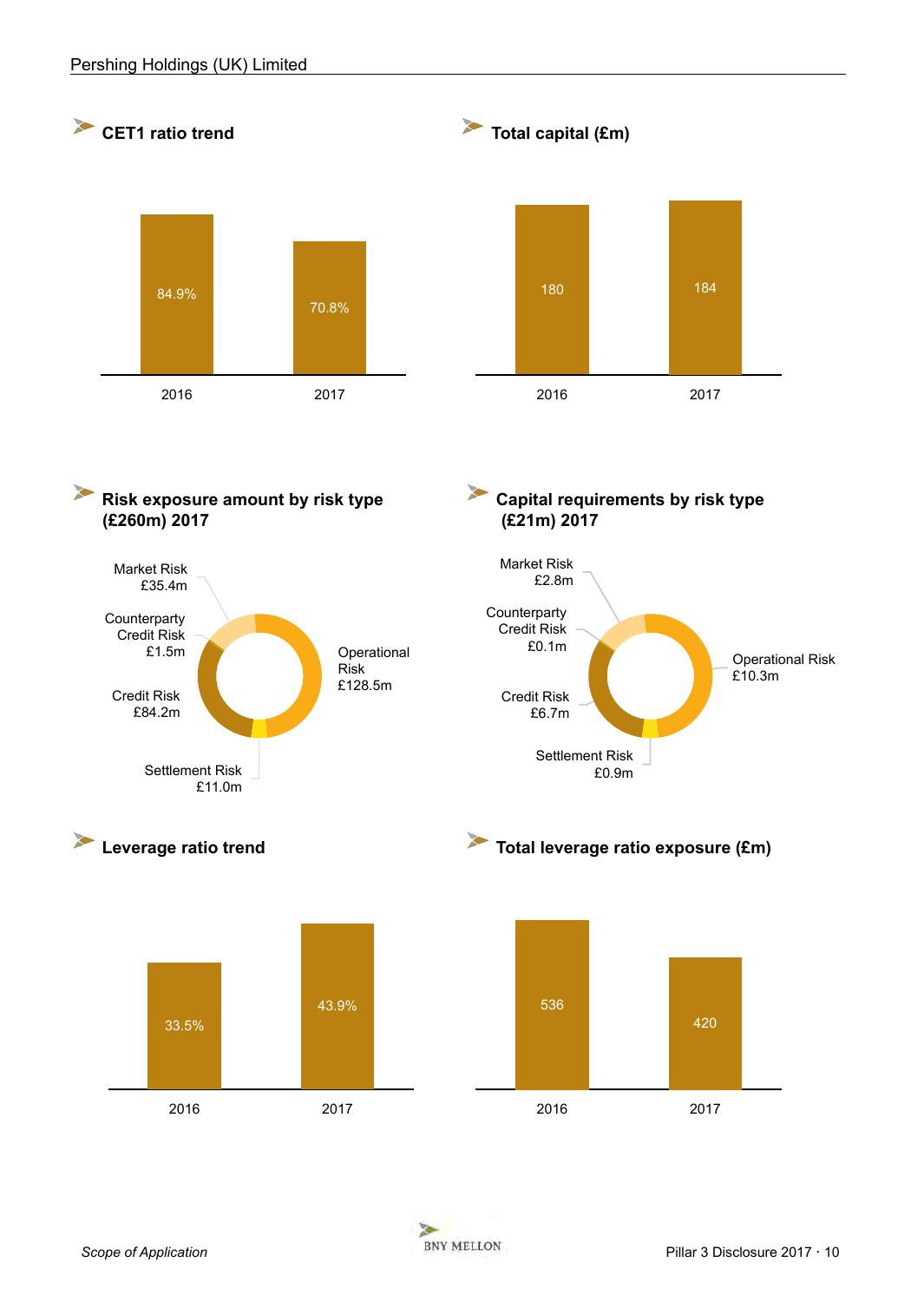# <span id="page-10-0"></span>**Table 1: Capital ratios**

| <b>Own Funds</b>                                     | 2017  | 2016  |
|------------------------------------------------------|-------|-------|
| <b>Available capital (£m)</b>                        |       |       |
| Common Equity Tier 1 (CET1) capital                  | 184.4 | 179.9 |
| Tier 1 capital                                       | 184.4 | 179.9 |
| <b>Total capital</b>                                 | 184.4 | 179.9 |
| <b>Risk-weighted assets (£m)</b>                     |       |       |
| Total risk-weighted assets (RWA)                     | 260.5 | 211.9 |
| Risk-based capital ratios as a percentage of RWA     |       |       |
| CET1 ratio                                           | 70.8% | 84.9% |
| Tier 1 ratio                                         | 70.8% | 84.9% |
| <b>Total capital ratio</b>                           | 70.8% | 84.9% |
| Capital conservation buffer requirement              | 1.20% | 0.73% |
| <b>Total of CET1 specific buffer requirements</b>    | 1.20% | 0.73% |
| <b>Basel III leverage ratio</b>                      |       |       |
| Total Basel III leverage ratio exposure measure (£m) | 420.3 | 536.4 |
| <b>Basel III leverage ratio</b>                      | 43.9% | 33.5% |

### **1.9 Company description**

Pershing Holdings (UK) Limited is a parent financial holding company incorporated in the UK and is a operationally independent subsidiary of Pershing Group LLC which is, in turn a subsidiary of the Bank of New York Mellon Corporation ("BNY Mellon").

Pershing Group LLC is engaged in broadly the same business activity as PHUK Group. As at 31 March 2018, Pershing Group LLC had \$1.8 trillion in global client assets.

BNY Mellon Group (BNY Mellon) is a global investments company dedicated to helping its clients manage and service their financial assets throughout the investment lifecycle. Whether providing financial services for institutions, corporations or individual investors, BNY Mellon delivers informed investment management and investment services in 35 countries and more than 100 markets. As at 31 December 2017, BNY Mellon had \$33.3 trillion in assets under custody and/or administration, and \$1.9 trillion in assets under management. BNY Mellon can act as a single point of contact for clients looking to create, trade, hold, manage, service, distribute or restructure investments. BNY Mellon is the corporate brand of The Bank of New York Mellon Corporation (NYSE: BK). Additional information is available on [www.bnymellon.com,](https://www.bnymellon.com/us/en/home.jsp) follow us on Twitter @BNYMellon or visit our newsroom at [www.bnymellon.com/newsroom](https://www.bnymellon.com/us/en/newsroom/index.jsp#?page=1) for the latest company news.

 regulated by the Financial Conduct Authority (FCA). PL and PSL capital resources and requirements are Pershing Limited ("PL") and Pershing Securities Limited ("PSL") are significant subsidiaries of Pershing Holdings (UK) Limited. They are both full scope IFPRU investment firms and are both authorised and disclosed in Appendix 3.

Pershing (Channel Islands) Limited ("PCI") is regulated by the Jersey Financial Securities Commission. Pershing Securities International Limited ("PSIL") is regulated by the Central Bank of Ireland whose Pillar 3 disclosures are published separately.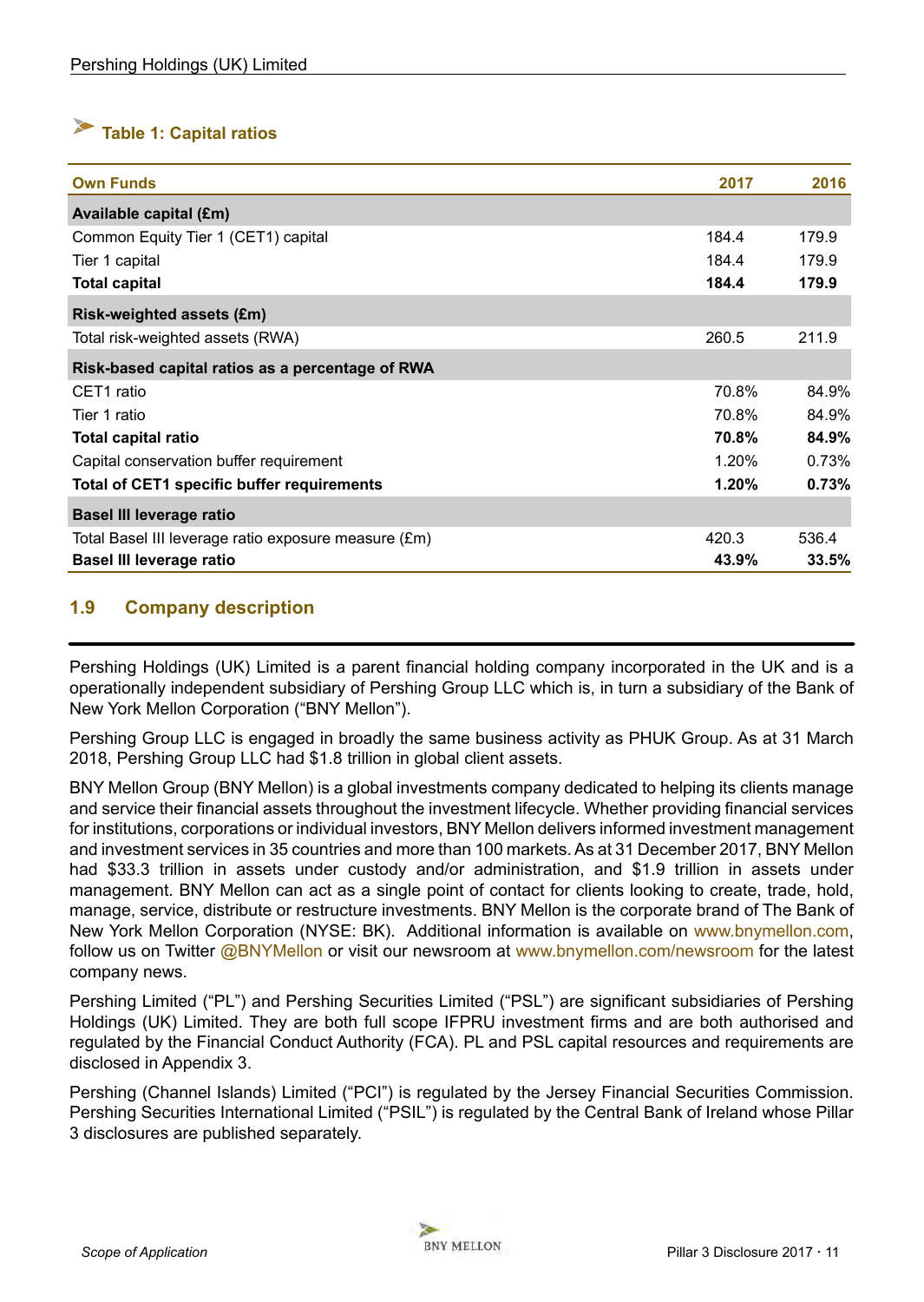<span id="page-11-0"></span>The corporate structure of PHUK Group is illustrated in Figure 1.





### **1.10 Core business lines**

The principal activities of PHUK Group include the provision of an integrated range of execution, clearing and settlement, investment administration, safe custody and related services for a range of broker-dealers, wealth managers, intermediary firms and financial institutions. These are further described below:

#### **Clearing and Settlement Services**

PHUK Group provides clearing and settlement services of on-exchange and OTC global equity, EFT, fund, bond and fixed income trades across more than 40 markets. Key features of services include:

- Full front-to-back processing
- A wide range of instruments traded (equities, fixed income, ETFs, etc.)
- General clearing membership in all the main central counterparties: LCH Limited, LCH SA, Eurex and EuroCCP
- Straight-through processing efficiencies
- Audit trail on all transaction actions and resolutions

PHUK Group entities are both Non Clearing Members and General Clearing Members. PL, which is a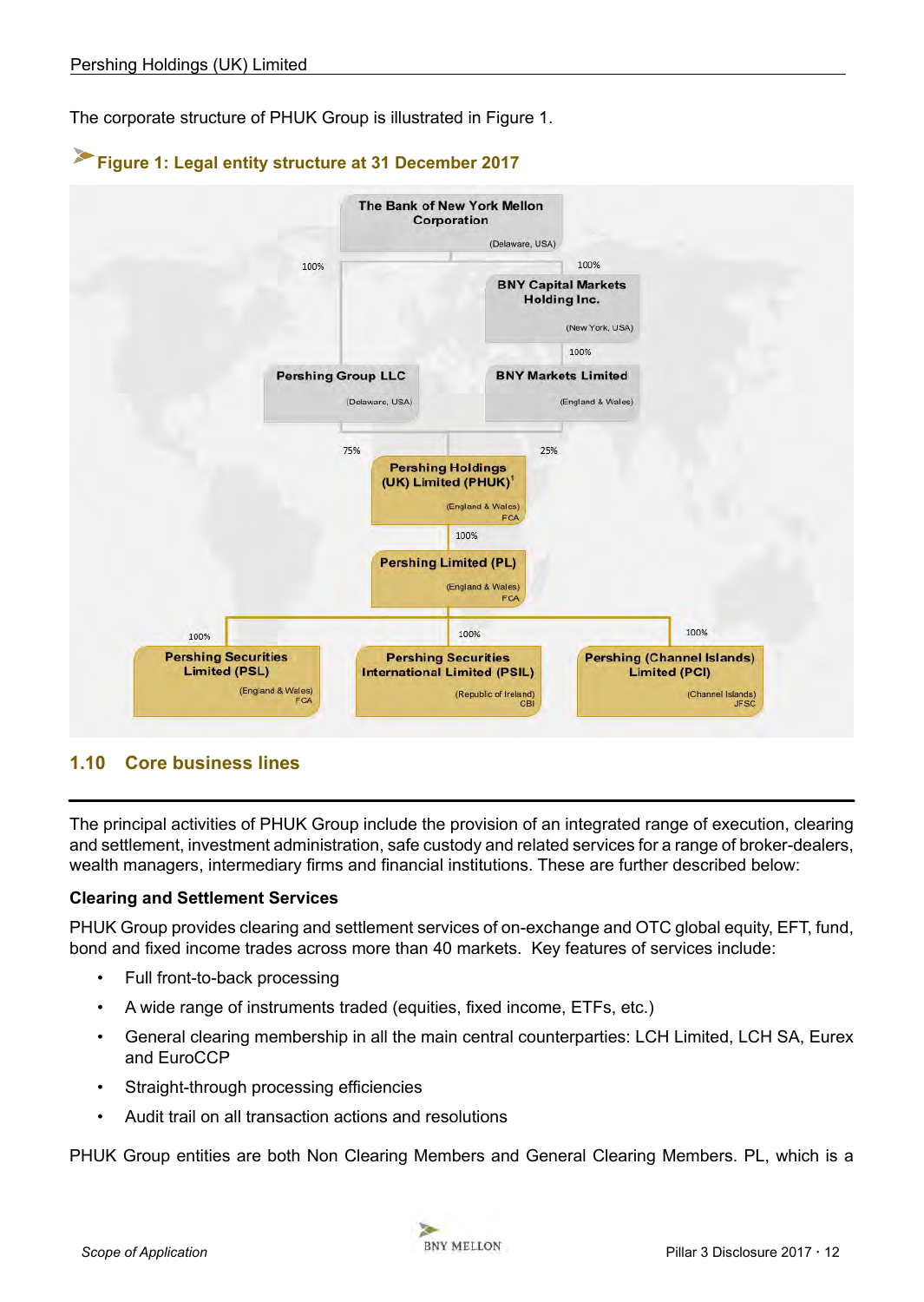General Clearing Member of LCH, carries out PHUK Group LCH Equity Clear clearing services business. PHUK Group also provides interoperable GCM services to pan European MTFs via its membership of EuroCCP, as well as primary European Exchanges.

#### **Custody Services**

PHUK Group offers non-disclosed and fully disclosed custody services both inside and outside the UK. With a non-disclosed solution, PHUK Group is not disclosed to the investor and the client uses their own name and balance sheet to support transactions, with associated capital and liquidity requirements. With a fully disclosed solution, PHUK Group is disclosed to the investor as the custodian of their assets and trade and settlement risk, related regulatory obligations, capital and asset liquidity requirements and custody, transfer from the client to PHUK Group. PHUK Group also takes responsibility for custody operations (such as dividend entitlement and corporate event notification) and regulatory reporting. In addition to a custody service in the UK, PHUK Group also offers offshore custody through PCI. Custody in Europe, outside the UK, is provided through PSIL in Dublin.

#### **Trading Services**

Pershing Trading Services is an agency only model available in the following asset classes: funds, global equities, ETFs, bonds, fixed income and currencies. The service includes electronic equities trading, advanced algorithmic technology and best of breed smart order routing technologies.

#### **Investment and Platform Solutions**

PHUK Group provides wealth managers and advisers with a wide range of services, tools and tax-efficient products including

- Investor Reporting provides valuation reports which are white-labelled to be branded with the client's own corporate identity, reinforcing their brand recognition
- Investor Portal provides investors with online access to their portfolios and investments
- Lending provides a collateralised equity-based lending service. Investors borrow money against the assets held in their investment portfolio. PHUK Group accepts as collateral a wide range of securities, including FTSE 350 equities and daily-priced UK registered collective investment funds. Loans can be used for any purpose, except for buying property
- Portfolio Management Solution (PMS) provides a powerful tool for wealth managers and advisers to which makes managing investors' portfolios faster, simpler and much more efficient Retirement Solutions include Pershing's Self-Invested Personal Pension (SIPP) alongside ISA's and other taxefficient products for retirement planning

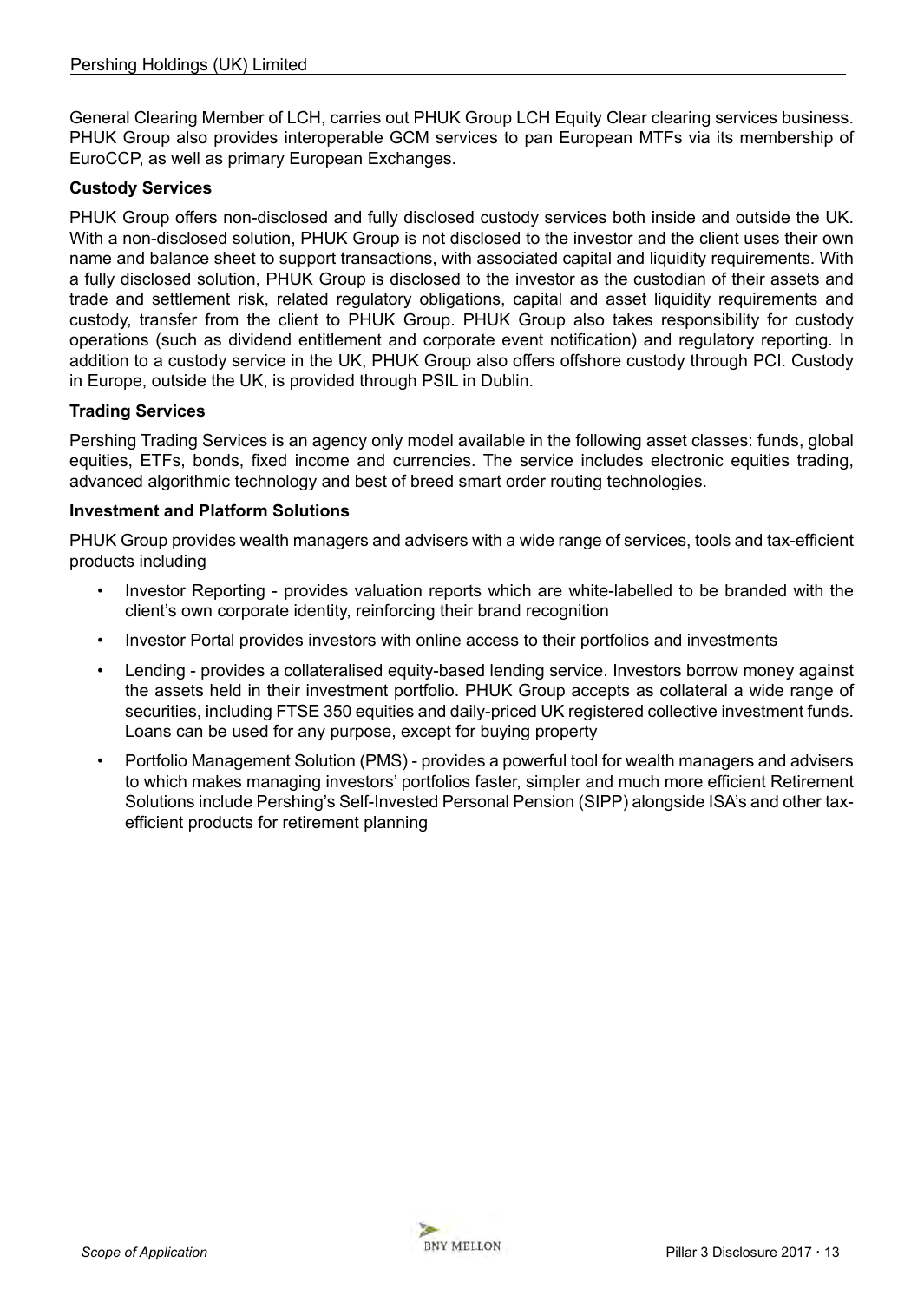### <span id="page-13-0"></span>**2 Own funds**

| The following risk metrics present PHUK Group's risk components as at 31 December 2017. |                      |  |
|-----------------------------------------------------------------------------------------|----------------------|--|
| <b>Common Equity Tier 1 capital</b>                                                     | £184m<br>2016: £180m |  |
| <b>Total own funds</b>                                                                  | £184m<br>2016: £180m |  |
| <b>Total risk weighted assets</b>                                                       | £260m<br>2016: £212m |  |

Own funds comprise tier 1 and tier 2 capital less deductions. This section provides an overview of the composition of PHUK Group's regulatory Own Funds. Please note;

- 1. PHUK Group holds no Additional Tier 1 capital or Tier 2 capital. Accordingly the analysis of those line items has not been shown
- 2. Similar tables for the significant subsidiaries PSL and PL are shown in [Appendix 3](#page-57-0)

# **Table 2: Reconciliation of regulatory own funds**

This table shows a reconciliation of PHUK Group's Own Funds prepared in accordance with UK Accounting Standards and applicable law (UK Generally Accepted Accounting Practice), including Financial Reporting Standard 101: Reduced Disclosure Framework (FRS 101) and the regulatory own funds prepared under prudential rules. The regulatory balance sheet forms the basis for the calculation of regulatory capital requirements.

| At 31 December 2017 (£m)                             | <b>Consolidated</b><br>balance sheet | <b>Regulatory</b><br>adjustments | <b>Regulatory</b><br>balance sheet |
|------------------------------------------------------|--------------------------------------|----------------------------------|------------------------------------|
| <b>Assets</b>                                        |                                      |                                  |                                    |
| Cash in hand and on demand balances at central banks | 203                                  |                                  | 203                                |
| Loans and advances to customers                      | 492                                  | (1)                              | 492                                |
| Investments                                          | 133                                  |                                  | 133                                |
| <b>Fixed assets</b>                                  | 85                                   |                                  | 85                                 |
| Prepayments and accrued income                       | 14                                   | 6                                | 21                                 |
| Other assets                                         | 14                                   | (6)                              | 9                                  |
| <b>Total assets</b>                                  | 941                                  |                                  | 941                                |
| <b>Liabilities</b>                                   |                                      |                                  |                                    |
| Bank loans and overdrafts                            | 240                                  |                                  | 240                                |
| Deposits from banks and building societies           | 373                                  | 22                               | 396                                |
| <b>Other liabilities</b>                             | 55                                   | (52)                             | 3                                  |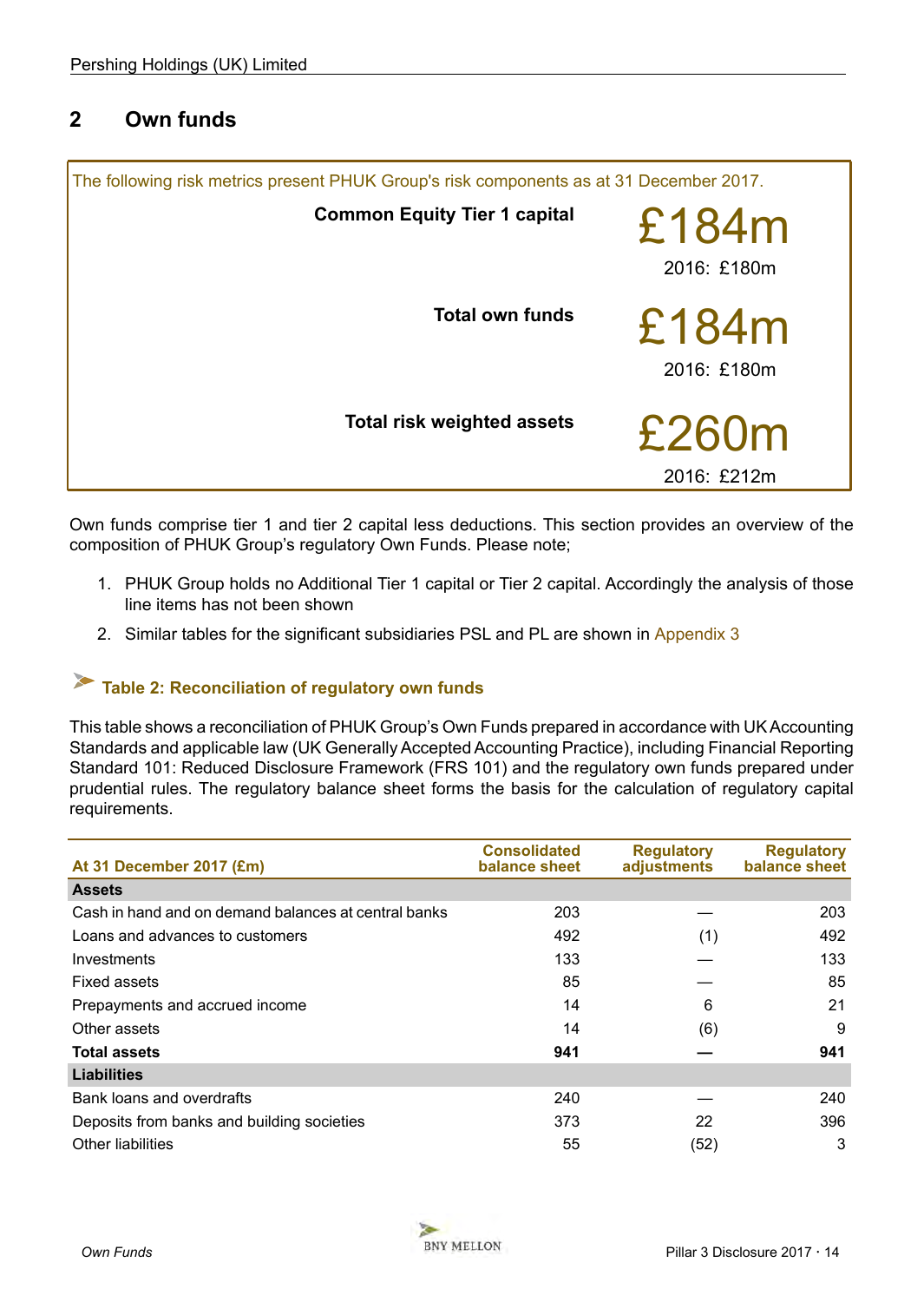<span id="page-14-0"></span>

| At 31 December 2017 (£m)                  | <b>Consolidated</b><br>balance sheet | <b>Regulatory</b><br>adjustments | <b>Regulatory</b><br>balance sheet |
|-------------------------------------------|--------------------------------------|----------------------------------|------------------------------------|
| Accruals and deferred income              |                                      | 34                               | 41                                 |
| Amounts due to group undertakings         | 4                                    | (4)                              |                                    |
| Provision for liabilities and commitments |                                      |                                  |                                    |
| <b>Total liabilities</b>                  | 680                                  |                                  | 680                                |
| <b>Shareholders' equity</b>               |                                      |                                  |                                    |
| Share capital                             | 291                                  |                                  | 291                                |
| Profit and loss account                   | (43)                                 |                                  | (43)                               |
| Other comprehensive income                | 10                                   |                                  | 10                                 |
| Other reserves                            | 4                                    |                                  | 4                                  |
| <b>Equity</b>                             | 261                                  |                                  | 261                                |
| <b>Total equity and liabilities</b>       | 941                                  |                                  | 941                                |

# **Table 3: Composition of regulatory own funds**

This table shows the composition of PHUK Group's regulatory Own Funds, including all regulatory adjustments and a comparison to the prior year.

| <b>Own Funds</b>                       | 31-Dec-17 | 31-Dec-16 |
|----------------------------------------|-----------|-----------|
| <b>Common Equity Tier 1 (CET1)</b>     |           |           |
| Capital instruments                    | 291.1     | 291.1     |
| Retained earnings                      | (38.8)    | (44.2)    |
| Other comprehensive income             | 5.8       | 6.0       |
| Reserves and others                    |           |           |
| CET1 adjustments                       | (73.8)    | (73.0)    |
| <b>Total CET1</b>                      | 184.4     | 179.9     |
|                                        |           |           |
| <b>Additional Tier 1 (AT1) capital</b> |           |           |
| <b>Total AT1</b>                       |           |           |
| <b>Total Tier 1 capital</b>            | 184.4     | 179.9     |
|                                        |           |           |
| Tier 2 (T2) capital                    |           |           |
| <b>Total T2 capital</b>                |           |           |
|                                        |           |           |
| <b>Total Own Funds</b>                 | 184.4     | 179.9     |

# **Table 4: Transitional own funds**

The table below shows the transitional own funds disclosure at 31 December 2017.

| Equity instruments, reserves and regulatory adjustments (£m) | Amount at<br>disclosure<br>date | <b>Subject to pre-CRR</b><br>treatment or<br>prescribed residual<br>amount of CRR |
|--------------------------------------------------------------|---------------------------------|-----------------------------------------------------------------------------------|
| <b>CET1 capital: Instruments and reserves</b>                |                                 |                                                                                   |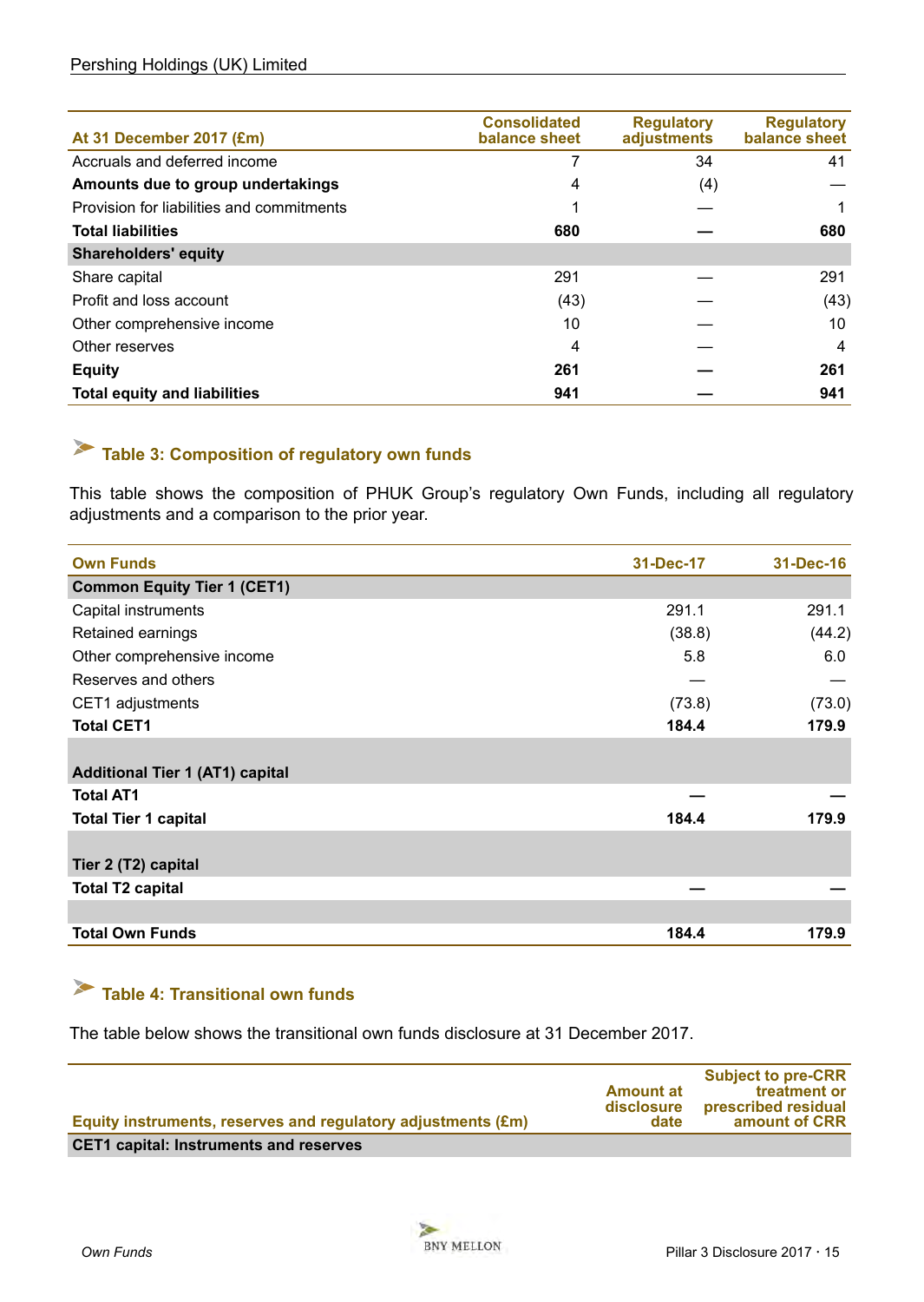<span id="page-15-0"></span>

|                                                                                                                                                                        | <b>Amount at</b><br>disclosure | <b>Subject to pre-CRR</b><br>treatment or<br>prescribed residual |
|------------------------------------------------------------------------------------------------------------------------------------------------------------------------|--------------------------------|------------------------------------------------------------------|
| Equity instruments, reserves and regulatory adjustments (£m)                                                                                                           | date                           | amount of CRR                                                    |
| Capital instruments and the related share premium accounts                                                                                                             | 291.1                          |                                                                  |
| of which: ordinary shares                                                                                                                                              | 291.1                          |                                                                  |
| Retained earnings                                                                                                                                                      | (41.7)                         |                                                                  |
| Accumulated other comprehensive income (and other reserves, to include<br>unrealised gains and losses under the applicable accounting standards)                       | 5.8                            |                                                                  |
| CET1 capital before regulatory adjustments                                                                                                                             | 255.2                          |                                                                  |
| <b>CET1 capital: regulatory adjustments</b>                                                                                                                            |                                |                                                                  |
| Additional value adjustments                                                                                                                                           | (73.8)                         |                                                                  |
| Year end non elegible earning adjustments                                                                                                                              | 2.9                            |                                                                  |
| Total regulatory adjustments to CET1                                                                                                                                   | (70.8)                         |                                                                  |
|                                                                                                                                                                        |                                |                                                                  |
| <b>CET1</b> capital                                                                                                                                                    | 184.4                          |                                                                  |
| <b>AT1 capital</b>                                                                                                                                                     |                                |                                                                  |
|                                                                                                                                                                        |                                |                                                                  |
| <b>Tier 1 capital</b>                                                                                                                                                  | 184.4                          |                                                                  |
| Tier 2 (T2) capital: Instruments and provisions                                                                                                                        |                                |                                                                  |
| Total regulatory adjustments to T2 capital                                                                                                                             |                                |                                                                  |
| <b>T2 capital</b>                                                                                                                                                      |                                |                                                                  |
|                                                                                                                                                                        |                                |                                                                  |
| <b>Total capital</b>                                                                                                                                                   | 184.4                          |                                                                  |
|                                                                                                                                                                        |                                |                                                                  |
| <b>Total risk weighted assets</b>                                                                                                                                      | 260.5                          |                                                                  |
| <b>Capital ratios and buffers</b>                                                                                                                                      |                                |                                                                  |
| CET1 (as a percentage of risk exposure amount)                                                                                                                         | 70.8%                          |                                                                  |
| T1 (as a percentage of risk exposure amount)                                                                                                                           | 70.8%                          |                                                                  |
| Total capital (as a percentage of risk exposure amount)                                                                                                                | 70.8%                          |                                                                  |
| of which: capital conservation buffer requirement                                                                                                                      | 1.20%                          |                                                                  |
| CET1 available to meet buffers (as a percentage of risk exposure amount)                                                                                               | 70.8%                          |                                                                  |
| Amounts below the thresholds for deduction (before risk weighting)                                                                                                     |                                |                                                                  |
| Deferred tax assets arising from temporary differences (amount below 10%<br>threshold, net of related tax liability where the conditions in Article 38 (3)<br>are met) | 0.8                            |                                                                  |
|                                                                                                                                                                        |                                |                                                                  |

# **Table 5: Common tier 1, additional tier 1 instruments and tier 2 instruments**

This table provides a description of the main features of regulatory instruments issued and included as tier 1 capital in Table 2.

| Capital instruments main features <sup>(1)</sup> | At 31 December 2017            |
|--------------------------------------------------|--------------------------------|
| <b>Issuer</b>                                    | Pershing Holdings (UK) Limited |
| Governing law(s) of the instrument               | Law of England and Wales       |
|                                                  |                                |

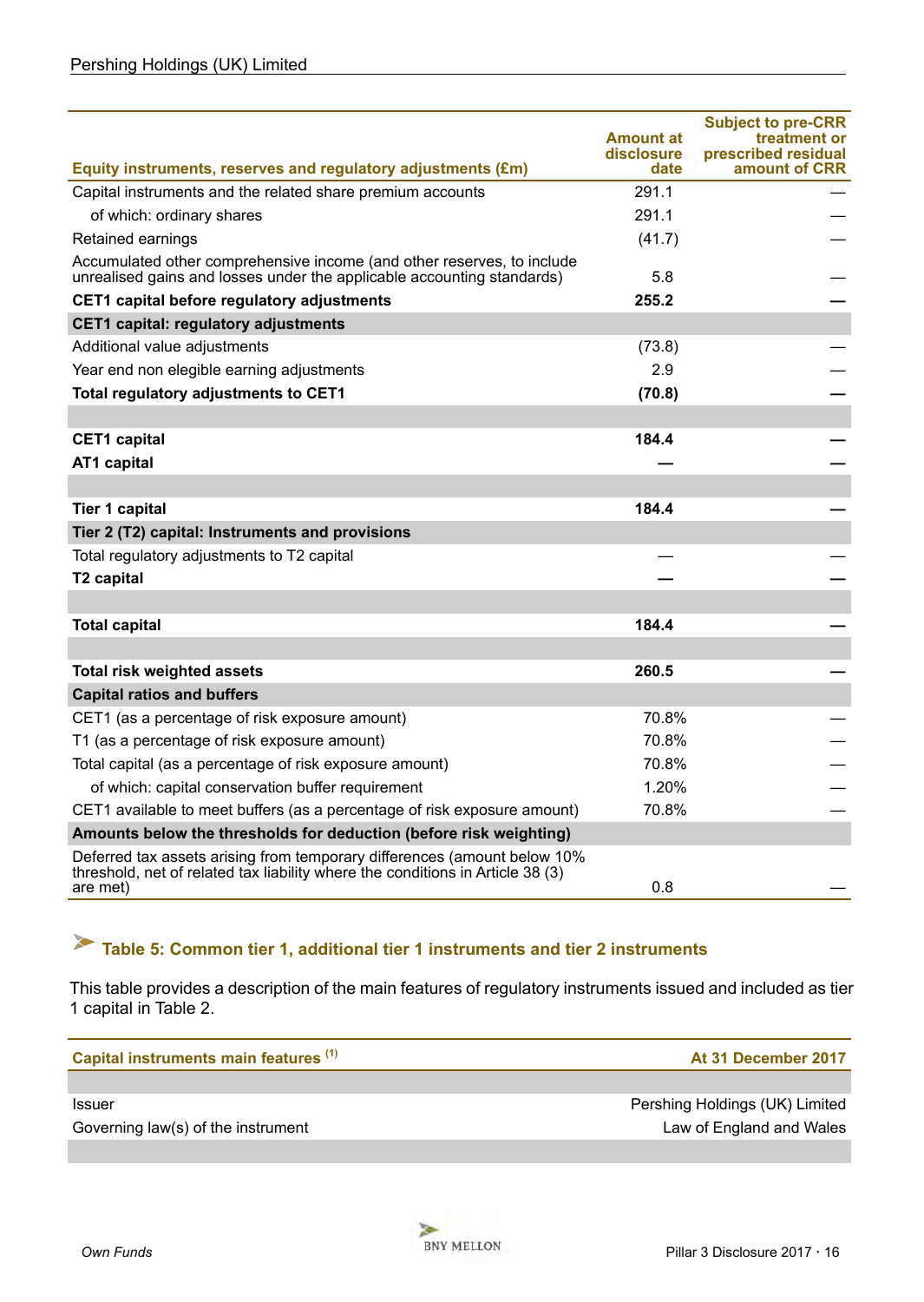| Capital instruments main features (1)   | At 31 December 2017  |
|-----------------------------------------|----------------------|
| <b>Regulatory treatment</b>             |                      |
| Capital classification                  | Common Equity Tier 1 |
| Level                                   | Not applicable       |
| Instrument type                         | Ordinary shares      |
| Amount recognised in regulatory capital | £291.1 $m$           |
| Issue price                             | £1                   |
| Accounting classification               | Shareholders' equity |
| Original date of issuance               | 1 April 2013         |
| Perpetual or dated                      | No maturity          |
|                                         |                      |
| <b>Coupons / dividends</b>              |                      |
| Fixed or floating dividend              | Fully discretionary  |
| Other pertinent information             | None                 |

<sup>1</sup> This table is based on Annex II of ITS Regulation (EU) No. 1423/2013. Some 'not applicable' lines have been omitted.

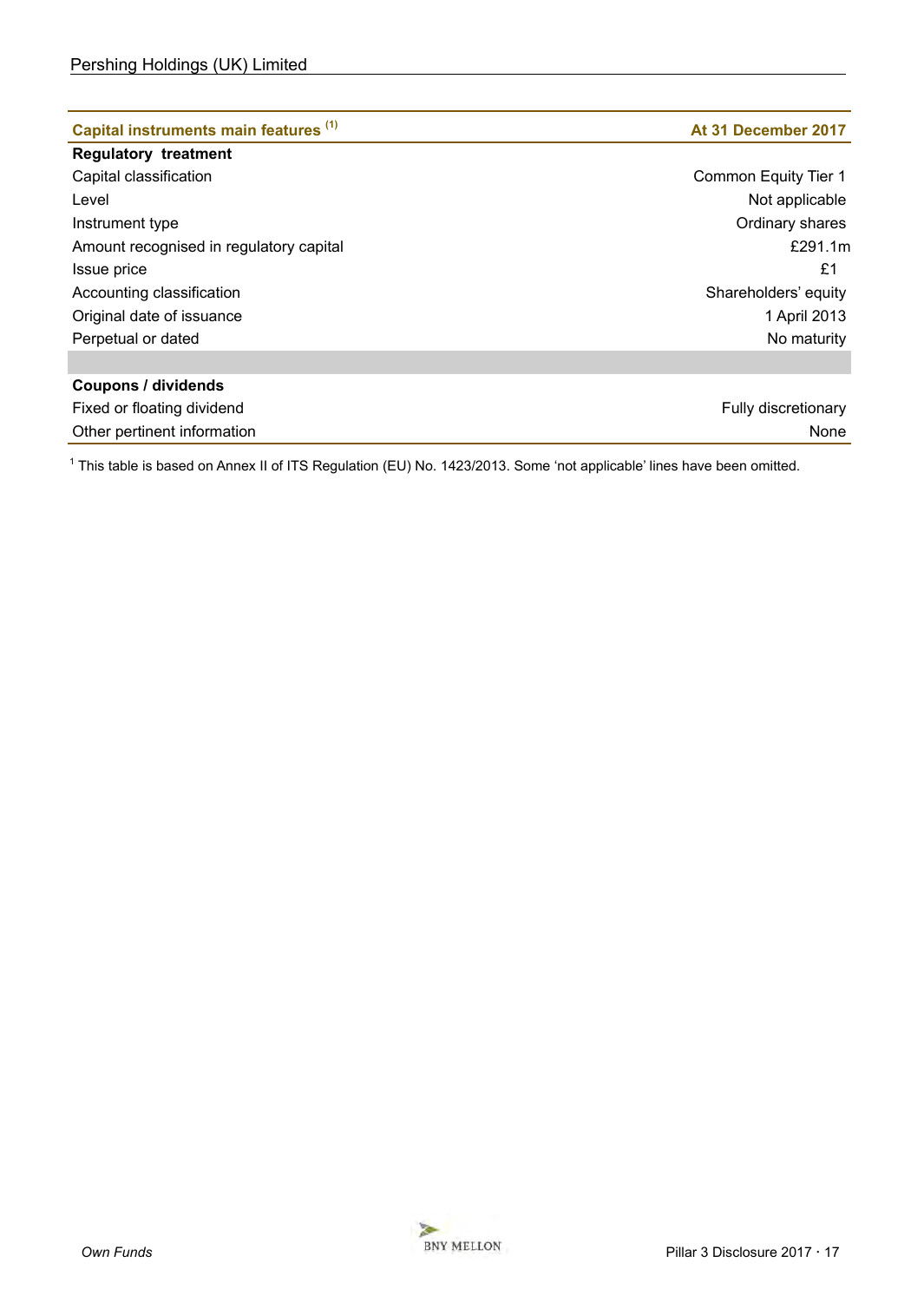### <span id="page-17-0"></span>**3 Capital requirements**

| The following risk metrics present PHUK Group's risk components as at 31 December 2017. |                                  |                    |
|-----------------------------------------------------------------------------------------|----------------------------------|--------------------|
|                                                                                         | Total risk exposure amount £260m | 2016: £212m        |
|                                                                                         | <b>Total capital requirement</b> | £21m<br>2016: £17m |

The PHUK Group has an Internal Capital Adequacy Assessment Process ("ICAAP") which defines the risks that the PHUK Group is exposed to, and sets out the associated capital plan which aims to ensure that the PHUK Group holds an appropriate amount of capital to support its business model, through the economic cycle and given a range of plausible but severe stress scenarios. The plan is reflective of PHUK Group's commitment to a low risk appetite, with no proprietary trading, coupled with a strong capital structure which gives the necessary confidence to our clients.

### **3.1 Calculating capital requirements**

CRD IV allows for different approaches to the calculation of capital requirements. PHUK Group has chosen to use the standardised approach where risk weights are based on the exposure class to which the exposure is assigned and its credit quality. These risk weights used to assess requirements against credit exposures are consistent across the industry. The standardised approach is used for calculating the risk weights assigned to each risk component including credit risk, counterparty credit risk, market risk and operational risk.

### **Table 6: Capital requirements**

This table shows the risk weighted assets using the standardised approach and their respective capital requirements. Significant subsidiaries, PSL and PL, are shown in [Appendix 3.](#page-57-0)

|                                                   | <b>Risk exposure amount</b><br><b>Capital requirements</b> |                 |           |               |
|---------------------------------------------------|------------------------------------------------------------|-----------------|-----------|---------------|
| <b>PHUK Group type of risk (£m)</b>               | 31-Dec-17                                                  | $31 - Dec - 16$ | 31-Dec-17 | 31-Dec-16     |
|                                                   |                                                            |                 |           |               |
| Credit risk SA*                                   | 84.2                                                       | 53.2            | 6.7       | 4.3           |
| Counterparty credit risk SA*                      | 1.5                                                        | 5.7             | 0.1       | $0.5^{\circ}$ |
| Settlement risk                                   | 11.0                                                       | 8.0             | 0.9       | 0.6           |
| Market risk SA*                                   | 35.4                                                       | 30.5            | 2.8       | 2.4           |
| of which: Foreign exchange position risk          | 35.4                                                       | 30.5            | 2.8       | 2.4           |
| Operational risk                                  | 128.5                                                      | 114.1           | 10.3      | 9.1           |
| of which: Standardised approach                   | 128.5                                                      | 114.1           | 10.3      | 9.1           |
| Credit valuation adjustment - Standardised method |                                                            | 0.5             |           |               |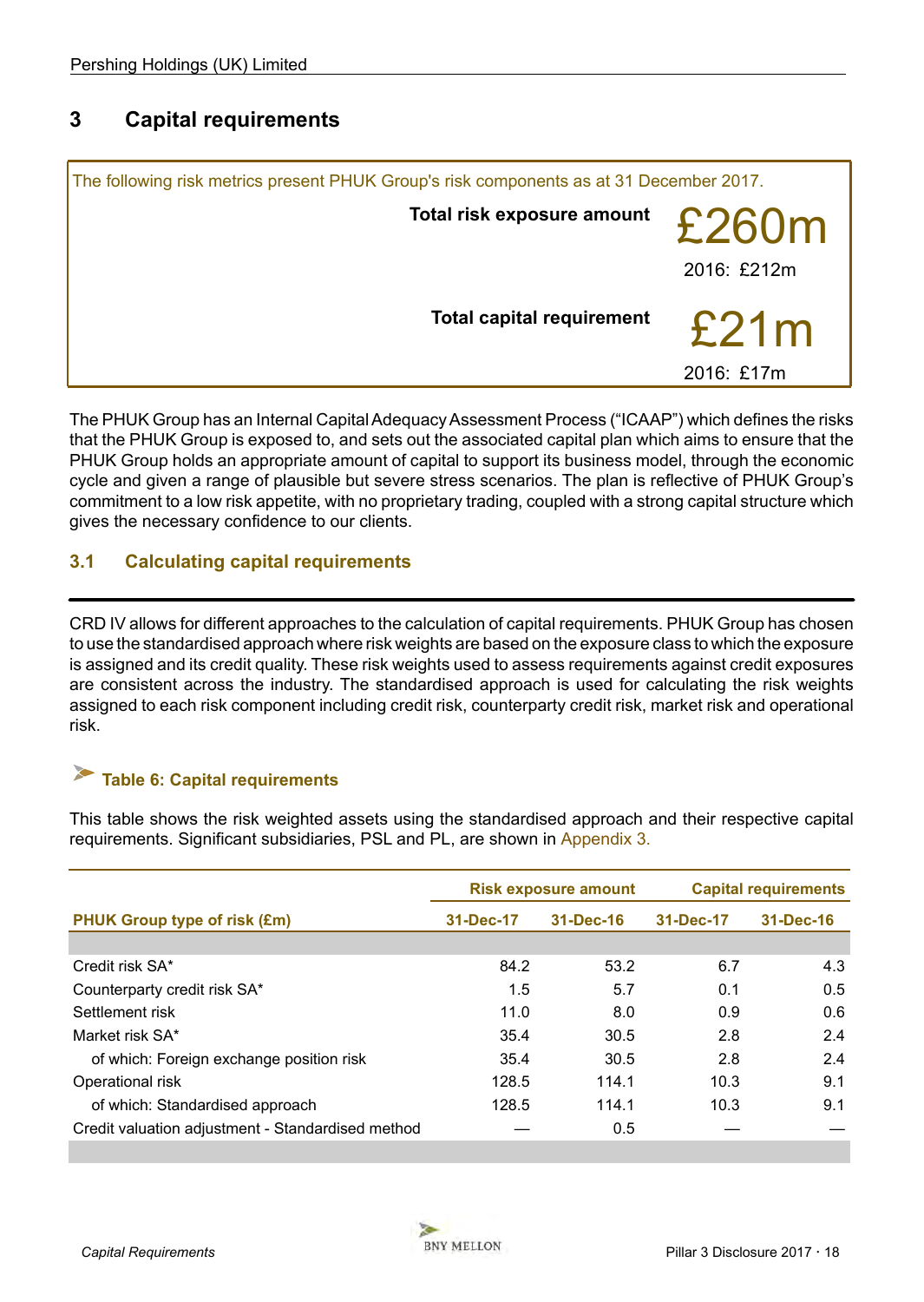|                                     | <b>Risk exposure amount</b> |                 | <b>Capital requirements</b> |                 |
|-------------------------------------|-----------------------------|-----------------|-----------------------------|-----------------|
| <b>PHUK Group type of risk (£m)</b> | 31-Dec-17                   | $31 - Dec - 16$ | 31-Dec-17                   | $31 - Dec - 16$ |
| <b>Total</b>                        | 260.5                       | 211.9           | 20.8                        | 17.0            |
|                                     |                             |                 |                             |                 |
| <b>Total capital</b>                |                             |                 | 184.4                       | 179.9           |
| Surplus capital                     |                             |                 | 163.5                       | 163.0           |

\* SA: Standardised approach

PHUK Group meets or exceeds the minimum capital ratios required to maintain a well-capitalised status and to ensure compliance with regulatory requirements at all times. PHUK Group sets internal capital target levels higher than the minimum regulatory requirements to ensure there is a buffer which reflects balance sheet volatility. These ratios have been determined to be appropriate, sustainable and consistent with the capital objectives, business model, risk appetite and capital plan.

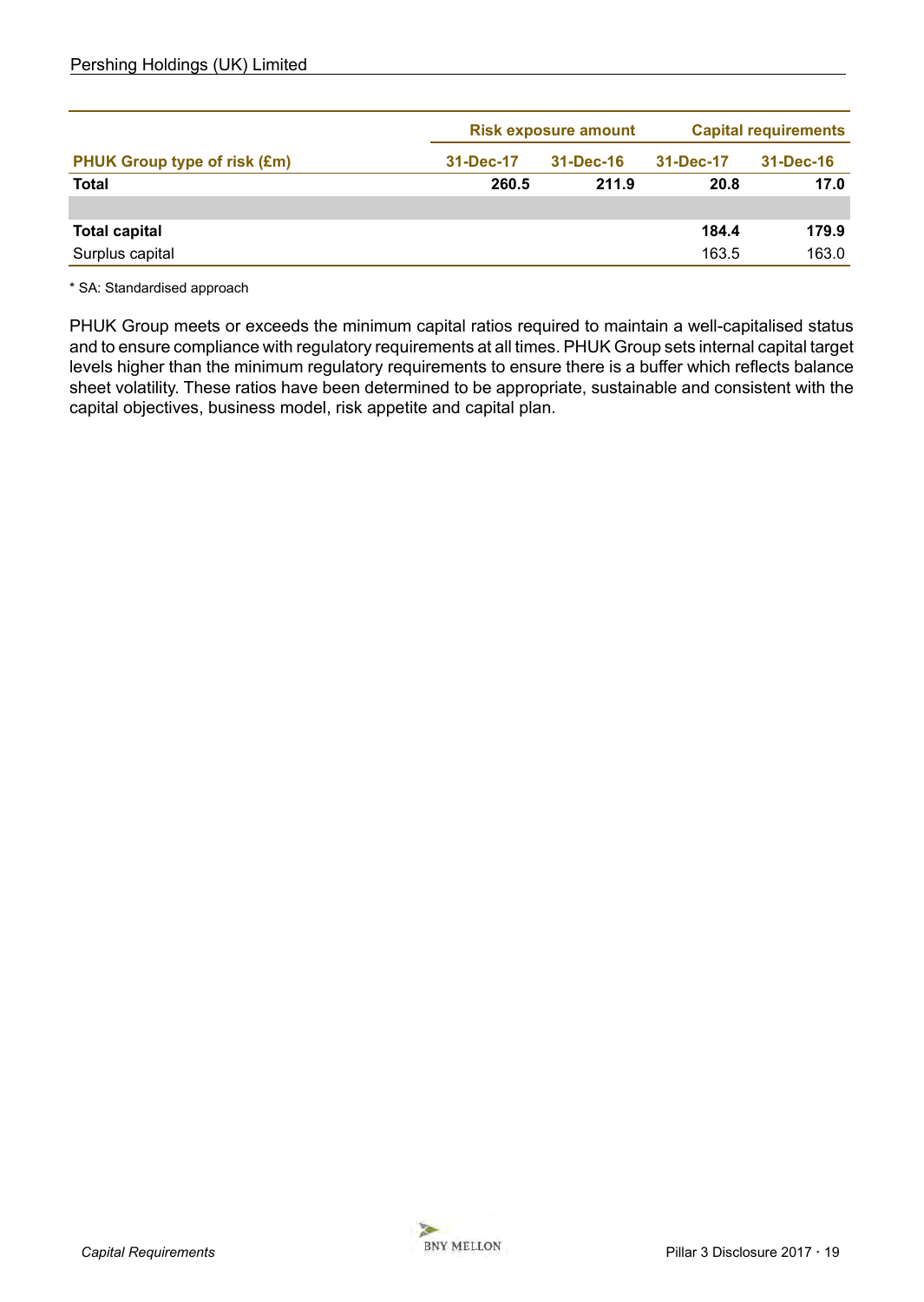### <span id="page-19-0"></span>**4 Risk management objectives and policies**

Pershing adopts a prudent approach to all elements of risk to which it is exposed. It is risk averse by nature and manages its business activities in a manner consistent with the tolerances and limits defined within its risk appetite quantitative and qualitative measures. These measures and thresholds are built into its operating processes and governance structures.

Clients and other market participants need to have confidence that PHUK Group and its subsidiaries will remain strong and continue to deliver operational excellence and maintain an uninterrupted service throughout market cycles and especially during periods of market turbulence. PHUK Group is committed to maintaining a strong balance sheet and this philosophy is also consistent with Pershing Group LLC and BNY Mellon as a whole.

Whilst PHUK Group assumes less balance sheet risk than most financial services companies due to its focus on transaction processing, its business model does give rise to some risk . As a consequence, PHUK Group has developed a risk management program that is designed to ensure that:

- Risk tolerances (limits) are in place to govern its risk-taking activities across all businesses and risk types
- Risk appetite principles are incorporated into its strategic decision making processes
- An appropriate risk framework is in place to identify, manage, monitor and report on risk within the governance structure
- Monitoring and reporting of key risk metrics to senior management and the Board takes place
- There is a capital planning process based on a stress testing programme

### **4.1 Risk governance**

### **4.1.1 Board of Directors**

The PHUK Group Board is the senior strategic and decision making body and consists of representatives of BNY Mellon and Senior PHUK Group Management. There are two independent non-executive directors on the boards of Pershing Holdings (UK) Limited, PL and PSL, and one independent non-executive director on the board of PSIL.

The main duty and responsibility of the Board is to define the strategy of PHUK Group and to supervise the management of PHUK Group. Whilst acting autonomously and in accordance with its legal and regulatory requirements, the Board also aligns PHUK Group's strategy to that of its primary shareholder, Pershing Group LLC. The Board delegates day to day responsibility for managing the business to the PHUK Group Executive Committee according to approved plans, policies and risk appetite.

The Board has overall responsibility for the establishment and maintenance of PHUK Group's risk appetite framework and for the approval of the risk appetite statement. The Board ensures that strategic business plans are consistent with the approved risk appetite.

The Board is also responsible for both the management and the oversight of risks, together with the quality and effectiveness of internal controls, but delegates risk management oversight to the PHUK Group Executive Committee, supported by the risk management committees. It is also responsible for reviewing, challenging and approving all risk management processes including risk identification and assessment, stress testing and capital adequacy. The various control functions provide further support for the management of risk within the business.

The Board meets at least quarterly and the directors who served as of 31 December 2017 were: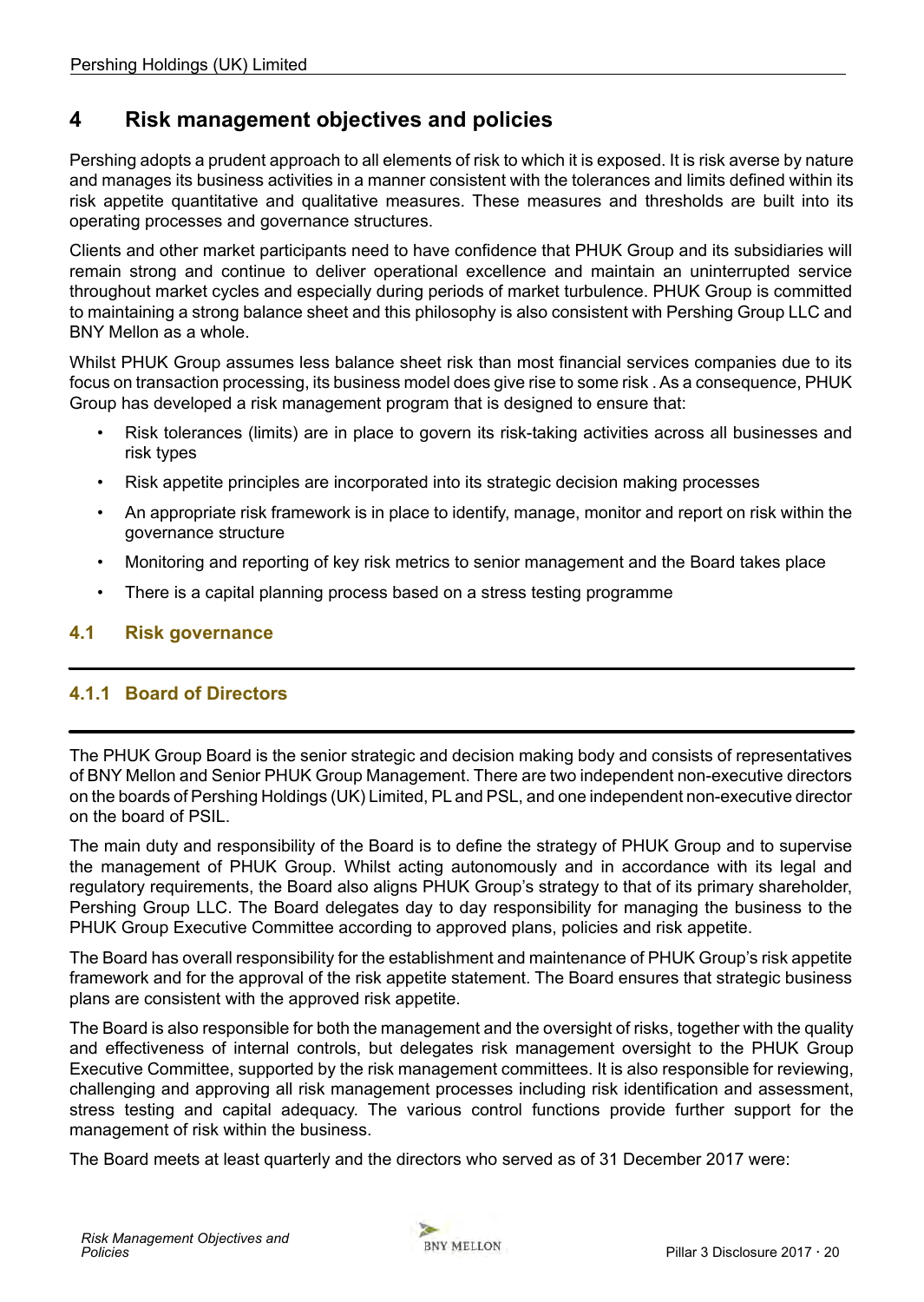<span id="page-20-0"></span>

| <b>Name</b> | <b>Role</b>     | <b>Nationality</b>           | Number of<br>directorships<br>held | <b>Position</b>                                                                            |
|-------------|-----------------|------------------------------|------------------------------------|--------------------------------------------------------------------------------------------|
|             |                 |                              |                                    |                                                                                            |
| E Canning   | <b>Director</b> | Canadian &<br><b>British</b> | 4 internal                         | Chief Services Officer, Pershing                                                           |
| K Cracknell | <b>Director</b> | British                      | 3 internal                         | Chief Financial Officer, Pershing                                                          |
| J Johnstone | Director        | Irish & South<br>African     | 4 internal                         | Chief Administrative Officer, EMEA, Non-executive<br>Director & Chair PL, PSL & PHUK Board |
| M McPhail   | Director        | <b>British</b>               | 4 internal<br>2 external           | Independent Non-Executive Director                                                         |
| S O'Connor* | Director        | <b>British</b>               | 4 internal<br>13 external          | Independent Non-Executive Director,                                                        |
| G Towers    | Director        | British                      | 8 internal<br>1 external           | Chief Executive Officer, Pershing                                                          |

\* 4 internal (constitutes 1 non-executive for the purposes of CRDIV), 13 external (constitutes 4 non-executive for the purposes of CRD IV. CRD IV waiver in place as at 31 December 2017).

### **4.1.2 Risk Committees**

The PHUK Group Executive Committee delegates specific responsibilities to various committees and councils to provide an appropriate oversight and direction to various risk and regulatory processes and activities, including:

#### **Pershing Risk Committee**

The Pershing Risk Committee (PRC) provides a senior management oversight to the overall risk framework and identified risk types that could potentially impact PHUK Group. The PRC reports to the PHUK Group Executive Committee and forms a central point for the oversight and management of risk and the escalation of significant risk issues and events to PHUK Group Senior Management, PHUK Group Executive Committee and the PHUK Group Boards. Subsidiary risk committees and councils report to the PRC to ensure a consistent and effective reporting of risks and these include the Credit and Market Risk Committee, the Business Acceptance Committee, Asset and Liability Committee, the Operational Risk Review Council and the Client Assets Council. It is chaired by the Chief Risk Officer.

#### **Credit and Market Risk Committee**

The Credit and Market Risk Committee oversees the review of all credit and market risk issues associated with and impacting on business undertaken by PHUK Group. The committee's principal credit risk responsibility is to achieve and maintain an acceptable credit exposure to PHUK Group's clients, as well as to market makers, custodians and banks. It is chaired by the head of credit and market risk.

#### **Asset and Liability Committee**

The Asset and Liability Committee (ALCO) is responsible for overseeing the asset and liability management activities of the balance sheets of PHUK Group and for ensuring compliance with all treasury related regulatory requirements.

ALCO is responsible for ensuring that the policy and guidance set through the BNY Mellon's Global ALCO and EMEA ALCO is understood and executed locally. This includes the strategy related to the investment portfolio, placements, interest rate risk, capital management and liquidity risk. It is chaired by the Chief Financial Officer.

#### **Irish Compliance, Risk and Oversight Committee**

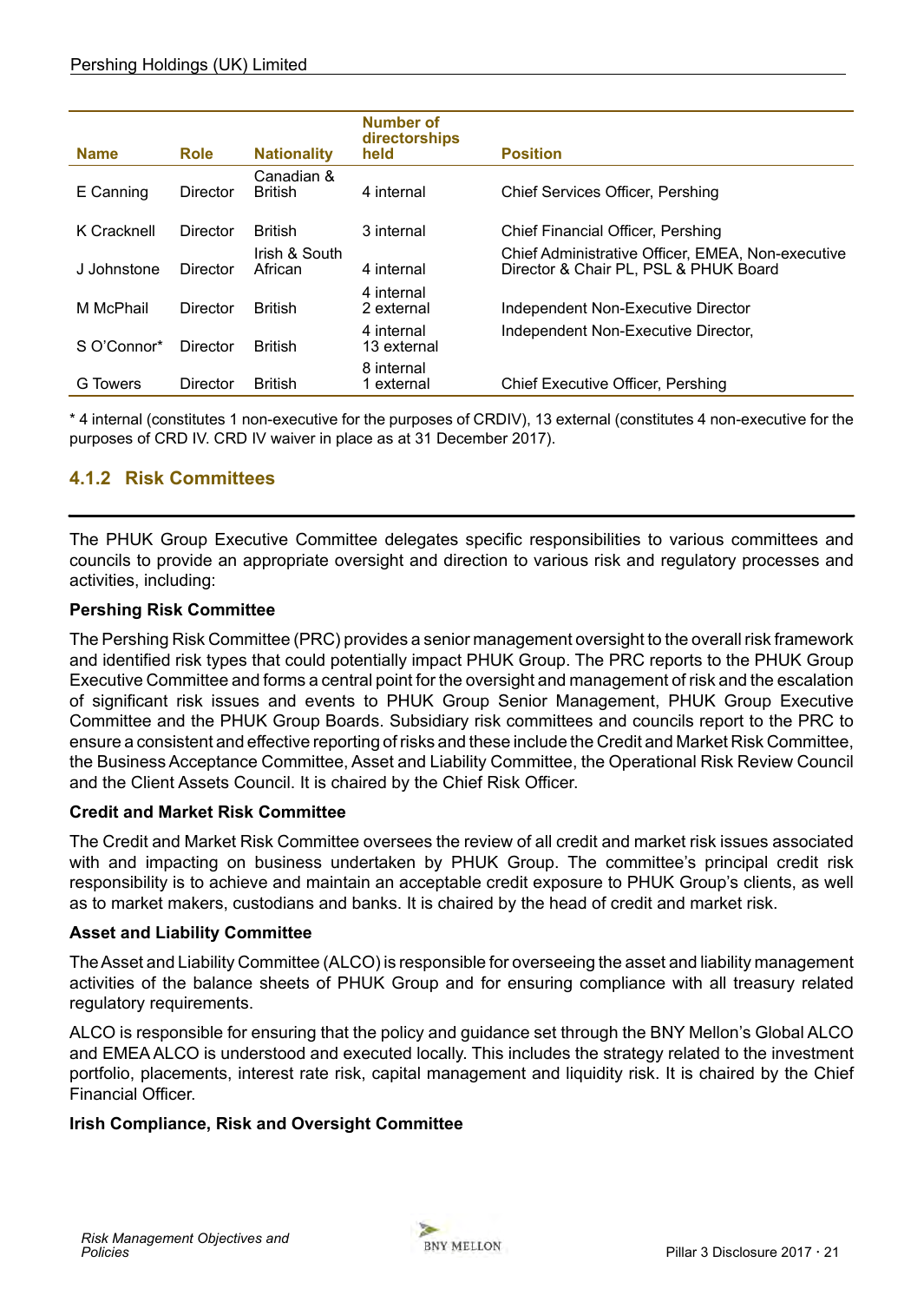<span id="page-21-0"></span>The Irish Compliance, Risk and Oversight Committee oversees the adherence of Pershing Securities International Limited to applicable Irish laws, guidelines and notices effecting its operations and to fulfill the requirements of the Standards for Stockbrokers, as issued by the Central Bank of Ireland.

#### **Jersey Compliance and Oversight Council**

The Jersey Compliance and Oversight Council oversees the adherence of Pershing (Channel Islands) Limited to applicable Jersey laws, guidelines and notices effecting its operations and to fulfill the requirements of the investment firms, as issued by the Jersey Financial Services Commission.

#### **Business Acceptance Committee**

The Pershing Business Acceptance Committee (BAC) is an integral part of the new business process and is responsible for the review and approval of all new clients, products/services and material changes to existing processes before they are executed or implemented and includes responsibility for the pricing of new client activity, products and services. It is chaired by the Chief Executive Officer and includes representatives of all of the risk and control functions, as well as line support functions.

### **Operational Risk Review Council**

The Operational Risk Review Council has oversight of the operational risk framework within PHUK Group. The Operational Risk Management Department is responsible for providing all necessary support to ensure that the framework meets regulatory requirements and industry best practice in identifying, measuring and reporting on the relevant operational risks inherent in PHUK Group's business (including events such as, but not limited to, technical system failures, disaster events, failed processes or fraud).

#### **Audit Oversight Review Council**

The Audit Oversight Review Council provides review, discussion and challenge of control related issues within PHUK Group. The Council's responsibilities include discussing emerging control risks, thematic control concerns or weaknesses and considering possible means to monitor, control or mitigate such exposures.

#### **Client Asset Council**

The Client Asset Council is responsible for the oversight and governance of PHUK Group's adherence to the FCA, CBI and JFSC custody and client money rules. The council reports to the PRC to confirm the adequacy of systems and controls in place to identify segregate and hold client assets in accordance with regulatory rules.

### **4.2 Risk management framework**

Suitable policies and procedures have been adopted by PHUK Group in order to ensure an appropriate level of risk management is directed at the relevant element of the business. In line with global policy, PHUK Group has adopted the 'Three Lines of Defence' model in deploying its risk management framework (figure 2 below).

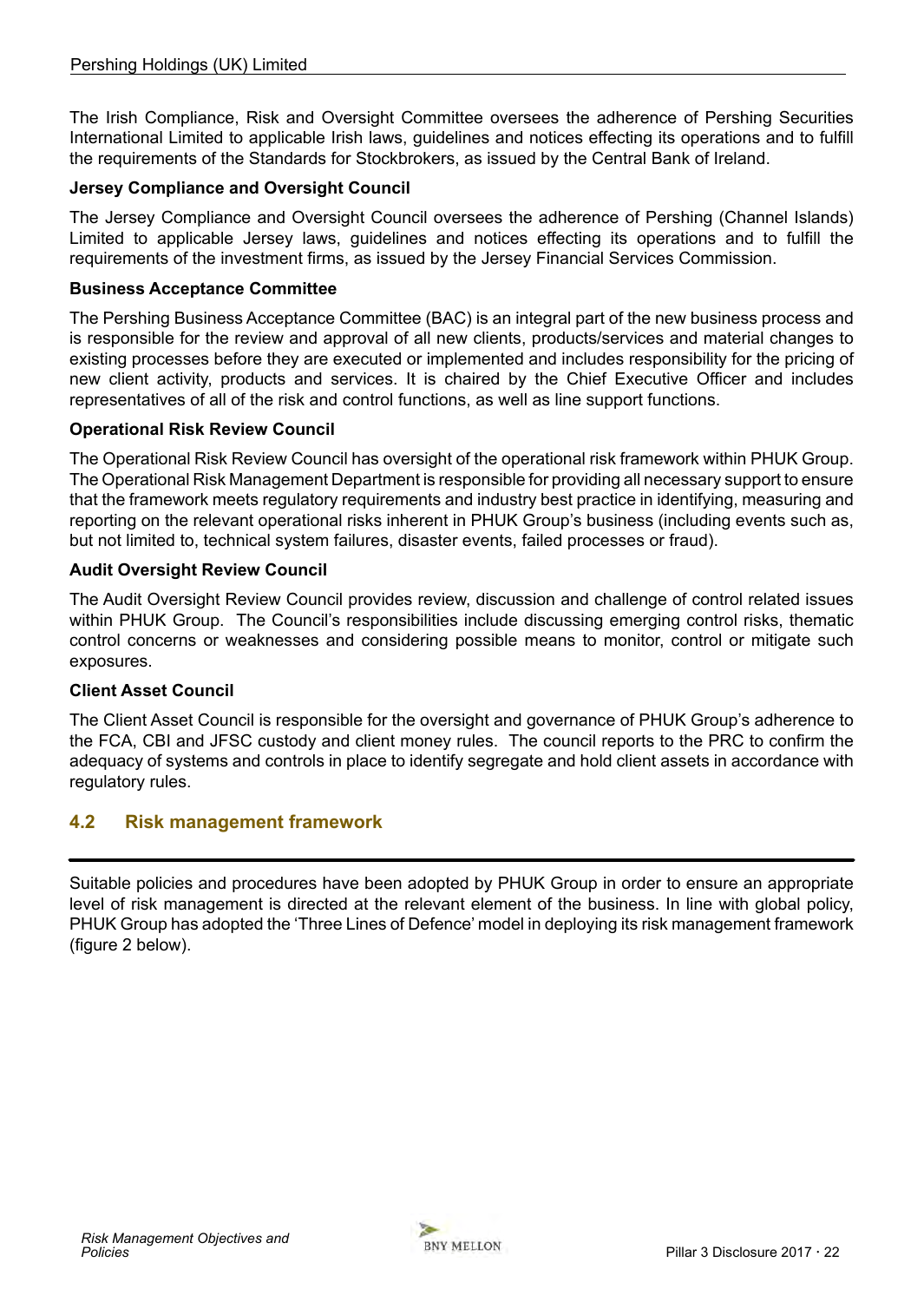<span id="page-22-0"></span>

### **4.3 Risk appetite**

The Board adopts a prudent approach to all elements of risk to which it is exposed. It is risk averse by nature and manages its business activities in a manner consistent with the tolerances and limits defined within its risk appetite quantitative and qualitative measures. These measures and thresholds are built into its operating processes and governance structures. The risk appetite statement describes both the nature of, and tolerance for, the material risks that are inherent in PHUK Group's business.

### **4.4 Stress testing**

Stress testing is undertaken at PHUK Group to monitor and quantify risk and ascertain that sufficient capital resources are held against risks on a forward-looking basis. The process reflects stressed scenarios that identify an appropriate range of adverse circumstances of varying nature, severity and duration relevant to PHUK Group's risk profile. Scenarios are derived from current, emerging, and plausible future risks and strategy, and reviewed, discussed and agreed by PHUK Group PRC, Executive Committee and the Board.

### **4.5 Recovery and resolution planning (RRP)**

PHUK Group updates its recovery plan annually, in accordance with regulatory guidance. The recovery plan is designed to ensure that the PHUK Group has credible and executable options to meet the challenges that may arise from potential future financial and/or operational crises. PHUK Group also submits its resolution information to the regulator every two years, as prescribed by supervisory policy.

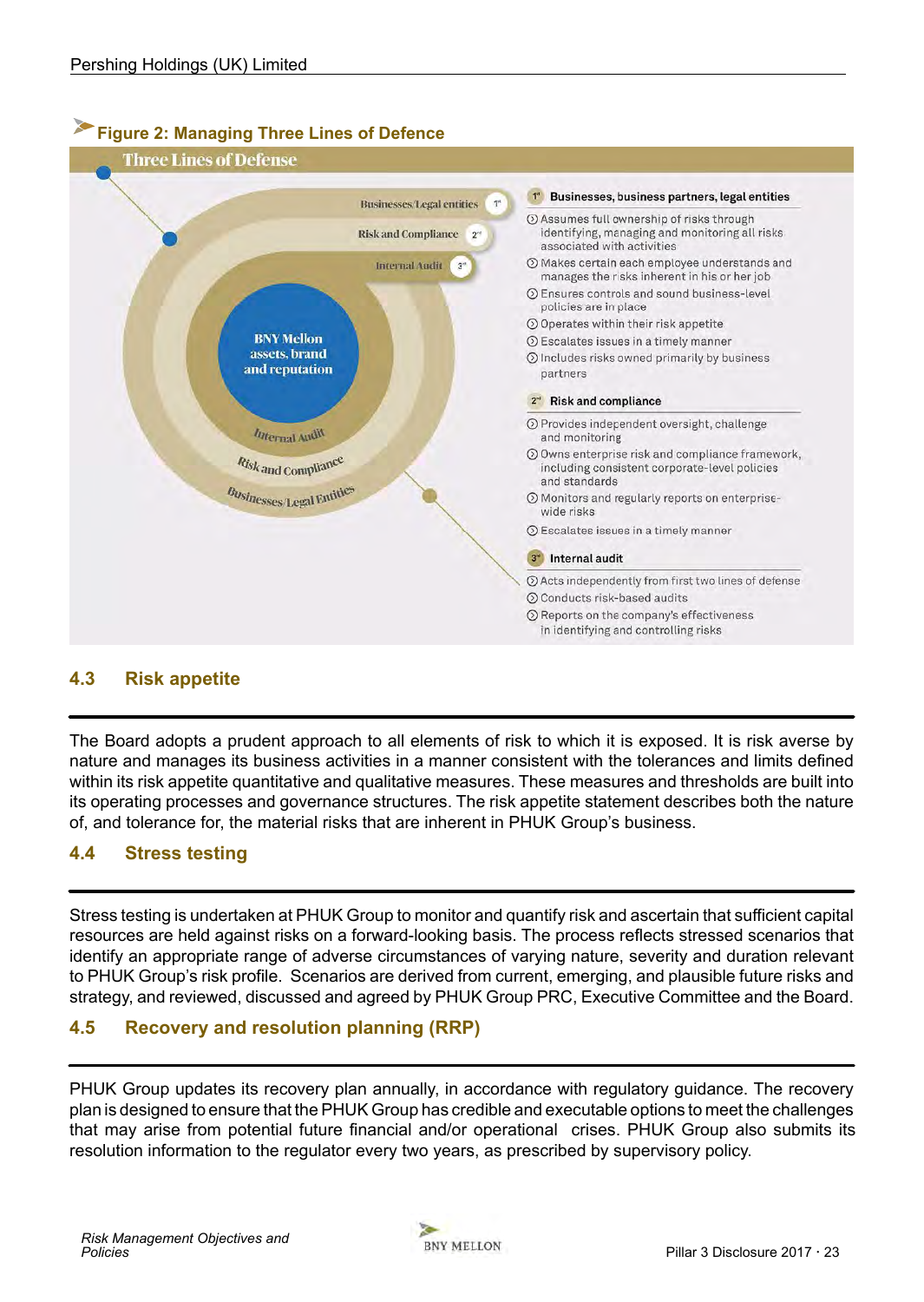### <span id="page-23-0"></span>**5 Credit risk**



Credit risk is defined as the risk that an obligor will fail to repay a loan or otherwise meet a contractual obligation as and when it falls due. Understanding, identifying and managing credit risk is a central element of PHUK Group's successful risk management approach.

On balance sheet credit risk covers default risk for loans, commitments, securities, receivables and other assets where the realisation of the value of the asset is dependent on the counterparty's ability and willingness to repay its contractual obligations.

Due to the nature of PHUK Group's business as a provider of clearing and settlement services, credit risk mainly arises from the risk of loss in the event that a client, underlying investor or market counterparty fails to meet its contractual obligations to pay for a trade, or to deliver securities for sale. However, the legal structure of the clearing agreements provides PHUK Group with the right to set-off any indebtedness of underlying clients against any credit balance in the name of the same underlying client. PHUK Group also has recourse to securities and cash as collateral and indemnities from client firms in respect of any underlying clients. Consequently, the residual credit risk (i.e. post-mitigation) will devolve to market risk, as the exposure in such cases is the movement in the underlying financial instruments and foreign currency prices. In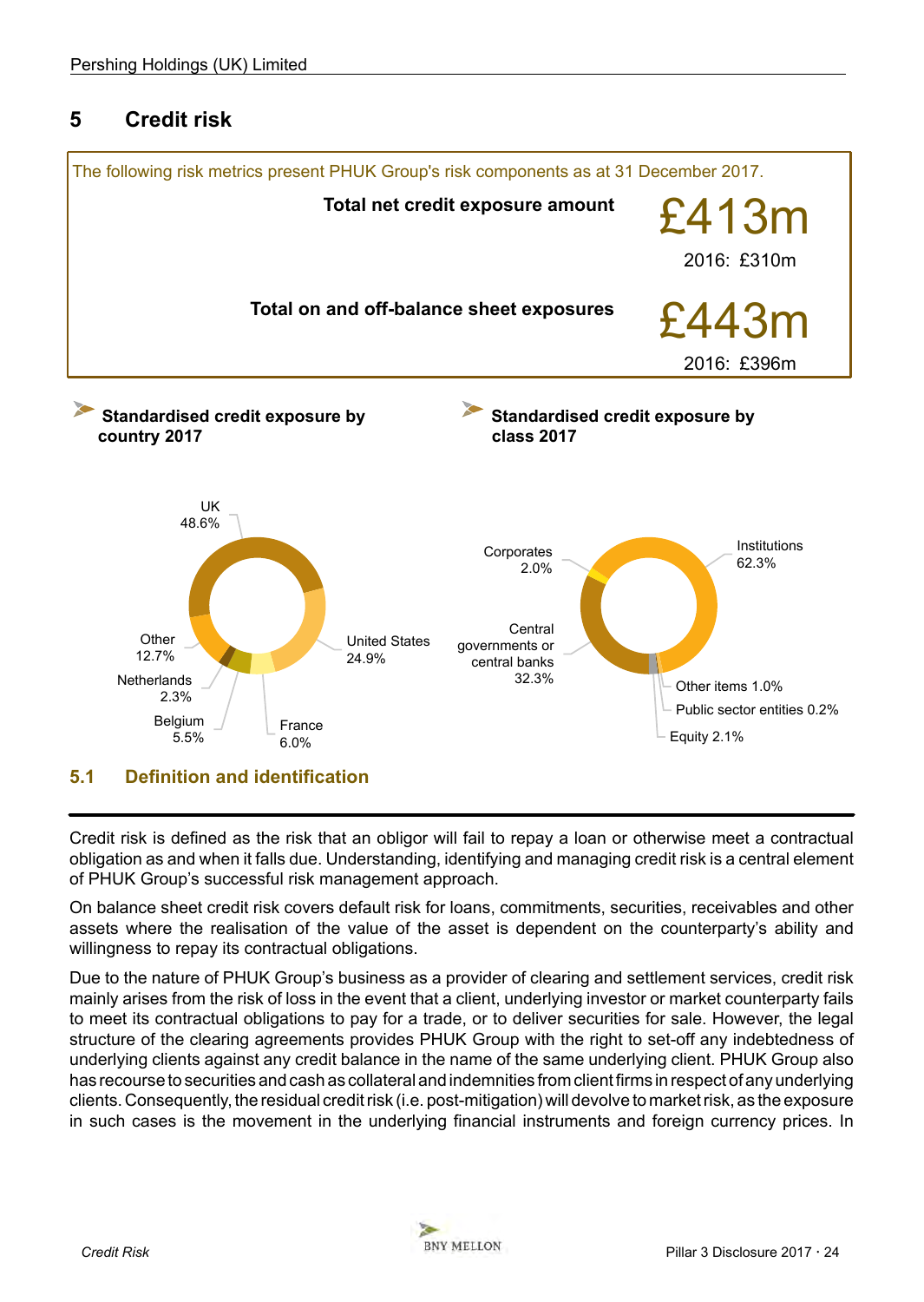<span id="page-24-0"></span>addition, Pershing also requires most clients to place a security deposit with PHUK Group to cover this potential mark to market exposure.

Credit risk also arises from the non-payment of other receivables, cash at bank, loans to third parties, investment securities and outstanding client invoices and loans to third parties.

### **5.2 Management of credit risk**

PHUK Group manages credit risk exposure by a two-stage process:

- 1) Setting minimum thresholds for the type of client acceptable to PHUK Group in terms of net worth and business profile, including:
	- The type of business to be conducted through PHUK Group (e.g. retail vs. institutional: agency/matched principal vs. proprietary trading / market making)
	- Markets and financial instruments in which the client can trade
	- Any special conditions clients are subject to (e.g. cash on account)

Obtaining credit approval for a particular client is the primary responsibility of the business as the first line of defence alongside guidance and oversight from credit risk as the second line. Any new relationship requires approval from the Business Acceptance Committee.

- 2) Monitoring all exposure (both pre- and post-settlement) on a daily basis against various limits for its clients, as follows:
	- Trade limit (set per client following analysis of the financial strength, management expertise, nature of business and expected - or historical - peak and average exposure levels)
	- Gross exposure limit (calculated with reference to the security deposit and net worth of the client and utilised as the higher of total purchases or total sales)
	- Negative mark to market exposure

It should also be noted that the metrics supporting the management of credit risk are monitored on a daily basis and reported to senior management. Breaches are reported to senior management which may lead to management action such as requesting additional collateral, or requiring the client to inject additional capital into the business.

### **5.3 Governance**

Governance of credit risk oversight as a second line of defence function is described and controlled through credit risk policies and day-to-day procedures as follows:

- Credit Risk Policy for each legal entity describes the outsourcing of credit risk tasks, defines roles and responsibilities and requires reporting to be carried out to each business line and entity that the policy applies to. Any deviation from approved policy requires either senior business or senior legal entity approval depending on the type of event
- Approvals for excesses are controlled using a matrix of credit risk approval authorities held within the Credit Risk Policy - each Credit Risk Officer has his/her own individual delegated approval authority granted by the Director of Credit Risk. He/she must act within those limits when making approvals. If an excess is beyond the officer's approval limit, it is escalated to a more senior officer as per the applicable Credit Risk Policy. The outsourcing of credit responsibility to credit risk is through the Board approved Credit Risk Policy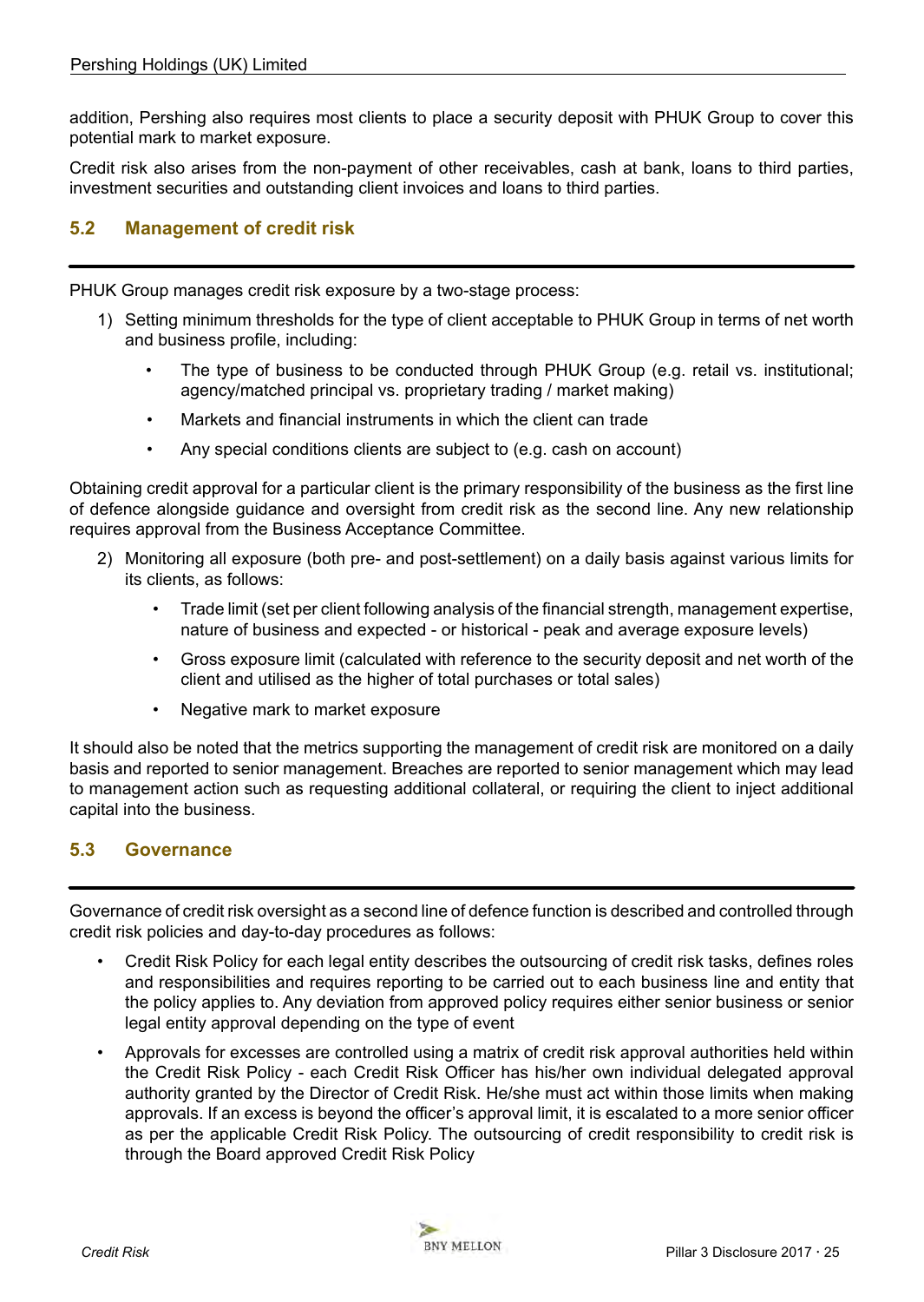<span id="page-25-0"></span>• Daily exposure reports are reviewed and signed by a senior member of the Credit Risk Department. The Credit & Market Risk Committee reviews the top exposure items for each client and counterparty weekly; monthly reports are reviewed by the PRC within the overall framework set by the PHUK Group Risk Appetite Statement. At each of these monitoring and review stages action points are recorded to follow up on breaches.

### **5.4 Analysis of credit risk**

Credit risk exposure is computed under the standardised approach which uses external credit assessment institution ratings and supervisory risk weights supplied by external credit assessment agencies. The following credit risk exposure tables summarise the credit exposure for PHUK Group in accordance with the CRD IV requirements.

The definitions below are used in the following tables:

- **Exposure at Default (EAD)** is defined as the amount expected to be outstanding, after any Credit Risk Mitigation, if and when a counterparty defaults. Exposure reflects drawn balances as well as allowance for undrawn amounts of commitments and contingent exposures over a one-year time horizon. As such, exposure in this context may differ from statutory IFRS accounting balance sheet carrying values
- **Credit Conversion Factor (CCF)** converts the amount of a free credit line and other off-balancesheet transactions (with the exception of derivatives) to an EAD amount. This function is used to calculate the exposure at default
- **Credit Risk Mitigation (CRM)** is defined as a technique to reduce the credit risk associated with an exposure by application of credit risk mitigants such as collateral, guarantees and credit protection
- **Geographic area** is based on the country location for the counterparty
- **Residual maturity** is defined as the period outstanding from the reporting date to the maturity or end date of an exposure

## **Table 7: Standardised credit exposure by exposure class**

The following tables show the credit risk for post CRM techniques using the standardised approach by exposure class at 31 December 2017.

| <b>Exposure class (£m)</b>           | Net value of exposures at the end<br>of the period | Average net exposures over the<br>period |
|--------------------------------------|----------------------------------------------------|------------------------------------------|
|                                      |                                                    |                                          |
| Central governments or central banks | 133.5                                              | 131.8                                    |
| Corporates                           | 8.3                                                | 9.5                                      |
| Institutions                         | 257.5                                              | 254.6                                    |
| Other items                          | 4.0                                                | 5.3                                      |
| Public sector entities               | 1.0                                                | 1.6                                      |
| Retail                               |                                                    |                                          |
| Equity                               | 8.7                                                | 8.4                                      |
|                                      |                                                    |                                          |
| <b>Total</b>                         | 413.0                                              | 411.3                                    |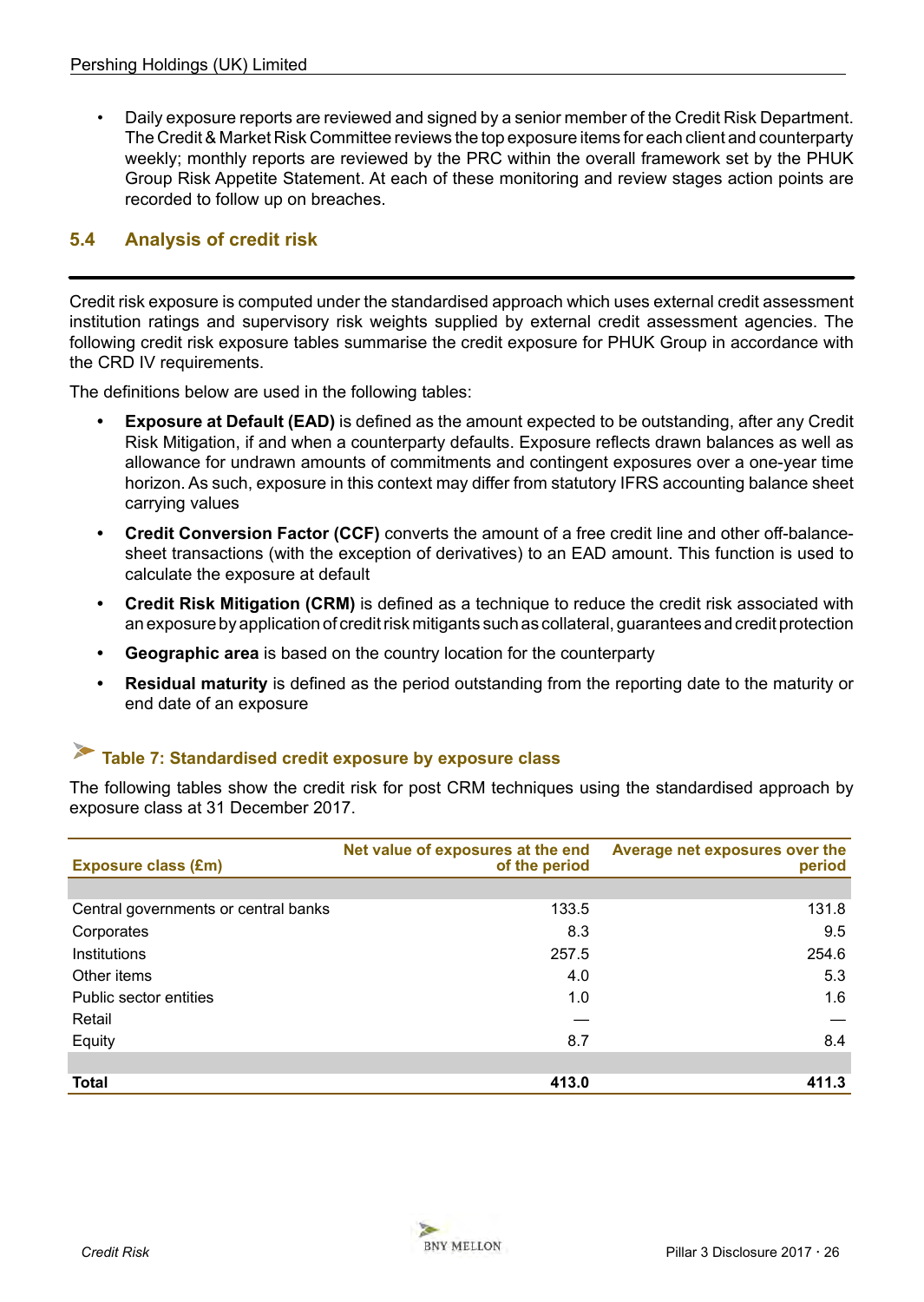# <span id="page-26-0"></span>**Table 8: Standardised credit exposure by country**

This table shows the post CRM exposure by class and by geographic area of the counterparty.

| At 31 December 2017 (£m)                | <b>UK</b> | <b>United</b><br><b>States</b> |      |      | <b>France Belgium Netherlands</b> | <b>Other</b> | <b>Total</b> |
|-----------------------------------------|-----------|--------------------------------|------|------|-----------------------------------|--------------|--------------|
|                                         |           |                                |      |      |                                   |              |              |
| Central governments or<br>central banks | 96.7      | 36.8                           |      |      |                                   |              | 133.5        |
| Corporates                              | 8.3       |                                |      |      |                                   |              | 8.3          |
| Institutions                            | 82.3      | 66.0                           | 24.8 | 22.9 | 9.5                               | 51.9         | 257.5        |
| Other items                             | 3.7       |                                |      |      |                                   | 0.3          | 4.0          |
| Public sector entities                  | 1.0       |                                |      |      |                                   |              | 1.0          |
| Retail                                  |           |                                |      |      |                                   |              |              |
| Equity                                  | 8.7       |                                |      |      |                                   |              | 8.7          |
|                                         |           |                                |      |      |                                   |              |              |
| <b>Total</b>                            | 200.6     | 102.8                          | 24.8 | 22.9 | 9.5                               | 52.3         | 413.0        |

| At 31 December 2016 (£m)                | <b>UK</b> | <b>Belgium</b> | <b>Ireland</b> |     | <b>France Switzerland</b> | <b>Other</b> | <b>Total</b> |
|-----------------------------------------|-----------|----------------|----------------|-----|---------------------------|--------------|--------------|
|                                         |           |                |                |     |                           |              |              |
| Central governments or<br>central banks | 132.2     |                |                |     |                           |              | 132.2        |
| Corporates                              | 0.8       |                |                |     |                           | 0.1          | 1.0          |
| Institutions                            | 74.3      | 15.0           | 7.6            | 7.4 | 7.1                       | 51.4         | 162.8        |
| Other items                             | 5.3       |                | 0.3            |     |                           |              | 5.6          |
| Public sector entities                  | 1.1       |                | 0.1            |     |                           |              | 1.1          |
| Retail                                  |           |                |                |     |                           |              |              |
| Equity                                  |           | 7.6            |                |     |                           |              | 7.6          |
|                                         |           |                |                |     |                           |              |              |
| <b>Total</b>                            | 213.7     | 22.6           | 8.0            | 7.4 | 7.1                       | 51.6         | 310.3        |

# **Table 9: Standardised post mitigated credit exposures by counterparty type**

This table shows the credit exposure post CRM classified by class and by counterparty type.

| At 31 December 2017 (£m)             | <b>General</b><br><b>governments</b> | <b>Credit</b><br><b>institutions</b> | <b>Other</b><br>financial<br>corporations | <b>Various</b><br>balance<br>sheet items | <b>Total</b> |
|--------------------------------------|--------------------------------------|--------------------------------------|-------------------------------------------|------------------------------------------|--------------|
|                                      |                                      |                                      |                                           |                                          |              |
| Central governments or central banks | 133.5                                |                                      |                                           |                                          | 133.5        |
| Corporates                           |                                      |                                      | 8.3                                       |                                          | 8.3          |
| Institutions                         |                                      | 257.5                                |                                           |                                          | 257.5        |
| Other items                          |                                      |                                      |                                           | 4.0                                      | 4.0          |
| Public sector entities               | 1.0                                  |                                      |                                           |                                          | 1.0          |
| Retail                               |                                      |                                      |                                           |                                          |              |
| Equity                               |                                      |                                      |                                           | 8.7                                      | 8.7          |
|                                      |                                      |                                      |                                           |                                          |              |
| <b>Total</b>                         | 134.5                                | 257.5                                | 8.3                                       | 12.7                                     | 413.0        |

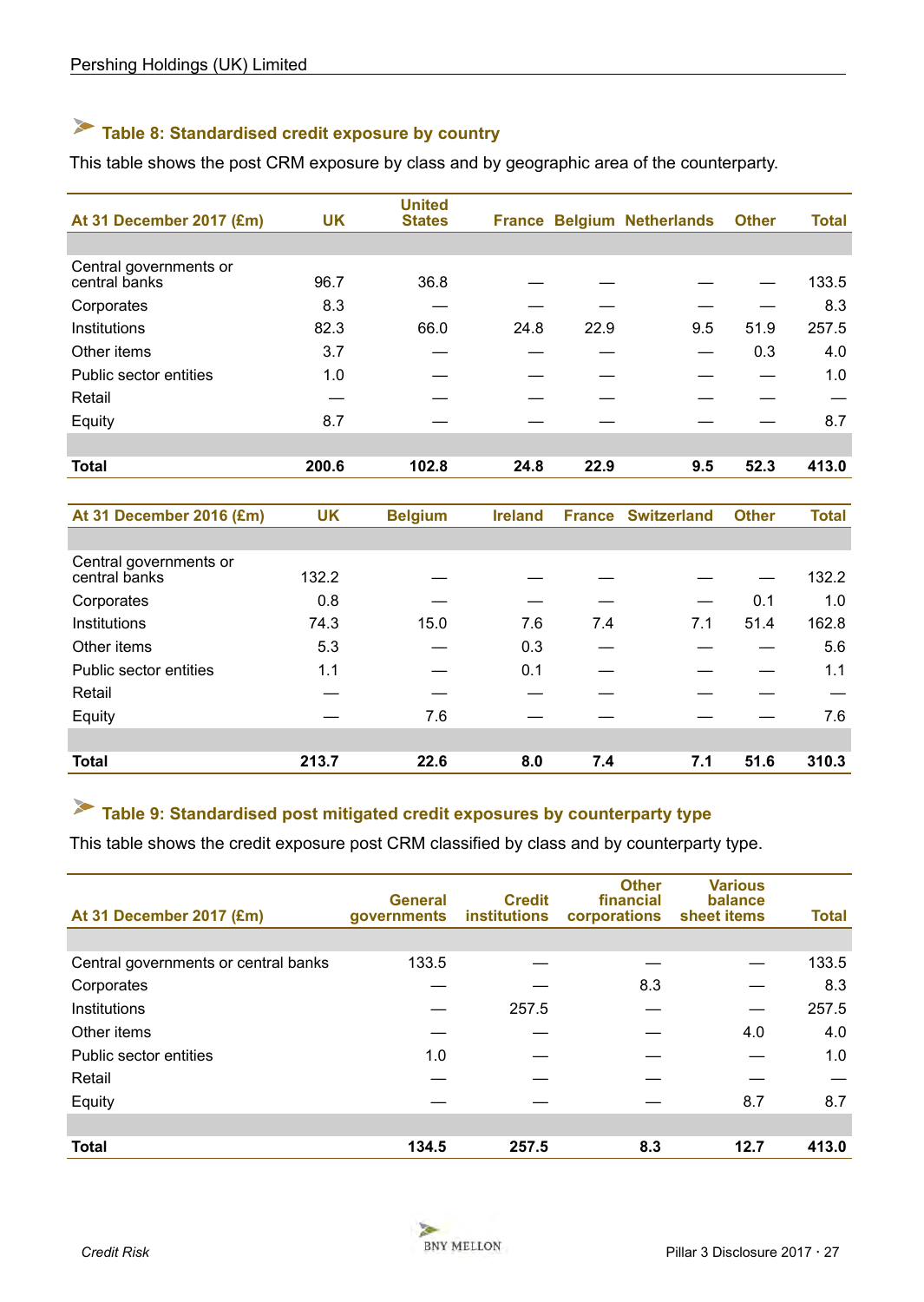# <span id="page-27-0"></span>**Table 10: Standardised credit exposure by residual maturity**

This table shows the exposure post credit risk mitigation, classified by credit exposure class and residual maturity.

| At 31 December 2017 (£m)             | On<br>demand |      | $> 1$ year<br>$\le$ 1 year $\le$ 5 years | > 5 years | <b>No stated</b><br>maturity | <b>Total</b> |
|--------------------------------------|--------------|------|------------------------------------------|-----------|------------------------------|--------------|
|                                      |              |      |                                          |           |                              |              |
| Central governments or central banks |              | 36.7 | 96.8                                     |           |                              | 133.5        |
| Corporates                           | 8.3          |      |                                          |           |                              | 8.3          |
| Institutions                         | 257.5        |      |                                          |           |                              | 257.5        |
| Other items                          |              |      |                                          |           | 4.0                          | 4.0          |
| Public sector entities               | 1.0          |      |                                          |           |                              | 1.0          |
| Retail                               |              |      |                                          |           |                              |              |
| Equity                               | 8.7          |      |                                          |           |                              | 8.7          |
|                                      |              |      |                                          |           |                              |              |
| <b>Total</b>                         | 275.5        | 36.7 | 96.8                                     |           | 4.0                          | 413.0        |

### **5.5 Analysis of past due and impaired exposures**

An aspect of credit risk management relates to problem debt management, which entails early problem identification through to litigation and recovery of cash where there is no realistic potential for rehabilitation.

The following tables provide an analysis of past due and impaired exposures using the following definitions:

- **Past due** exposure is when a counterparty has failed to make a payment when contractually due
- **Impaired exposure** is when the entity does not expect to collect all the contractual cash flows when they are due

As at 31 December 2017, PHUK Group had no material impaired assets for which a specific or general provision was required. There were no material assets past due greater than 90 days. PHUK Group did not incur any material write-offs of bad debts or make any recovery of amounts previously written off during the year.

### **Table 11: Credit quality of exposures by counterparty type**

This table provides a comprehensive picture of the credit quality of on- and off-balance sheet exposures.

|                                                                  |                  | <b>Credit risk</b><br>adjustments<br><b>Exposures</b> |  |                         |                                  | <b>Credit risk</b>                     |                      |  |
|------------------------------------------------------------------|------------------|-------------------------------------------------------|--|-------------------------|----------------------------------|----------------------------------------|----------------------|--|
| <b>Counterparty type at</b><br>31 December 2017<br>$(\text{Em})$ | <b>Defaulted</b> | Non-<br>defaulted                                     |  | <b>Specific General</b> | <b>Accumulated</b><br>write-offs | adjustment<br>charges of<br>the period | <b>Net</b><br>values |  |
|                                                                  |                  |                                                       |  |                         |                                  |                                        |                      |  |
| General governments                                              |                  | 134.5                                                 |  |                         |                                  |                                        | 134.5                |  |
| Credit institutions                                              |                  | 287.6                                                 |  | 30.1                    |                                  | 30.1                                   | 257.5                |  |
| Other financial<br>corporations                                  |                  | 8.3                                                   |  |                         |                                  |                                        | 8.3                  |  |
| <b>Various Balance Sheet</b><br>Items                            |                  | 12.7                                                  |  |                         |                                  |                                        | 12.7                 |  |



J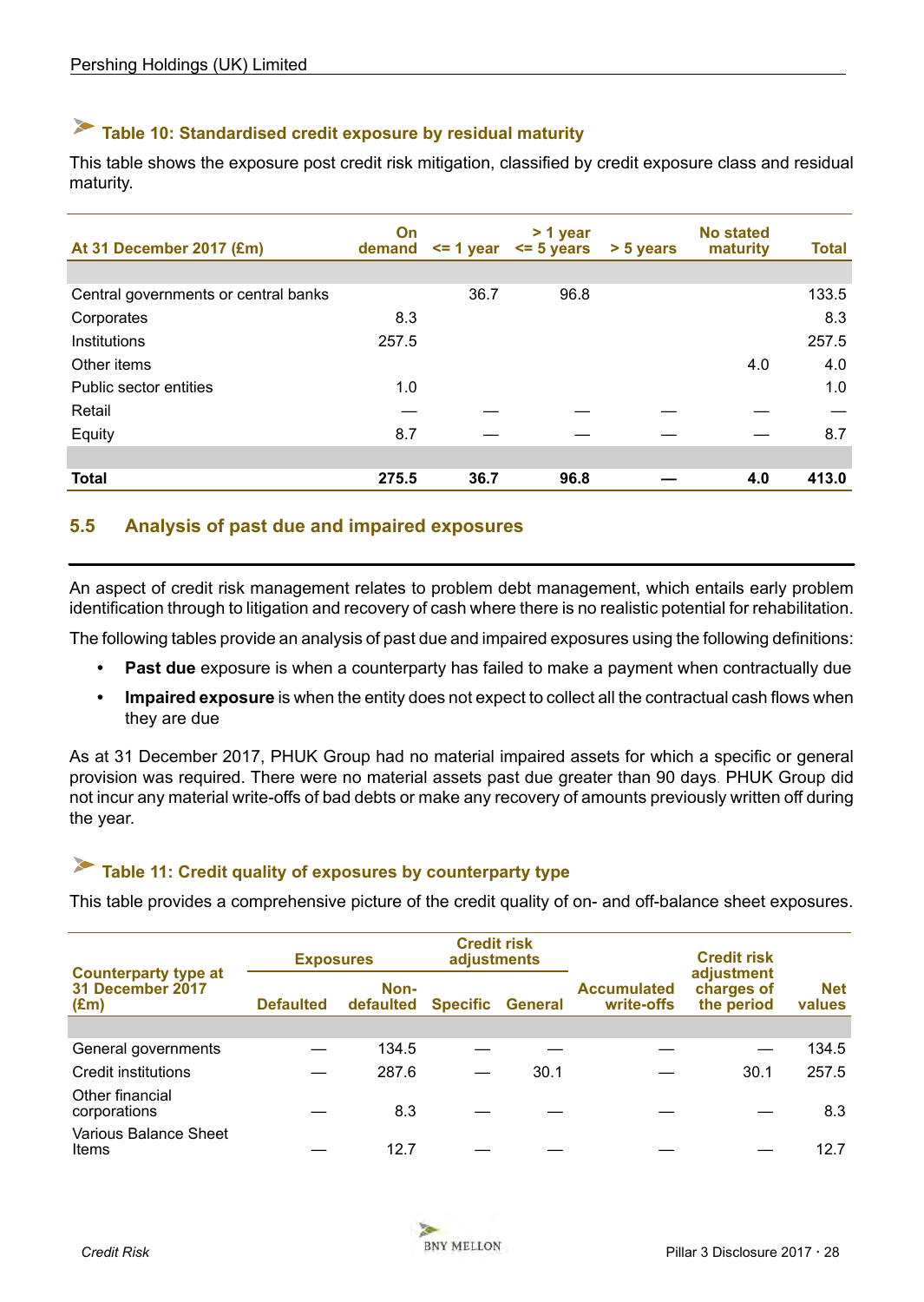<span id="page-28-0"></span>

|                                                                  | <b>Exposures</b> |                                    | <b>Credit risk</b><br>adjustments |      | <b>Credit risk</b>               |                                        |                      |
|------------------------------------------------------------------|------------------|------------------------------------|-----------------------------------|------|----------------------------------|----------------------------------------|----------------------|
| <b>Counterparty type at</b><br>31 December 2017<br>$(\text{Em})$ | <b>Defaulted</b> | Non-<br>defaulted Specific General |                                   |      | <b>Accumulated</b><br>write-offs | adjustment<br>charges of<br>the period | <b>Net</b><br>values |
|                                                                  |                  |                                    |                                   |      |                                  |                                        |                      |
| <b>Total</b>                                                     |                  | 443.1                              |                                   | 30.1 |                                  | 30.1                                   | 413.0                |

|                                                                  | <b>Exposures</b> |                   | <b>Credit risk</b><br>adjustments |                         |                                  | <b>Credit risk</b>                     |                      |
|------------------------------------------------------------------|------------------|-------------------|-----------------------------------|-------------------------|----------------------------------|----------------------------------------|----------------------|
| <b>Counterparty type at</b><br>31 December 2016<br>$(\text{Em})$ | <b>Defaulted</b> | Non-<br>defaulted |                                   | <b>Specific General</b> | <b>Accumulated</b><br>write-offs | adjustment<br>charges of<br>the period | <b>Net</b><br>values |
|                                                                  |                  |                   |                                   |                         |                                  |                                        |                      |
| General governments                                              |                  | 133.3             |                                   |                         |                                  |                                        | 133.3                |
| Credit institutions                                              |                  | 235.3             |                                   | 72.5                    |                                  | 72.5                                   | 162.8                |
| Other financial<br>corporations                                  |                  | 14.0              |                                   | 13.0                    |                                  | 13.0                                   | 1.0                  |
| Various Balance Sheet<br>Items                                   |                  | 13.2              |                                   |                         |                                  |                                        | 13.2                 |
|                                                                  |                  |                   |                                   |                         |                                  |                                        |                      |
| <b>Total</b>                                                     |                  | 395.9             |                                   | 85.6                    |                                  | 85.6                                   | 310.3                |

# **Table 12: Credit quality of exposures by industry**

This table provides a comprehensive picture of the credit quality of on- and off-balance sheet exposures by industry.

| Industry type at                      | <b>Exposures</b> |                   | <b>Credit risk</b><br>adjustments |                |                                                              | <b>Credit risk</b><br>adjustment |                      |
|---------------------------------------|------------------|-------------------|-----------------------------------|----------------|--------------------------------------------------------------|----------------------------------|----------------------|
| 31 December 2017<br>$(\text{Em})$     | <b>Defaulted</b> | Non-<br>defaulted | <b>Specific</b>                   | <b>General</b> | charges of<br><b>Accumulated</b><br>the period<br>write-offs |                                  | <b>Net</b><br>values |
|                                       |                  |                   |                                   |                |                                                              |                                  |                      |
| Financial and insurance<br>activities |                  | 443.1             |                                   | 30.1           |                                                              | 30.1                             | 413.0                |
| Other services                        |                  |                   |                                   |                |                                                              |                                  |                      |
|                                       |                  |                   |                                   |                |                                                              |                                  |                      |
| <b>Total</b>                          |                  | 443.1             |                                   | 30.1           |                                                              | 30.1                             | 413.0                |
| Of which: Loans                       |                  |                   |                                   |                |                                                              |                                  |                      |

| Industry type at                      | <b>Exposures</b> |                   | <b>Credit risk</b><br>adjustments |                |                                  | <b>Credit risk</b><br>adjustment |                      |
|---------------------------------------|------------------|-------------------|-----------------------------------|----------------|----------------------------------|----------------------------------|----------------------|
| 31 December 2016<br>$(\text{Em})$     | <b>Defaulted</b> | Non-<br>defaulted | <b>Specific</b>                   | <b>General</b> | <b>Accumulated</b><br>write-offs | charges of<br>the period         | <b>Net</b><br>values |
|                                       |                  |                   |                                   |                |                                  |                                  |                      |
| Financial and insurance<br>activities |                  | 395.9             |                                   | 85.6           |                                  | 85.6                             | 310.3                |
| Other services                        |                  |                   |                                   |                |                                  |                                  |                      |
|                                       |                  |                   |                                   |                |                                  |                                  |                      |
| <b>Total</b>                          |                  | 395.9             |                                   | 85.6           |                                  | 85.6                             | 310.3                |
| Of which: Loans                       |                  |                   |                                   |                |                                  |                                  |                      |

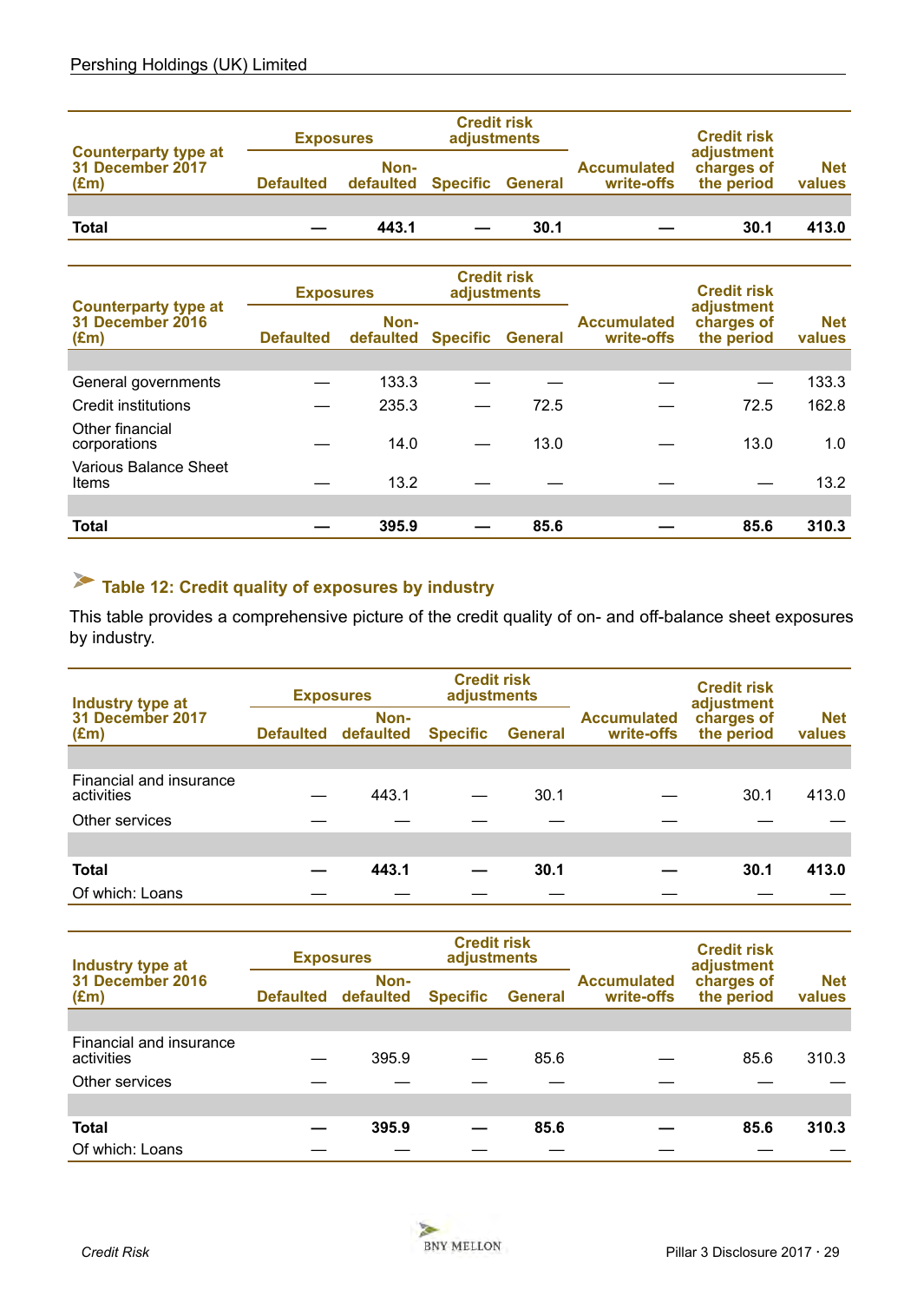# <span id="page-29-0"></span>**Table 13: Credit quality of exposures by geographical breakdown**

This table shows an analysis of past due, impaired exposures and allowances by country using the IFRS methodology.

|                               | <b>Exposures</b><br><b>Counterparty type</b><br>Non-<br>Defaulted defaulted |       | <b>Credit risk</b><br>adjustments |      |                                  | <b>Credit risk</b><br>adjustment |                      |
|-------------------------------|-----------------------------------------------------------------------------|-------|-----------------------------------|------|----------------------------------|----------------------------------|----------------------|
| at 31 December<br>$2017$ (£m) |                                                                             |       | <b>Specific</b><br><b>General</b> |      | <b>Accumulated</b><br>write-offs | charges of<br>the period         | <b>Net</b><br>values |
|                               |                                                                             |       |                                   |      |                                  |                                  |                      |
| United Kingdom                |                                                                             | 230.7 |                                   | 30.1 |                                  | 30.1                             | 200.6                |
| <b>United States</b>          |                                                                             | 102.8 |                                   |      |                                  |                                  | 102.8                |
| France                        |                                                                             | 24.8  |                                   |      |                                  |                                  | 24.8                 |
| Belgium                       |                                                                             | 22.9  |                                   |      |                                  |                                  | 22.9                 |
| <b>Netherlands</b>            |                                                                             | 9.5   |                                   |      |                                  |                                  | 9.5                  |
| Other                         |                                                                             | 52.3  |                                   |      |                                  |                                  | 52.3                 |
|                               |                                                                             |       |                                   |      |                                  |                                  |                      |
| <b>Total</b>                  |                                                                             | 443.1 |                                   | 30.1 |                                  | 30.1                             | 413.0                |

| <b>Counterparty type</b>      | <b>Exposures</b> |                   | <b>Credit risk</b><br>adjustments |                |                                  | <b>Credit risk</b><br>adjustment |                      |
|-------------------------------|------------------|-------------------|-----------------------------------|----------------|----------------------------------|----------------------------------|----------------------|
| at 31 December<br>$2016$ (£m) | <b>Defaulted</b> | Non-<br>defaulted | <b>Specific</b>                   | <b>General</b> | <b>Accumulated</b><br>write-offs | charges of<br>the period         | <b>Net</b><br>values |
|                               |                  |                   |                                   |                |                                  |                                  |                      |
| UK                            |                  | 277.2             |                                   | 50.7           |                                  | 50.7                             | 226.4                |
| Belgium                       |                  | 22.6              |                                   |                |                                  |                                  | 22.6                 |
| Ireland                       |                  | 12.5              |                                   | 4.6            |                                  | 4.6                              | 7.9                  |
| France                        |                  | 7.4               |                                   |                |                                  |                                  | 7.4                  |
| Switzerland                   |                  | 7.1               |                                   |                |                                  |                                  | 7.1                  |
| Other                         |                  | 69.0              |                                   | 30.2           |                                  | 30.2                             | 38.8                 |
|                               |                  |                   |                                   |                |                                  |                                  |                      |
| <b>Total</b>                  |                  | 395.9             |                                   | 85.6           |                                  | 85.6                             | 310.3                |

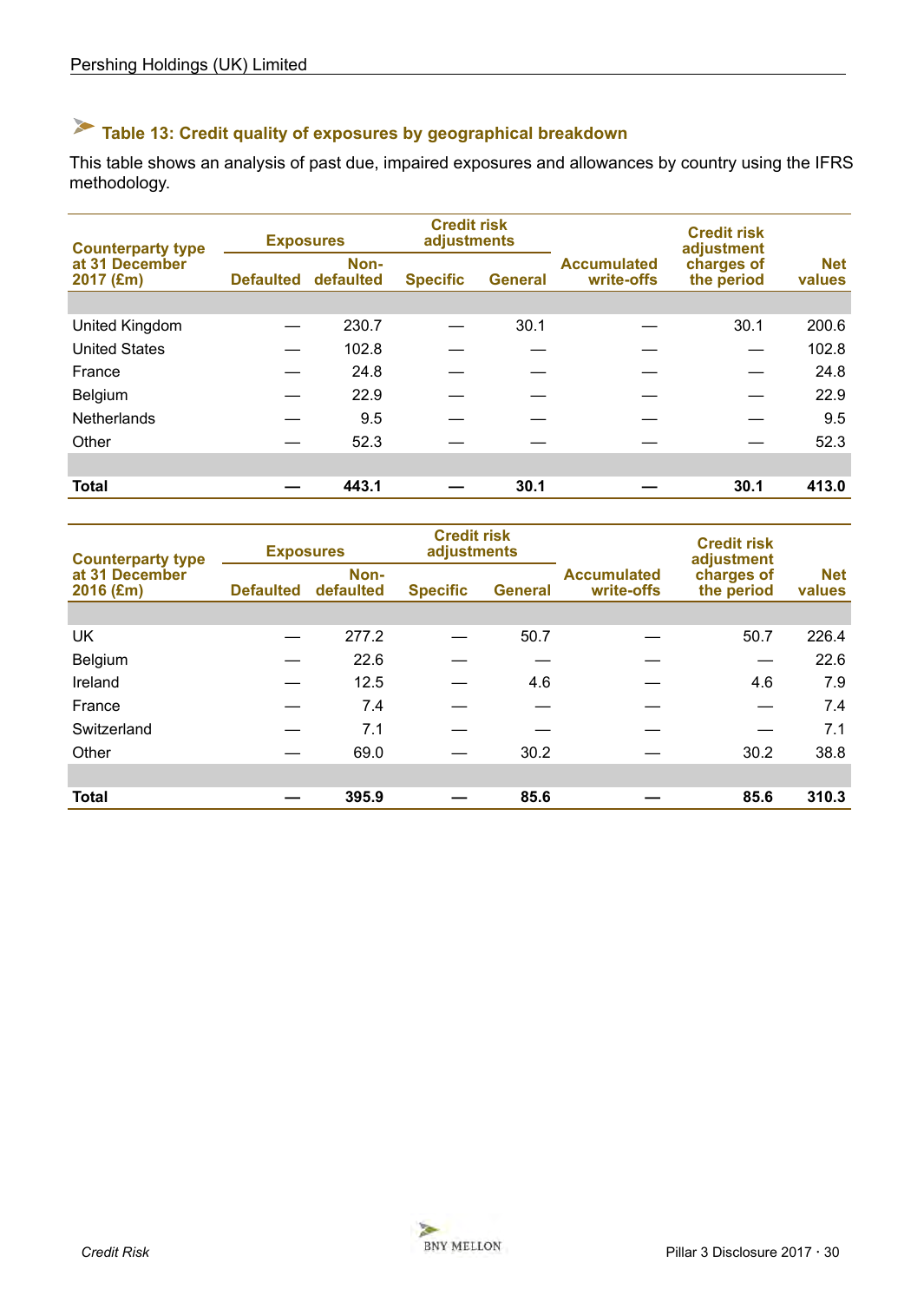### <span id="page-30-0"></span>**6 Credit risk mitigation**



PHUK Group mitigates credit risk through a variety of strategies including obtaining collateral, and indemnities from clients.

### **6.1 ISDA master agreements and netting**

The International Swaps and Derivatives Association (ISDA) Master Agreement incorporates schedules that allow the contracting parties to customise the terms and conditions to their mutual satisfaction to cover termination events, netting arrangements, security and other matters.

Netting may take two different forms, close-out netting and settlement netting. For Foreign Exchange (Fx) Forward business, PHUK Group adheres to the ISDA dispute resolution Stay Protocol whereby adopting institutions agree to obey resolution-related regulatory stays (up to 48 hours) imposed by any of 6 major jurisdictions with respect to other adopting institutions.

### **6.2 Collateral valuation and management**

PHUK Group can receive collateral from clients which can include guarantees, cash or eligible debt securities and has the ability to call on this collateral in the event of a default by the client

Collateral amounts are adjusted on a daily basis to reflect market activity to ensure they continue to achieve an appropriate mitigation of risk value. Securities are marked-to-market daily and haircuts are applied to protect PHUK Group in the event of the value of the collateral suddenly reducing in value due to adverse market conditions. Customer agreements can include requirements for the provision of additional collateral should valuations decline.

### **6.3 Wrong-way risk**

PHUK Group takes particular care to ensure that wrong-way risk between collateral and exposures does not exist. Wrong-way risk results when the exposure to the client or market counterparty increases when the counterparty's credit quality deteriorates.

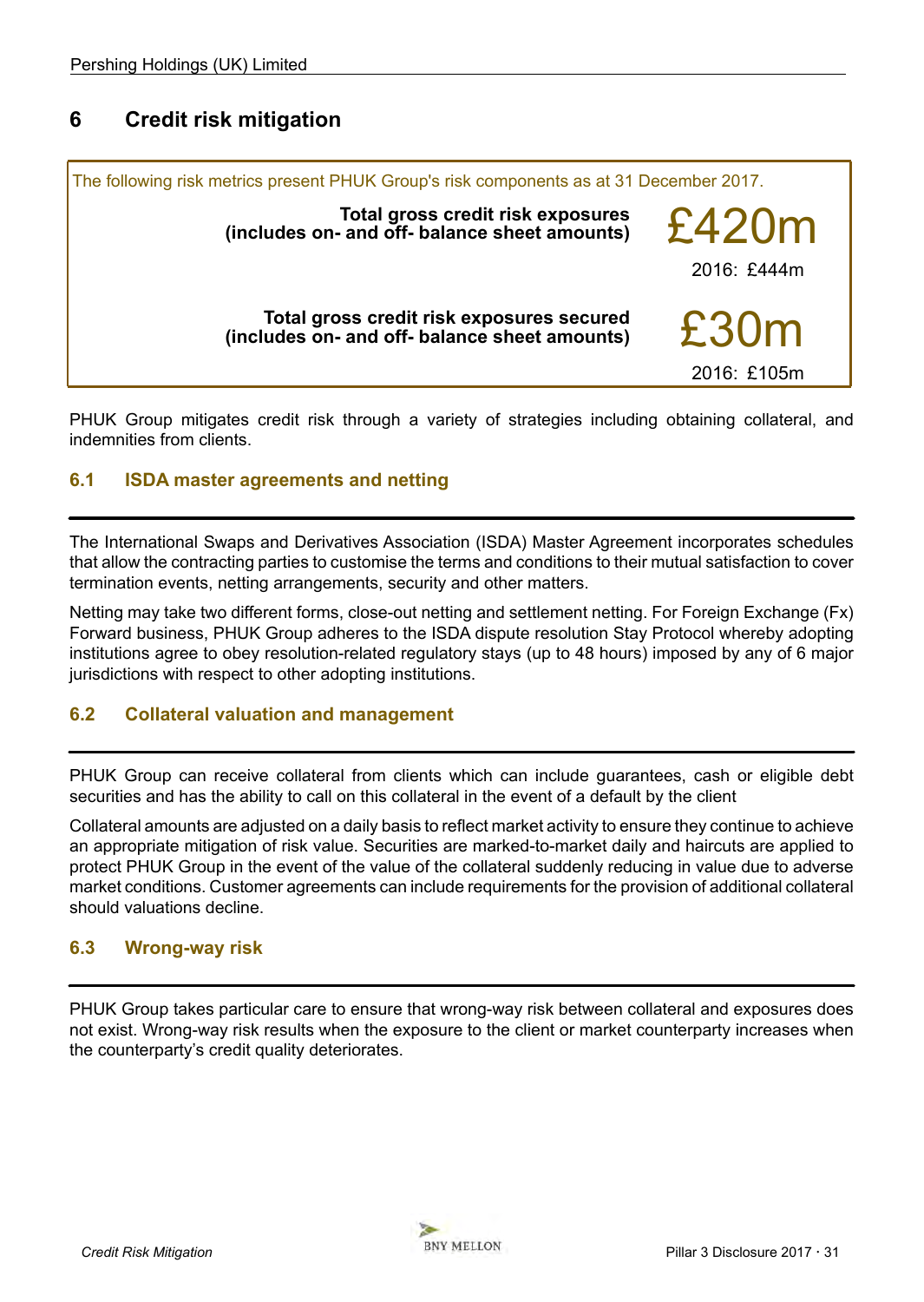### <span id="page-31-0"></span>**6.4 Credit risk concentration**

PHUK Group is exposed to credit risk concentration through exchanges and central counterparties, correspondent banks and issuers of securities. These risks are managed and mitigated through the establishment of various limits, on-going monitoring of exposure, collateral and contractual obligations upon the client, including margin calls.

The number of counterparties PHUK Group is willing to place funds with is limited and hence, concentration risk can arise from cash balances placed with a relatively small number of counterparties. To mitigate this, exposures are only placed on a very short-term basis, generally overnight (maximum of 180 days), ensuring ability to withdraw funds in a timely manner.

# **Table 14: Credit risk mitigation techniques - overview**

| 31 December 2017 (€m)                   | <b>Exposures</b><br>unsecured:<br>carrying<br>amount | <b>Total</b><br><b>Exposures</b><br>secured | <b>Exposures</b><br>secured by<br>collateral | <b>Exposures</b><br>secured by<br>financial<br>guarantees | <b>Exposures</b><br>secured by<br>credit<br>derivatives |
|-----------------------------------------|------------------------------------------------------|---------------------------------------------|----------------------------------------------|-----------------------------------------------------------|---------------------------------------------------------|
|                                         |                                                      |                                             |                                              |                                                           |                                                         |
| Central governments or<br>central banks | 133.5                                                |                                             |                                              |                                                           |                                                         |
| Corporates                              | 8.3                                                  |                                             |                                              |                                                           |                                                         |
| Institutions                            | 264.8                                                | 30.1                                        | 30.1                                         |                                                           |                                                         |
| Other items                             | 4.0                                                  |                                             |                                              |                                                           |                                                         |
| Public sector entities                  | 1.0                                                  |                                             |                                              |                                                           |                                                         |
| Retail                                  |                                                      |                                             |                                              |                                                           |                                                         |
| Equity                                  | 8.7                                                  |                                             |                                              |                                                           |                                                         |
|                                         |                                                      |                                             |                                              |                                                           |                                                         |
| <b>Total exposures</b>                  | 420.3                                                | 30.1                                        | 30.1                                         |                                                           |                                                         |
| Of which defaulted                      |                                                      |                                             |                                              |                                                           |                                                         |

Financial and other eligible collateral can include cash, debt securities, or equities, and their values are taken into account for the purposes of calculating the risk weighted exposure amount of the underlying exposure.

There are no exposures covered by guarantees or credit derivatives at 31 December 2017. Using guarantees has the effect of replacing the risk weight of the underling exposure with that of the institution providing the credit protection. Guarantors are primarily rated as investment grade.

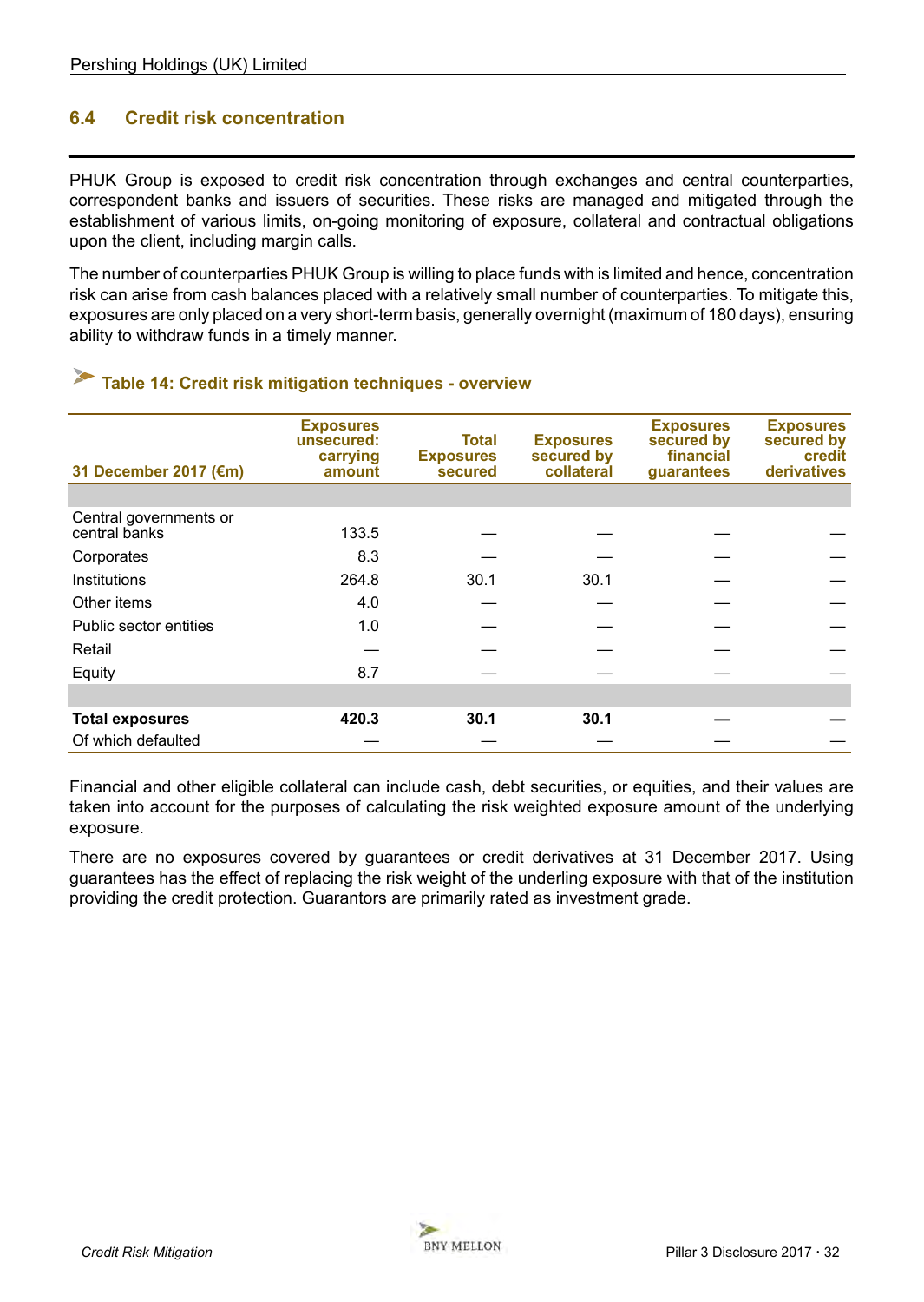### <span id="page-32-0"></span>**7 External credit rating assessment institutions (ECAIs)**



The standardised approach requires PHUK Group to use risk assessments prepared by External Credit Assessment Institutions (ECAIs) to determine the risk weightings applied to rated counterparties. PHUK Group uses S&P Global Ratings, Moody's and Fitch Ratings as its chosen ECAIs. There has been no change to these ECAIs during the year.

# **Table 15: Mapping of ECAIs credit assessments to credit quality steps**

PHUK Group uses Credit Quality Steps (CQS) to calculate the RWAs associated with credit risk exposures. Each CQS maps to the ECAIs' credit assessments.

This table shows the mapping of PHUK Group's nominated ECAIs' credit assessments to the credit quality steps.

| <b>Credit quality steps</b> | <b>S&amp;P Global Ratings</b> | Moody's                          | <b>Fitch Ratings</b> |
|-----------------------------|-------------------------------|----------------------------------|----------------------|
|                             |                               |                                  |                      |
| $\overline{1}$              | AAA to AA-                    | Aaa to Aa3                       | AAA to AA-           |
| 2                           | $A+$ to $A-$                  | $A1$ to $A3$                     | $A+$ to $A-$         |
| 3                           | BBB+ to BBB-                  | Baa1 to Baa3                     | BBB+ to BBB-         |
| 4                           | BB-+ to BB-                   | Ba1 to Ba3                       | BB+ to BB-           |
| 5                           | $B+$ to $B-$                  | B <sub>1</sub> to B <sub>3</sub> | $B+$ to $B-$         |
| 6                           | CCC+ and below                | Caa1 and below                   | CCC+ and below       |

## **Table 16: Credit quality steps and risk weights**

This table shows the prescribed risk weights associated with the credit quality steps by exposure class.

| <b>Exposure class</b>                     | CQS <sub>1</sub> | CQS <sub>2</sub> | CQS <sub>3</sub> | CQS <sub>4</sub> | CQS <sub>5</sub> | CQS <sub>6</sub> |
|-------------------------------------------|------------------|------------------|------------------|------------------|------------------|------------------|
|                                           |                  |                  |                  |                  |                  |                  |
| Central governments and central banks     | 0%               | 20%              | 50%              | $100\%$          | $100\%$          | 150%             |
| Public sector entities                    | 20%              | 50%              | 100%             | 100%             | 100%             | 150%             |
| Institutions                              | 20%              | 50%              | 50%              | 100%             | 100%             | 150%             |
| Institutions up to 3 months residual risk | 20%              | 20%              | 20%              | 50%              | 50%              | 150%             |
| Unrated institutions                      | 20%              | 50%              | 100%             | 100%             | 100%             | 150%             |

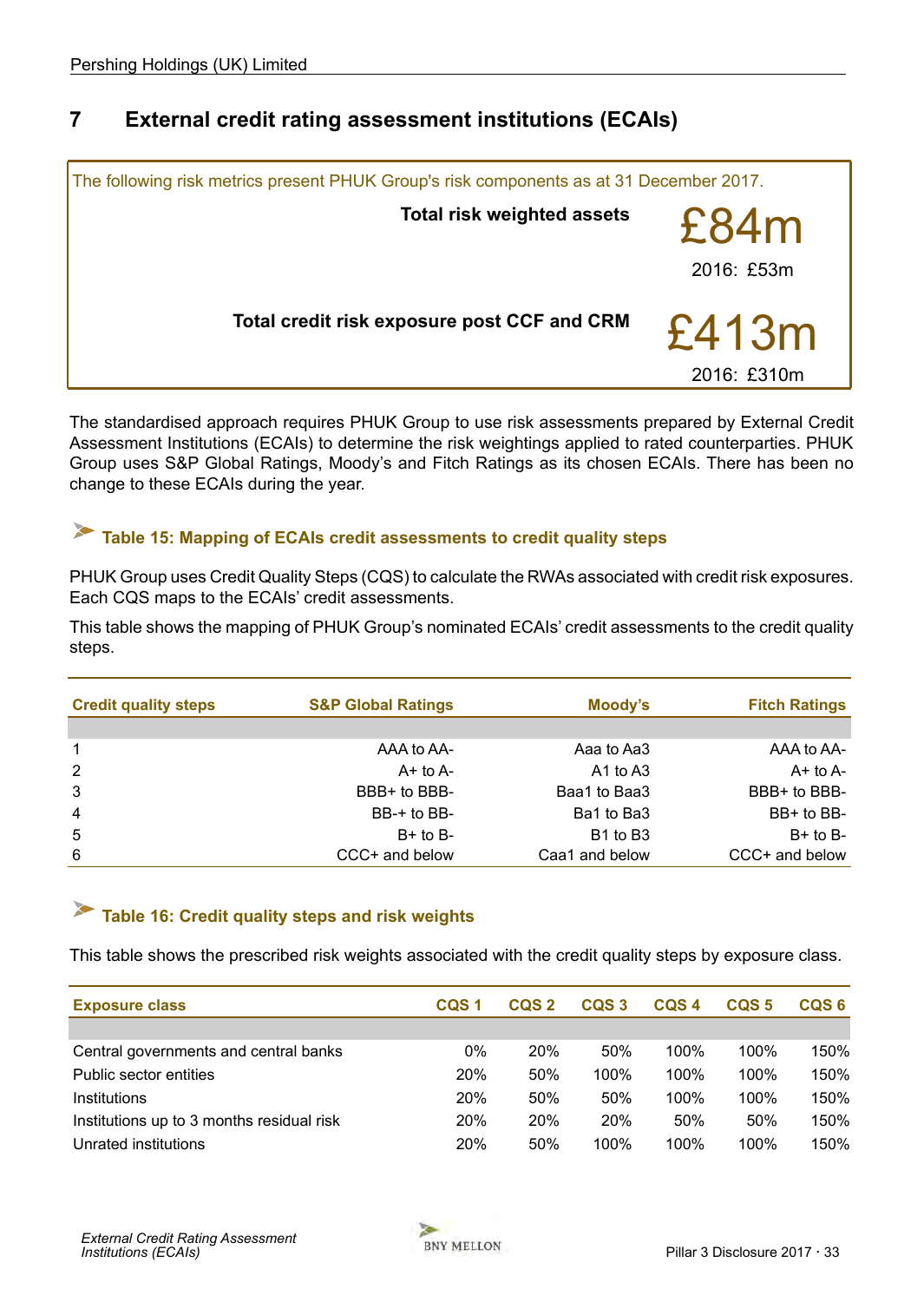<span id="page-33-0"></span>

| <b>Exposure class</b>                                            | CQS <sub>1</sub> | CQS <sub>2</sub> | CQS <sub>3</sub> | CQS <sub>4</sub> | CQS <sub>5</sub> | CQS <sub>6</sub> |
|------------------------------------------------------------------|------------------|------------------|------------------|------------------|------------------|------------------|
| Corporates                                                       | 20%              | 50%              | 100%             | $100\%$          | 150%             | 150%             |
| Securitisation                                                   | 20%              | 50%              | 100%             | 350%             | 1250%            | 1250%            |
| Institutions and corporates with short-term credit<br>assessment | 20%              | 50%              | 100%             | 150%             | 150%             | 150%             |
| Collective investment undertakings ('CIUs')                      | 20%              | 50%              | 100%             | 100%             | 150%             | 150%             |
| Covered bonds                                                    | 10%              | 20%              | 20%              | 50%              | 50%              | 100%             |

The risk systems maintain the credit quality step mappings to customers in their database. When calculating the risk weighted value of an exposure using the ECAI risk assessments, the system will identify the customer, the maturity of the transaction and the relevant credit quality step to determine the risk weight percentage.

# **Table 17: Credit risk exposure and Credit Risk Mitigation (CRM) effects**

This table shows the effect of the standardised approach on the calculation of capital requirements for PHUK Group. Risk weighted exposure amount (RWA) density provides a synthetic metric on the riskiness of each portfolio.

|                                      | <b>Exposures before CCF</b>                      | and CRM |       | <b>Exposures post-CCF</b><br>and CRM |            |            |
|--------------------------------------|--------------------------------------------------|---------|-------|--------------------------------------|------------|------------|
| <b>Exposure class at</b>             | <b>Balance sheet amount Balance sheet amount</b> |         |       |                                      |            | <b>RWA</b> |
| 31 December 2017 (£m)                | $On-$                                            | Off-    | $On-$ | Off-                                 | <b>RWA</b> | density    |
|                                      |                                                  |         |       |                                      |            |            |
| Central governments or central banks | 133.5                                            |         | 133.5 |                                      |            | $-\%$      |
| Corporates                           | 8.3                                              |         | 8.3   |                                      | 8.3        | 100%       |
| Institutions                         | 287.6                                            |         | 257.5 |                                      | 61.3       | 24%        |
| Other items                          | 4.0                                              |         | 4.0   |                                      | 4.0        | 100%       |
| Public sector entities               | 1.0                                              |         | 1.0   |                                      | 1.9        | 186%       |
| Retail                               |                                                  |         |       |                                      |            | $-\%$      |
| Equity                               | 8.7                                              |         | 8.7   |                                      | 8.7        | 100%       |
|                                      |                                                  |         |       |                                      |            |            |
| <b>Total</b>                         | 443.1                                            |         | 413.0 |                                      | 84.2       | 20%        |

# **Table 18: Credit risk exposure by asset class and risk weight post CCF and CRM**

This table shows the breakdown of exposures for after the application of both conversion factors and risk mitigation techniques.

| <b>Exposure class at</b><br>31 December 2017 (£m) | $-\%$ | 20%   | 50%  | 75% | 100% | <b>150%</b> | <b>250%</b> | Total |
|---------------------------------------------------|-------|-------|------|-----|------|-------------|-------------|-------|
|                                                   |       |       |      |     |      |             |             |       |
| Central governments or<br>central banks           | 133.5 |       |      |     |      |             |             | 133.5 |
| Corporates                                        |       |       |      |     | 8.3  |             |             | 8.3   |
| Institutions                                      | 7.2   | 222.5 | 22.0 |     | 5.8  |             |             | 257.5 |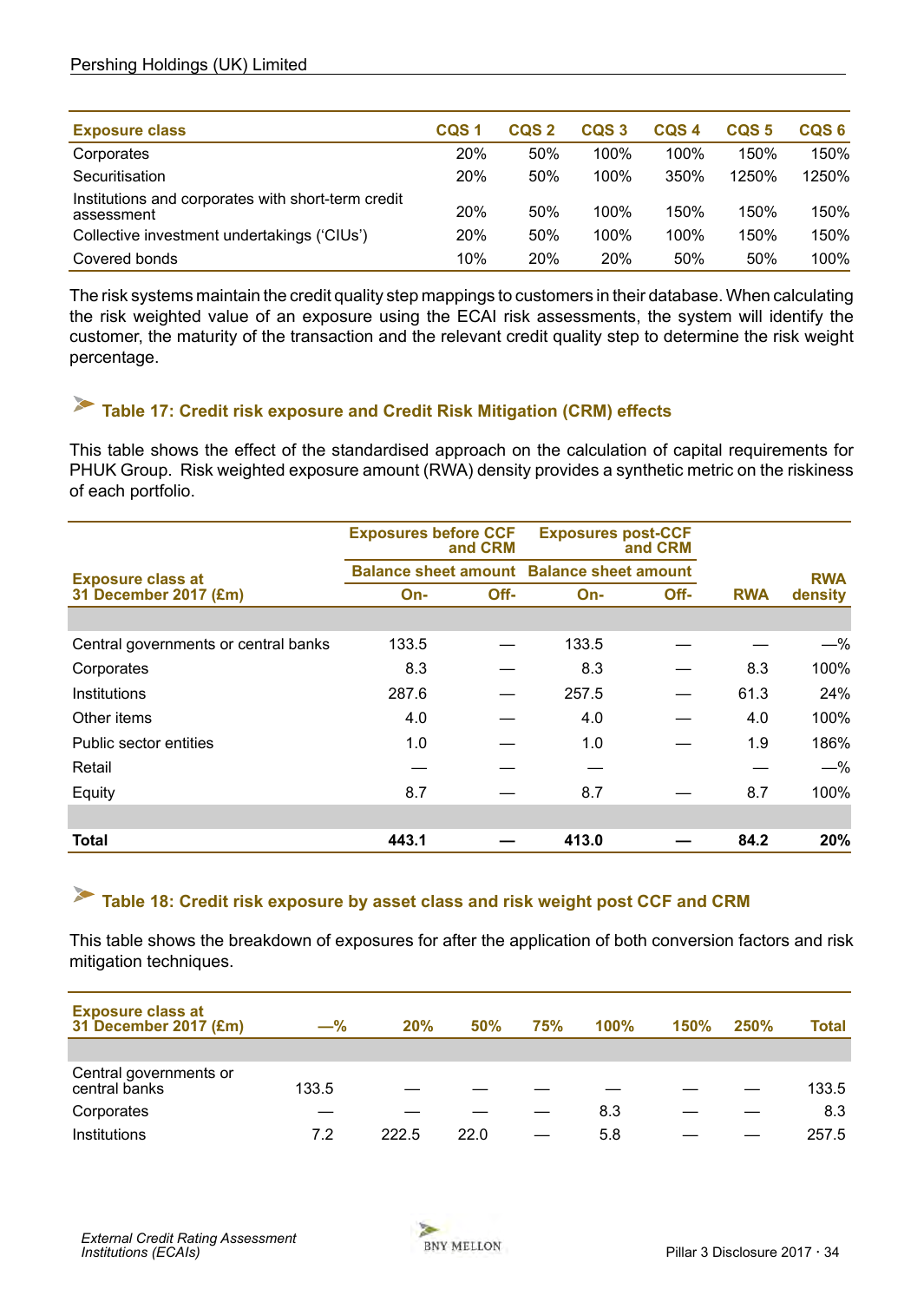| <b>Exposure class at</b><br>31 December 2017 (£m) | $-\%$ | 20%   | 50%  | 75% | 100% | 150% | 250% | <b>Total</b> |
|---------------------------------------------------|-------|-------|------|-----|------|------|------|--------------|
| Other items                                       |       |       |      |     | 4.0  |      |      | 4.0          |
| Public sector entities                            |       | 0.3   |      |     |      |      | 0.7  | 1.0          |
| Retail                                            |       |       |      |     |      |      |      |              |
| Equity                                            |       |       |      |     | 8.7  |      |      | 8.7          |
|                                                   |       |       |      |     |      |      |      |              |
| <b>Total</b>                                      | 140.7 | 222.8 | 22.0 |     | 26.8 |      | 0.7  | 413.0        |
|                                                   |       |       |      |     |      |      |      |              |
| <b>Exposure class at</b><br>31 December 2016 (£m) | $-%$  | 20%   | 50%  | 75% | 100% | 150% | 250% | <b>Total</b> |
|                                                   |       |       |      |     |      |      |      |              |
| Central governments or<br>central banks           | 133.6 |       |      |     |      |      |      | 133.6        |
| Corporates                                        |       |       |      |     | 2.2  |      |      | 2.2          |
| Institutions                                      |       | 59.6  | 9.8  |     | 0.7  | 0.1  |      | 70.1         |
| Other items                                       |       |       |      |     | 5.9  |      |      | 5.9          |
| Public sector entities                            |       | 0.2   |      |     |      |      | 0.8  | 1.0          |
| Retail                                            |       |       |      |     |      |      |      |              |
| Equity                                            |       |       |      |     | 6.2  |      |      | 6.2          |
|                                                   |       |       |      |     |      |      |      |              |
| <b>Total</b>                                      | 133.6 | 59.8  | 9.8  |     | 15.1 | 0.1  | 0.8  | 219.2        |

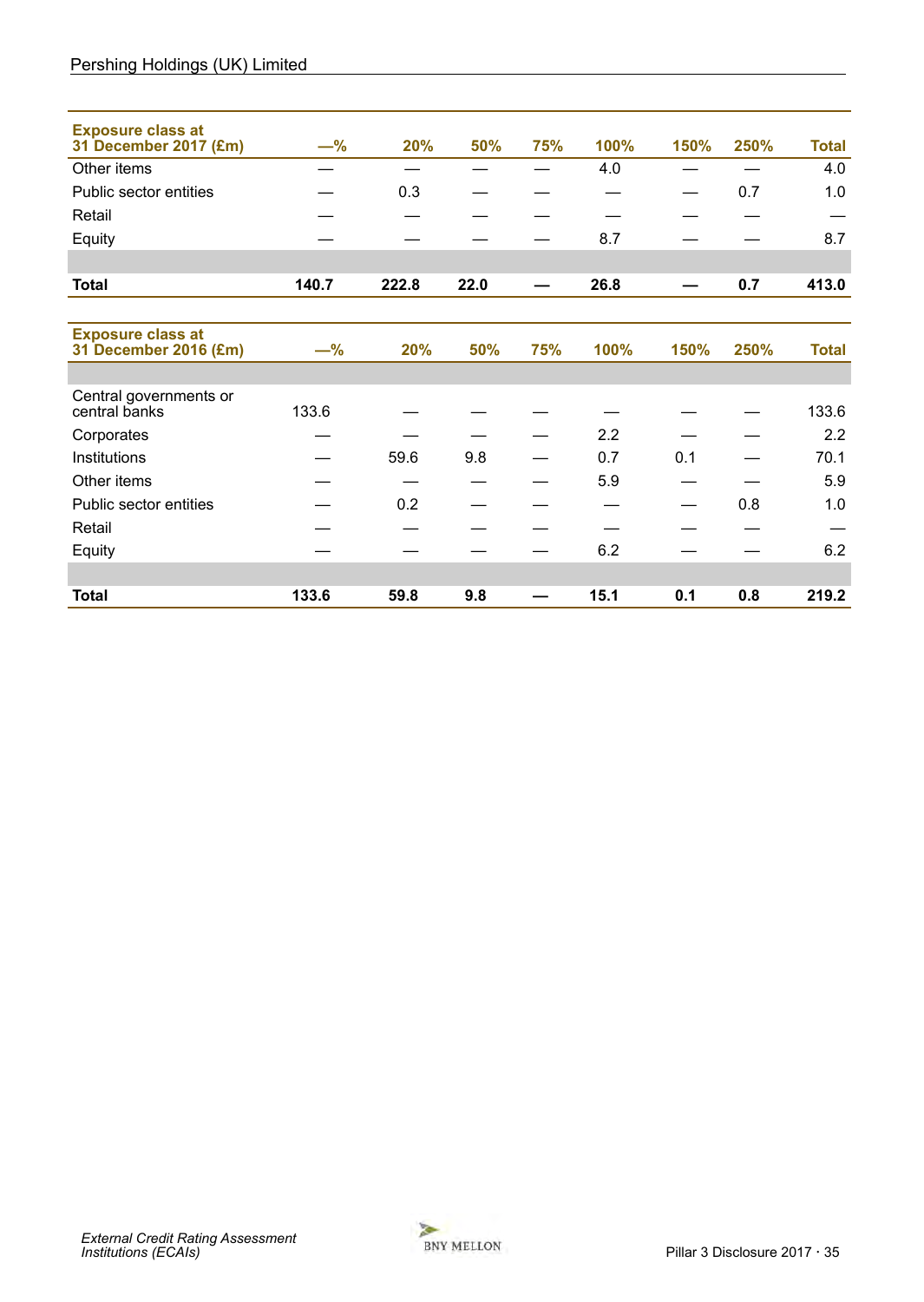### <span id="page-35-0"></span>**8 Counterparty credit risk**

| The following risk metrics present PHUK Group's risk components as at 31 December 2017. |                   |
|-----------------------------------------------------------------------------------------|-------------------|
| <b>Counterparty credit risk exposure</b>                                                | E7m<br>2016: £28m |
| <b>Risk weighted assets</b>                                                             | £1m<br>2016: £6m  |

Counterparty credit risk is the risk of a counterparty to a contract (recorded in either the trading book or non-trading book) defaulting before fulfillment of cash-flow obligations. The size of the potential loss could be reduced by the application of netting or collateral agreements with the counterparty.

# **Table 19: Analysis of the counterparty credit risk (CCR) exposure by approach**

This table shows a comprehensive view of the methods used to calculate counterparty credit risk regulatory requirements and the main parameters used within each method.

| <b>Counterparty credit risk (£m)</b>                  |                         |                         |
|-------------------------------------------------------|-------------------------|-------------------------|
| Derivatives - mark to market method                   | <b>31 December 2017</b> | 31 December 2016        |
| Gross positive fair value of contracts                |                         |                         |
| Potential future credit exposure                      |                         |                         |
| Netting benefits                                      |                         |                         |
| Net current credit exposure                           | 6.9                     | 47.8                    |
| Collateral held notional value                        |                         | 19.8                    |
| Exposure and collateral adjustments                   |                         | (0.4)                   |
| Net derivatives credit exposure                       | 6.9                     | 28.4                    |
| Risk weighted assets                                  | 1.4                     | 5.7                     |
| SFT - under financial collateral comprehensive method | 31 December 2017        | <b>31 December 2016</b> |
| Net current credit exposure                           |                         |                         |
| Net SFT credit exposure                               |                         |                         |
| Risk weighted assets                                  |                         |                         |
|                                                       |                         |                         |
| <b>Counterparty credit risk exposure</b>              | 6.9                     | 28.4                    |

Note: SFT (Securities Financing Transactions)

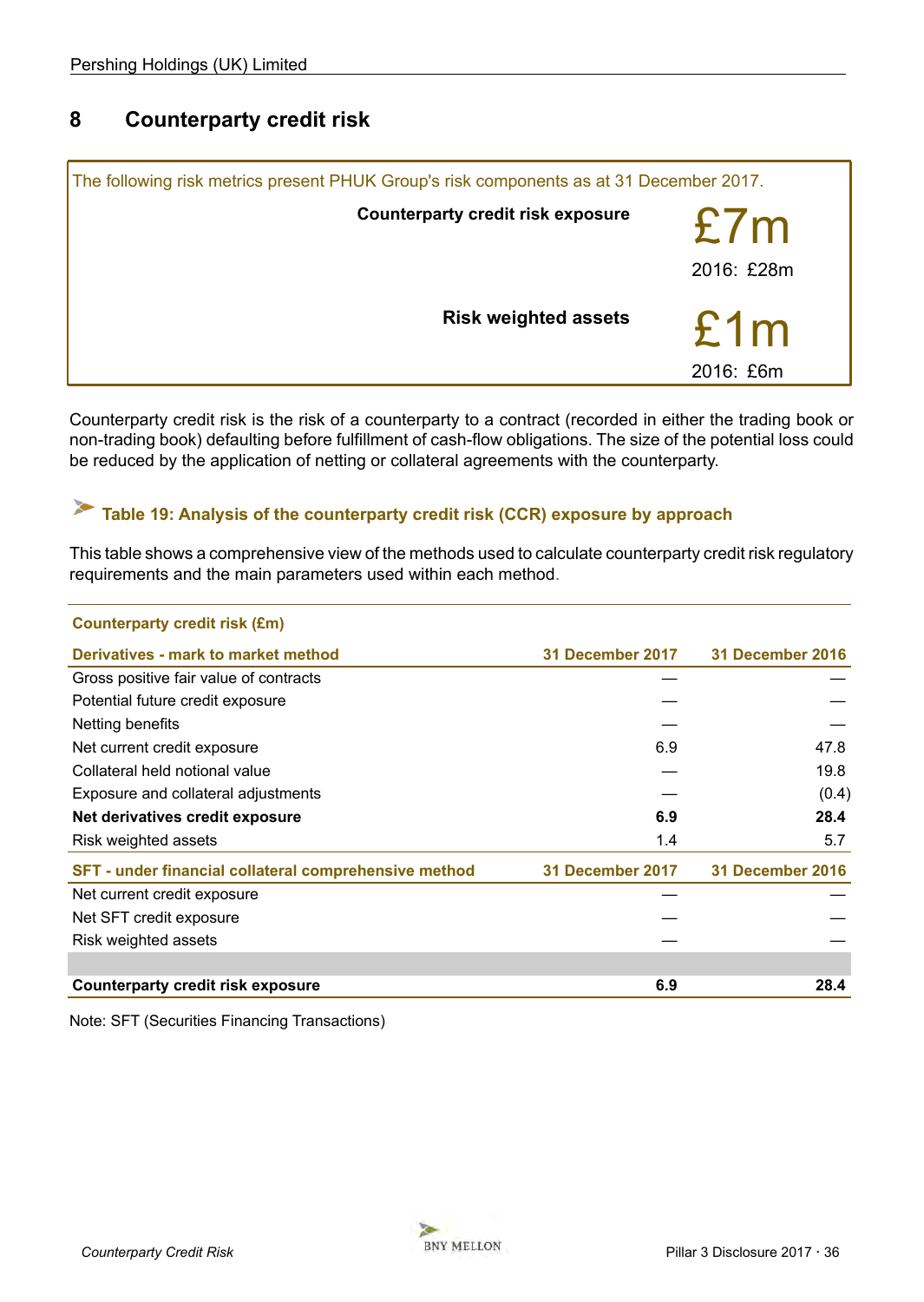### <span id="page-36-0"></span>**8.1 Credit valuation adjustment**

The credit valuation adjustment is the capital charge for potential mark to market losses due to the credit quality deterioration of a counterparty. The standardised approach uses the external credit rating of each counterparty and includes the effective maturity and exposure at default.

As at 31 December 2017 PHUK Group has no exposure subject to the credit valuation adjustment capital charge.

# **Table 20: CCR exposures by exposure class and risk weight**

This table shows the breakdown of counterparty credit risk exposures by exposure class and risk weight attributed according to the standardised approach.

| <b>Exposure class at</b><br>31 December 2017 (£m) | $-%$  | 20%  | 75% | 100% | <b>Other</b> | <b>Total</b> |
|---------------------------------------------------|-------|------|-----|------|--------------|--------------|
|                                                   |       |      |     |      |              |              |
| Central governments or central banks              |       |      |     |      |              |              |
| Corporates                                        |       |      |     |      |              |              |
| Institutions                                      |       | 7.4  |     |      |              | 7.4          |
| Other items                                       |       |      |     |      |              |              |
| Public sector entities                            |       |      |     |      |              |              |
| Retail                                            |       |      |     |      |              |              |
| Equity                                            |       |      |     |      |              |              |
|                                                   |       |      |     |      |              |              |
| <b>Total</b>                                      |       | 7.4  |     |      |              | 7.4          |
|                                                   |       |      |     |      |              |              |
|                                                   |       |      |     |      |              |              |
| <b>Exposure class at</b><br>31 December 2016 (£m) | $-\%$ | 20%  | 75% | 100% | <b>Other</b> | <b>Total</b> |
|                                                   |       |      |     |      |              |              |
| Central governments or central banks              |       |      |     |      |              |              |
| Corporates                                        |       |      |     |      |              |              |
| Institutions                                      |       | 28.3 |     |      |              | 28.3         |
| Other items                                       |       |      |     |      |              |              |
| Public sector entities                            |       |      |     |      |              |              |
| Retail                                            |       |      |     |      |              |              |
| Equity                                            |       |      |     |      |              |              |
|                                                   |       |      |     |      |              |              |

# **Table 21: Impact of netting and collateral held on exposure values**

This table provides an overview of the collateral held on exposures.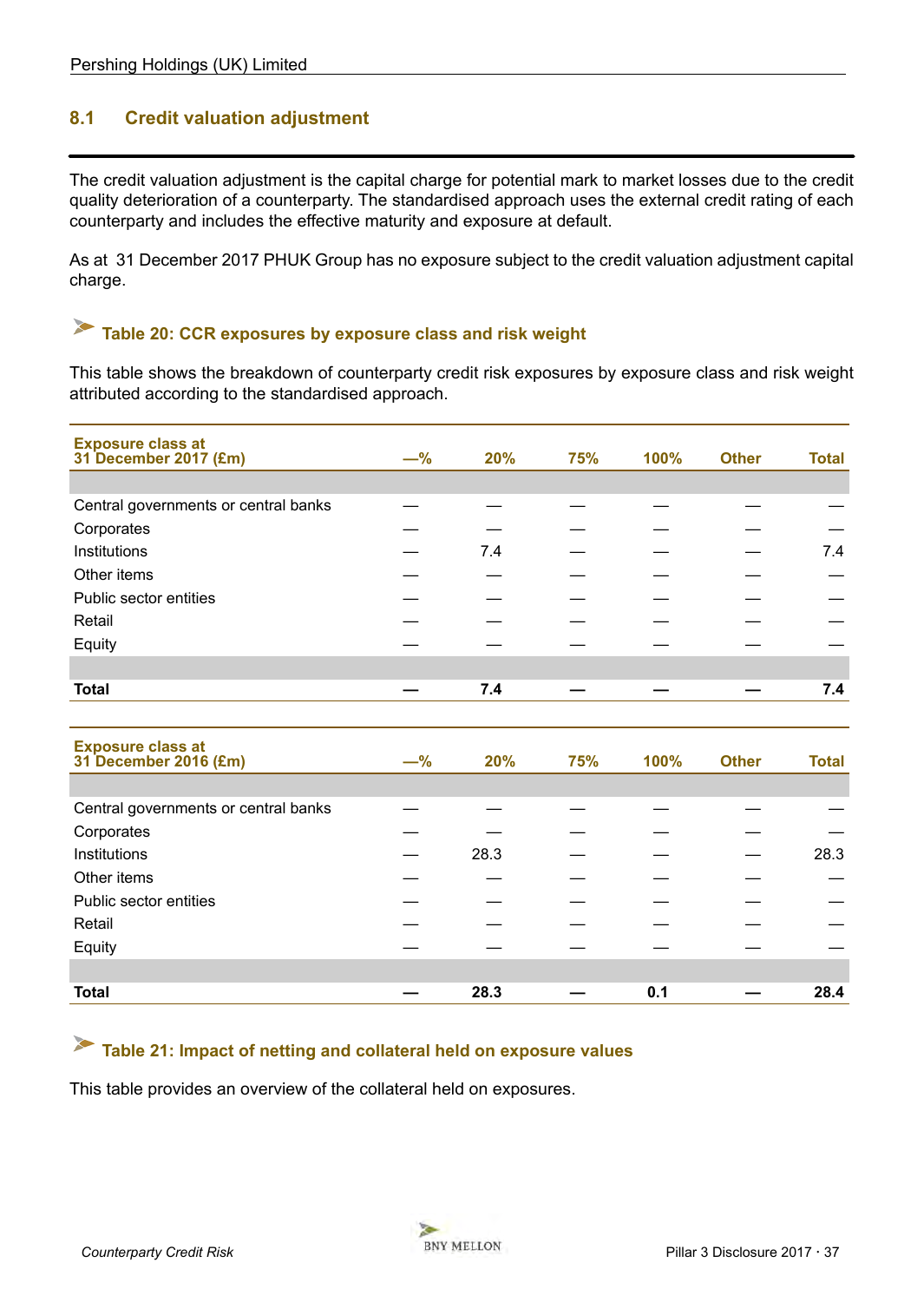### Pershing Holdings (UK) Limited

| 31 December 2017 (£m)                    | <b>Gross positive</b><br>fair value or net<br>carrying amount | <b>Netting</b><br>benefits | <b>Netted current</b><br>credit<br>exposure | <b>Collateral</b><br>held | <b>Net credit</b><br>exposure |
|------------------------------------------|---------------------------------------------------------------|----------------------------|---------------------------------------------|---------------------------|-------------------------------|
|                                          |                                                               |                            |                                             |                           |                               |
| Derivatives by underlying                | 6.9                                                           |                            | 6.9                                         |                           | 6.9                           |
| <b>Securities Financing Transactions</b> |                                                               |                            |                                             |                           |                               |
| Cross-product netting                    |                                                               |                            |                                             |                           |                               |
|                                          |                                                               |                            |                                             |                           |                               |
| Total                                    | 6.9                                                           |                            | 6.9                                         |                           | 6.9                           |

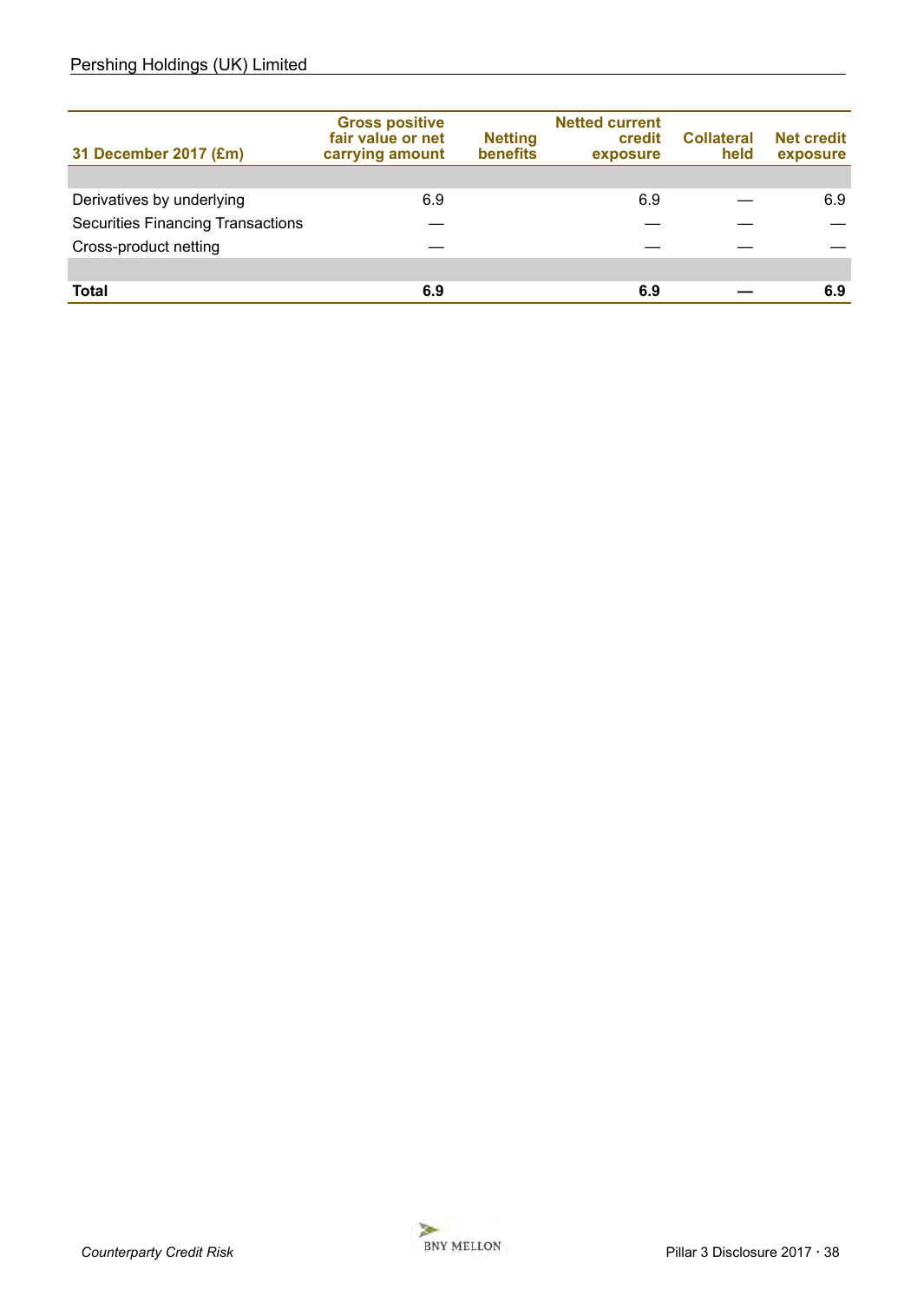### <span id="page-38-0"></span>**9 Asset encumbrance**



# **Table 22: Encumbered assets**

| At 31 December 2017                            |                 |                                                                       |      | <b>Encumbered assets</b>                                             |                           |                                                |               | <b>Unencumbered assets</b>                     |
|------------------------------------------------|-----------------|-----------------------------------------------------------------------|------|----------------------------------------------------------------------|---------------------------|------------------------------------------------|---------------|------------------------------------------------|
| $(\text{Em})$                                  | <b>Carrying</b> | of which<br>notionally<br>eligible<br><b>EHQLA</b><br>amount and HQLA | Fair | of which<br>notionally<br>eligible<br><b>EHQLA</b><br>value and HQLA | <b>Carrying</b><br>amount | of which<br><b>EHQLA</b><br>and<br><b>HQLA</b> | Fair<br>value | of which<br><b>EHQLA</b><br>and<br><b>HQLA</b> |
|                                                |                 |                                                                       |      |                                                                      |                           |                                                |               |                                                |
| <b>Assets of the reporting</b><br>institution  | 11.1            |                                                                       |      |                                                                      | 949.9                     |                                                |               |                                                |
| Loans on demand                                |                 |                                                                       |      |                                                                      | 676.7                     |                                                |               |                                                |
| <b>Equity instruments</b>                      |                 |                                                                       |      |                                                                      | 8.7                       |                                                |               |                                                |
| Debt securities                                |                 |                                                                       |      |                                                                      | 132.8                     |                                                |               |                                                |
| of which: issued by<br>general governments     |                 |                                                                       |      |                                                                      | 132.8                     |                                                |               |                                                |
| Loans & advances other<br>than loans on demand | 11.1            |                                                                       |      |                                                                      |                           |                                                |               |                                                |
| Other assets                                   |                 |                                                                       |      |                                                                      | 131.7                     |                                                |               |                                                |

Note: HQLA (High Quality Liquid Assets) / EHQLA (Extremely High Quality Liquid Assets)

# **Table 23: Collateral encumbrance**

|                                                     |                                                                                                                         |      | <b>Unencumbered</b>                                     |
|-----------------------------------------------------|-------------------------------------------------------------------------------------------------------------------------|------|---------------------------------------------------------|
|                                                     | Fair value of encumbered   Fair value of collateral received or<br>collateral received or own debt<br>securities issued |      | own debt securities issued<br>available for encumbrance |
| At 31 December 2017 (£m)                            | of which notionally<br>elligible EHQLA<br>and HQLA                                                                      |      | of which EHQLA<br>and HQLA                              |
|                                                     |                                                                                                                         |      |                                                         |
| Collateral received by the reporting<br>institution |                                                                                                                         | 99.2 |                                                         |
| <b>Equity instruments</b>                           |                                                                                                                         | 20.1 |                                                         |
| Debt securities                                     |                                                                                                                         | 0.5  |                                                         |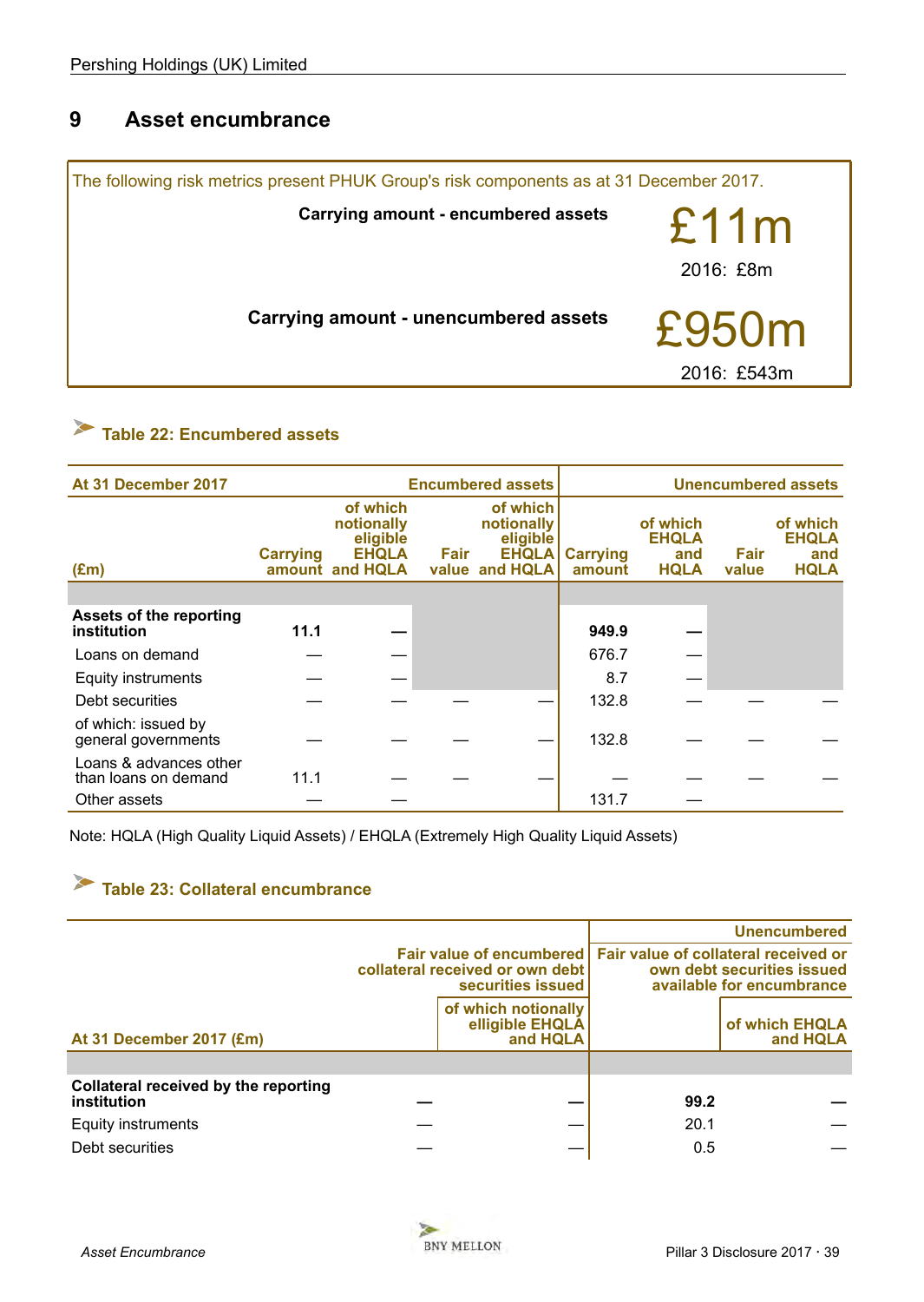<span id="page-39-0"></span>

|                                                                   |      |                                                                                                                         |      | <b>Unencumbered</b>                                     |
|-------------------------------------------------------------------|------|-------------------------------------------------------------------------------------------------------------------------|------|---------------------------------------------------------|
|                                                                   |      | Fair value of encumbered   Fair value of collateral received or<br>collateral received or own debt<br>securities issued |      | own debt securities issued<br>available for encumbrance |
| At 31 December 2017 (£m)                                          |      | of which notionally<br>elligible EHQLA<br>and HQLA                                                                      |      | of which EHQLA<br>and HQLA                              |
| of which: issued by general<br>governments                        |      |                                                                                                                         | 0.5  |                                                         |
| Other collateral received                                         |      |                                                                                                                         | 78.6 |                                                         |
| Total assets, collateral received &<br>own debt securities issued | 11.1 |                                                                                                                         |      |                                                         |

# **Table 24: Sources of encumbrance**

| At 31 December 2017 (£m)                                 | <b>Matching liabilities,</b><br>contingent | <b>Assets, collateral</b><br>received and own debt<br>securities issued other<br>liabilities or than covered bonds and<br>securities lent ABSs encumbered |
|----------------------------------------------------------|--------------------------------------------|-----------------------------------------------------------------------------------------------------------------------------------------------------------|
|                                                          |                                            |                                                                                                                                                           |
| Carrying amount of selected financial liabilities        | 11.1                                       | 11.1                                                                                                                                                      |
| Deposits                                                 | 11.1                                       | 11.1                                                                                                                                                      |
| Collateralised deposits other than repurchase agreements | 11.1                                       | 11.1                                                                                                                                                      |
| <b>Total sources of encumbrance</b>                      | 11.1                                       | 11.1                                                                                                                                                      |

Note: ABS (Asset-Backed Securities)

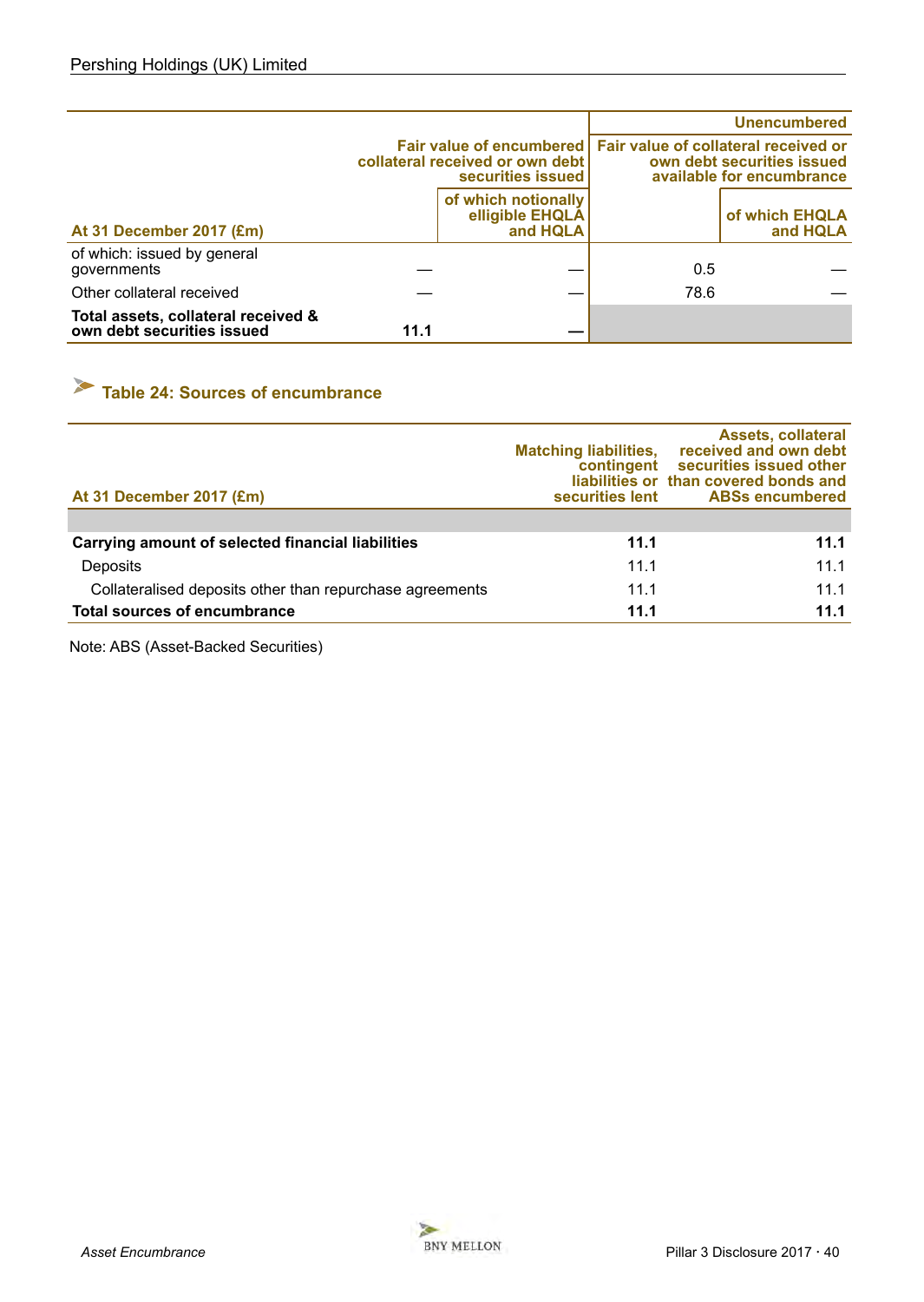### <span id="page-40-0"></span>**10 Market risk**

| The following risk metrics present PHUK Group's risk components as at 31 December 2017. |                                         |                    |
|-----------------------------------------------------------------------------------------|-----------------------------------------|--------------------|
|                                                                                         | <b>Market risk weighted assets</b>      | £35m<br>2016: £30m |
|                                                                                         | <b>Market risk capital requirements</b> | £3m<br>2016: £2m   |

Market risk is the risk of adverse change to the economic condition of PHUK Group resulting from variations in prices, rates, implied volatilities, or correlations of market risk factors. Market risk factors include but are not limited to interest rates, foreign exchange rates, equity prices, credit spreads, prepayment rates, and commodity prices. All open positions are closely monitored.

By simply executing orders on behalf of its clients, the PHUK Group business model does not result in any proprietary trading or high risk investments. However it does act as a risk-less principal between its clients and the market which results from time to time in a small position, including in foreign exchange, and which is traded out on an expedited basis. The PHUK Group Credit and Market Risk Committee set small overall limits for foreign exchange positions resulting from client-generated exposure.

#### X **Table 25: Market risk - risk weighted assets and capital required**

This table shows components of the capital requirements and risk weighted assets for market risk using the standardised approach.

| <b>Position risk components</b><br>at 31 December 2017 (£m) | <b>Risk weighted assets</b> | <b>Capital requirements</b> |
|-------------------------------------------------------------|-----------------------------|-----------------------------|
|                                                             |                             |                             |
| Foreign exchange risk                                       | 35.4                        | 28                          |
|                                                             |                             |                             |
| <b>Total</b>                                                | 35.4                        |                             |

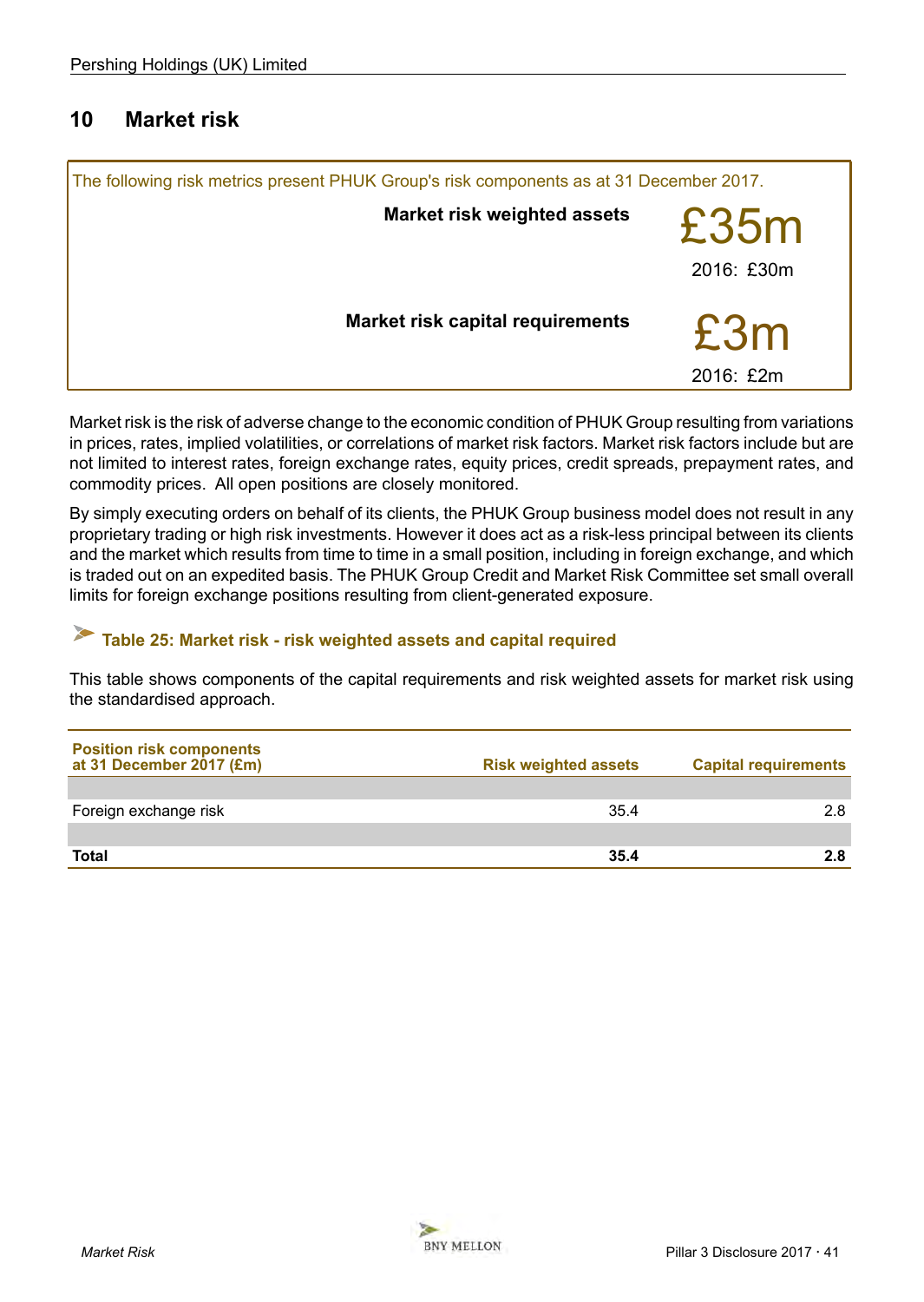### <span id="page-41-0"></span>**11 Interest rate risk in the banking book**

Interest rate risk (IRR) is the risk associated with changes in interest rates that affect net interest income (NII) from interest-earning assets and interest-paying liabilities. IRR exposure in the non-trading book arises from on and off-balance sheet assets and liabilities and changes with movements in domestic and foreign interest rates.

PHUK Group does not have any material exposure to interest rate risk in its non-trading book.

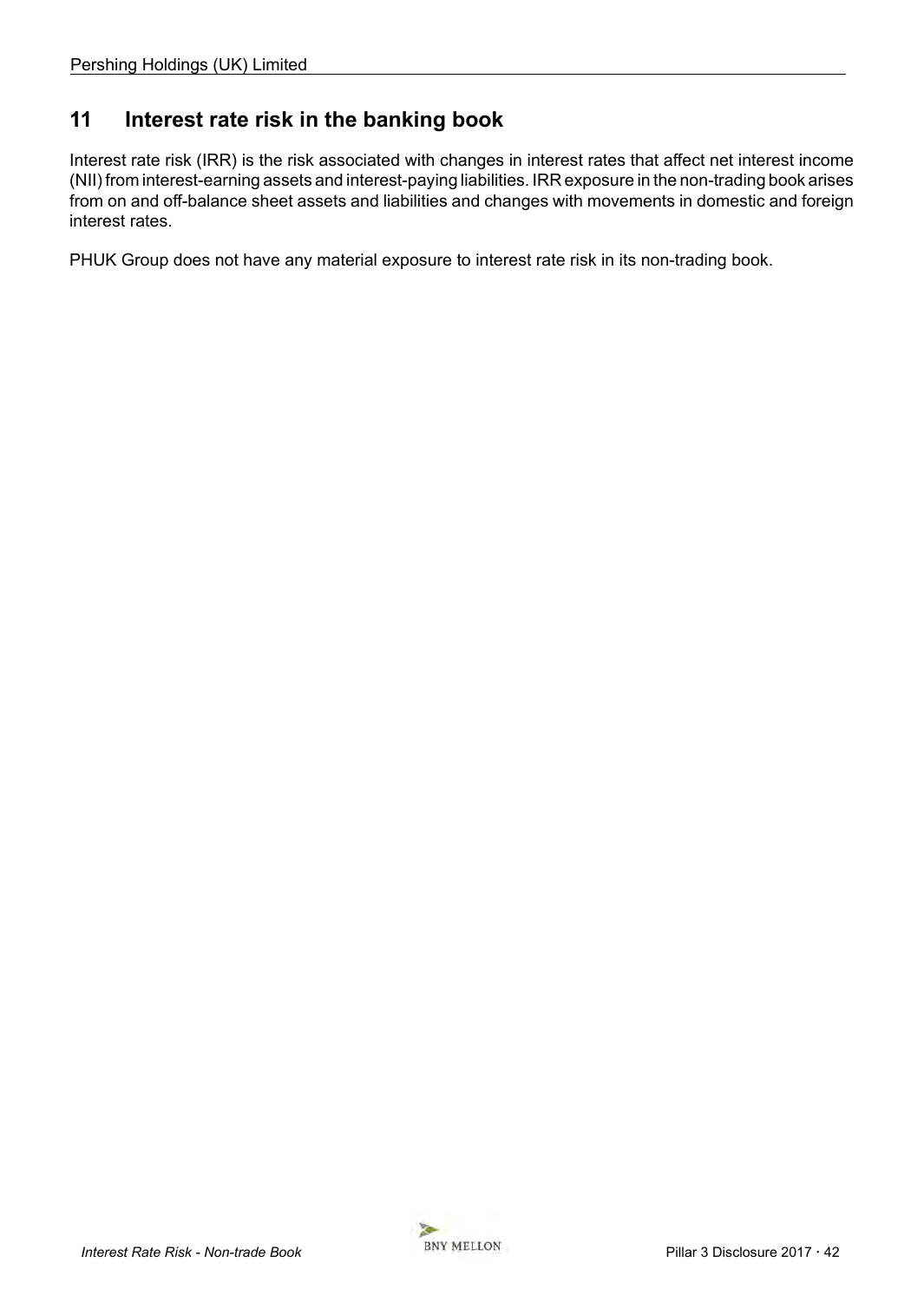### <span id="page-42-0"></span>**12 Operational risk**



Operational risk is defined as being the risk of loss resulting from inadequate or failed internal processes, people, systems or from external events (including legal risk, but excluding strategic risk). However, the PHUK Group Operational Risk Policy further extends this definition to include any operational risk to achieving the business objectives of PHUK Group and causing financial loss, regulatory action or reputational damage to the standing of PHUK Group.

The PHUK Group business model is primarily designed to provide clearing, settlement and custody services to a variety of financial institutions. Within the PHUK Group business model operational risk may arise from errors in transaction processing, breaches of compliance requirements, internal or external fraud, business disruption due to system failures, execution, delivery and process management failures or other events. Operational risk can also arise from potential legal or regulatory actions caused by non-compliance with regulatory requirements, prudential ethical standards or contractual obligations.

### **12.1 Operational risk management framework**

PLC seeks to manage the inherent risk within its operational processes through an Operational Risk Management Framework ("ORMF") that is embedded into normal business processes to manage.

PLC's ORMF relies on a culture of risk awareness, a clear governance structure and, operational risk policies and procedures, which define the roles and responsibilities of the First, Second and Third line of Defence. These policies and procedures complement each other to ensure that the operational risks of the business are effectively identified, managed, mitigated (where possible) and reported to the appropriate governance committees on a monthly basis.

The PLC ORMF has been designed to integrate with the wider group Risk Management Framework and provide consistent capture, management and governance of operational risks. It is aligned around the elements of the risk management cycle (Identify, Measure, Manage and Report) and includes the requirements of good governance and capital planning as key elements.

### **12.2 Operational risk capital resource requirement**

PHUK Group calculates the Pillar 1 operational risk capital resource requirement under the standardised approach. Pershing has 3 applicable business lines as below with their beta factor.

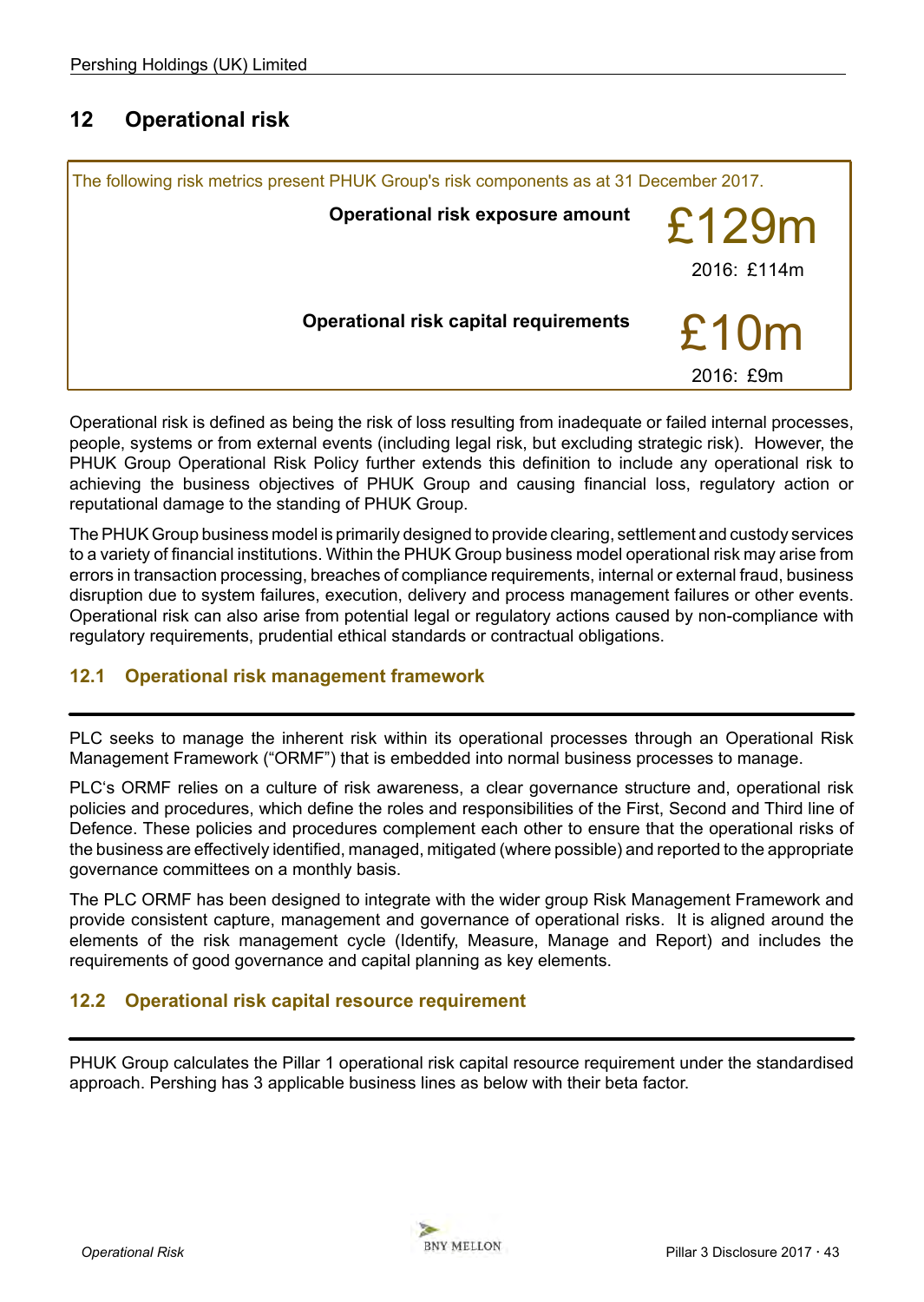| <b>Category</b>   | <b>Beta</b> |
|-------------------|-------------|
|                   |             |
| Trading and sales | 18%         |
| Agency services   | 15%         |
| Retail brokerage  | 12%         |

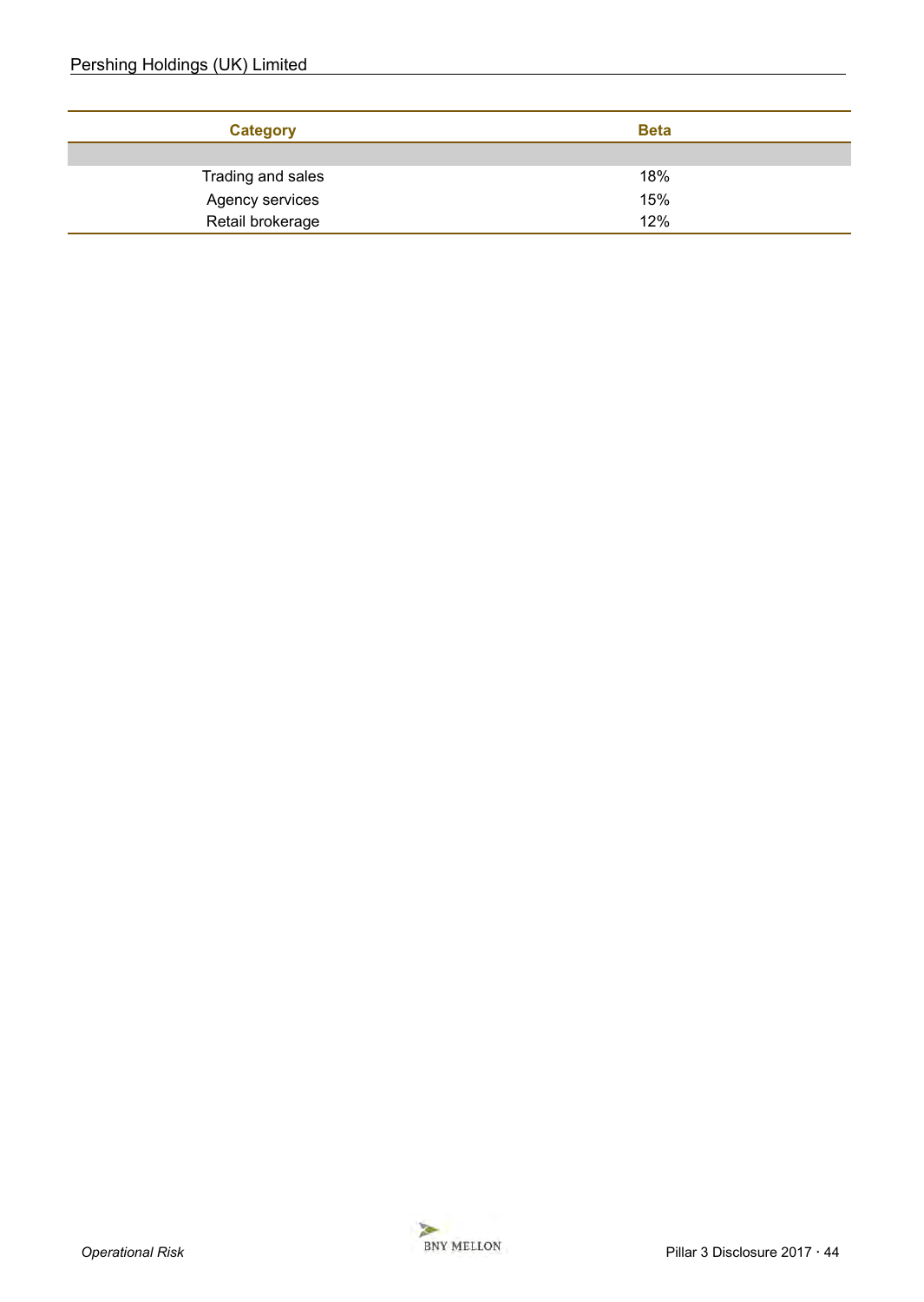### <span id="page-44-0"></span>**13 Leverage**





Although the BNY Mellon Corporation manages its leverage ratio in line with US regulatory limits, PHUK Group itself is not subject to a leverage ratio requirement in the UK.

Nevertheless PHUK Group monitors its leverage position and reports accordingly. The table below is reflective of the standard EBA reporting format, but PHUK Group is mindful of the exclusion for Bank of England reserves from the leverage exposure value that has been prescribed by the PRA, which would dramatically reduce this value and hence increase the leverage ratio itself.

The leverage ratio is calculated by dividing tier 1 capital by a total exposure measure which is comprised of a defined sum of asset exposure values and off-balance sheet items.

#### **Table 26: Leverage ratio summary**

This table shows summary reconciliation of accounting assets and leverage ratio exposures at 31 December 2017.

#### **At 31 December 2017 (£m)**

### **Total assets as per published financial statements 961.0**

Adjustment for entities which are consolidated for accounting purposes but are outside the scope of regulatory consolidation

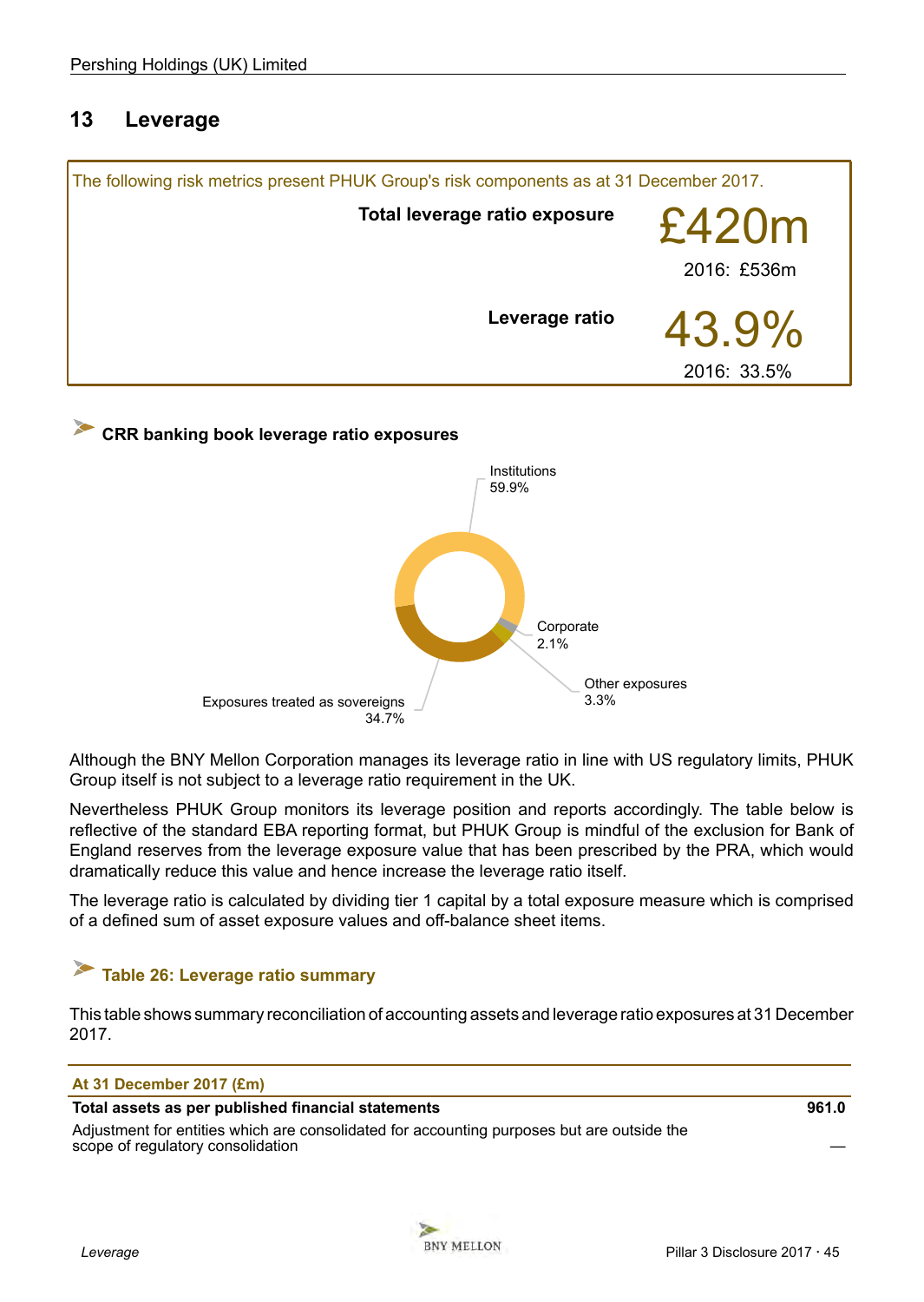<span id="page-45-0"></span>

| At 31 December 2017 (£m)                                                                                                                                                                                                                             |         |
|------------------------------------------------------------------------------------------------------------------------------------------------------------------------------------------------------------------------------------------------------|---------|
| Adjustment for fiduciary assets recognised on the balance sheet pursuant to the applicable<br>accounting framework but excluded from the leverage ratio exposure measure in accordance<br>with Article 429 (13) of Regulation (EU) No 575/2013 "CRR" |         |
| Adjustments for derivative financial instruments                                                                                                                                                                                                     |         |
| Adjustments for securities financing transactions (SFTs)                                                                                                                                                                                             |         |
| Adjustment for off-balance sheet items (i.e. conversion to credit equivalent amounts of off-<br>balance sheet exposures)                                                                                                                             |         |
| Adjustment for intragroup exposures excluded from the leverage ratio exposure measure in<br>accordance with Article 429 (7) of Regulation (EU) No 575/2013                                                                                           |         |
| Adjustment for exposures excluded from the leverage ratio exposure measure in accordance<br>with Article 429 (14) of Regulation (EU) No 575/2013                                                                                                     |         |
| Other adjustments                                                                                                                                                                                                                                    | (540.7) |
| Total leverage ratio exposure                                                                                                                                                                                                                        | 420.3   |

# **Table 27: Leverage ratio common disclosure**

This table shows the calculation of the leverage ratio and total exposures at 31 December 2017.

| Regulatory leverage ratio exposures at 31 December 2017 (£m)                      |        |
|-----------------------------------------------------------------------------------|--------|
|                                                                                   |        |
| On-balance sheet exposures (excluding derivatives and SFTs)                       |        |
| On-balance sheet items (excluding derivatives and SFTs, but including collateral) | 494.1  |
| Asset amounts deducted in determining Tier 1 capital                              | (73.8) |
| Total on-balance sheet exposures (excluding derivatives and SFTs)                 | 420.3  |
|                                                                                   |        |
| <b>Derivative exposures</b>                                                       |        |
| Replacement cost associated with derivatives transactions                         |        |
| Add-on amounts for PFE associated with derivatives transactions                   |        |
| Exposure determined under Original Exposure Method                                |        |
| <b>Total derivative exposures</b>                                                 |        |
|                                                                                   |        |
| <b>Securities financing transaction exposures</b>                                 |        |
| SFT exposure according to Article 220 of CRR                                      |        |
| SFT exposure according to Article 222 of CRR                                      |        |
| <b>Total securities financing transaction exposures</b>                           |        |
|                                                                                   |        |
| <b>Off-balance sheet exposures</b>                                                |        |
| Off-balance sheet exposures at gross notional amount                              |        |
| Adjustments for conversion to credit equivalent amounts                           |        |
| <b>Total off-balance sheet exposures</b>                                          |        |
|                                                                                   |        |
| <b>Capital and total exposures</b>                                                |        |
| Tier 1 capital                                                                    | 184.4  |
| Exposures of financial sector entities according to Article 429(4) 2nd of CRR     |        |
|                                                                                   |        |
| <b>Leverage ratios</b>                                                            |        |
| <b>Total exposures</b>                                                            | 420.3  |

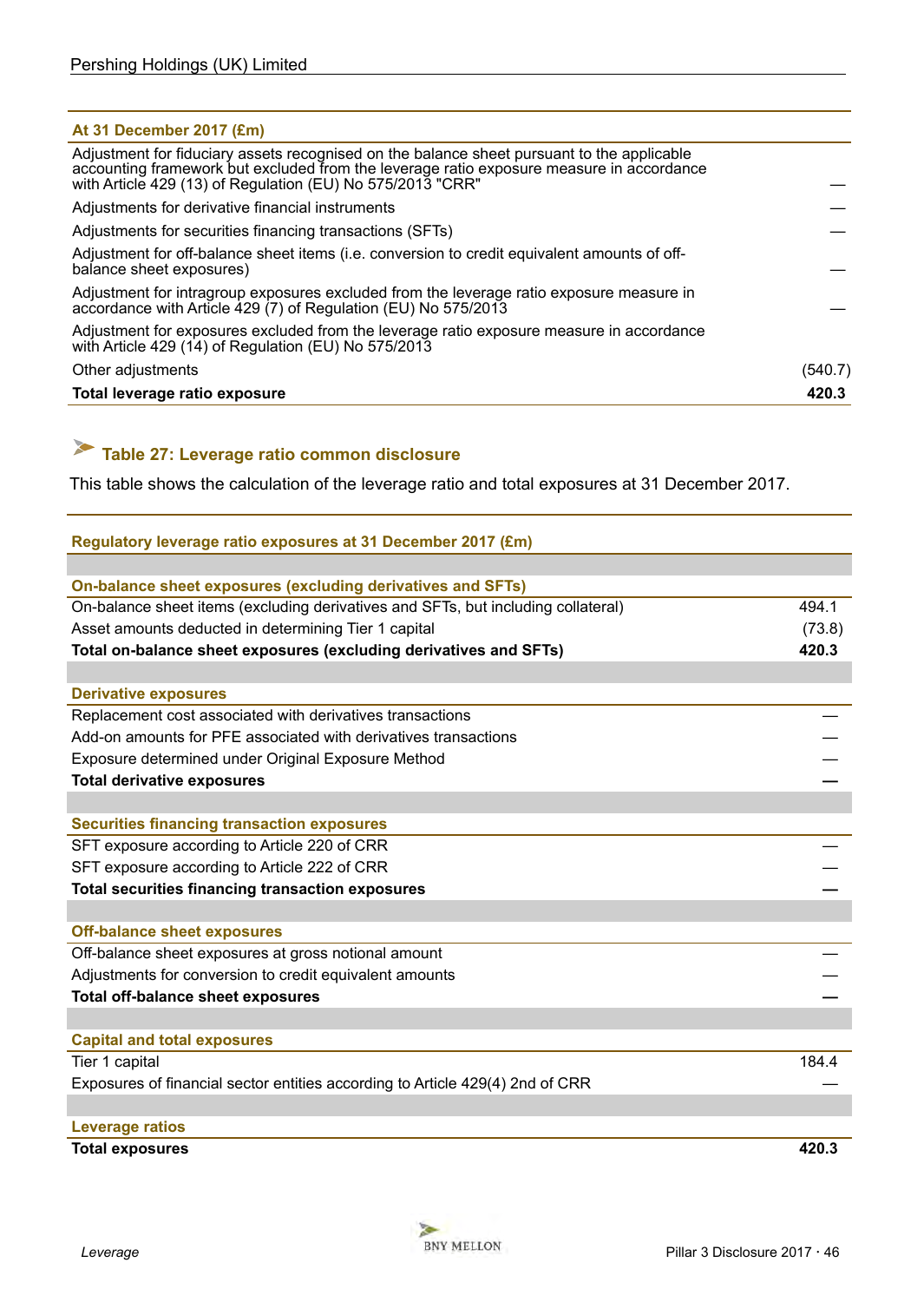<span id="page-46-0"></span>

| Regulatory leverage ratio exposures at 31 December 2017 (£m)                     |              |
|----------------------------------------------------------------------------------|--------------|
| Leverage ratio - using a transitional definition of Tier 1 capital               | 43.9%        |
|                                                                                  |              |
| Choice on transitional arrangements and amount of derecognised fiduciary items   |              |
| Choice on transitional arrangements for the definition of the capital measure    | Transitional |
| Amount of derecognised fiduciary items in accordance with Article 429(11) of CRR |              |

# **Table 28: Composition of on-balance sheet exposures**

This table shows the composition of on-balance sheet exposures excluding derivatives, SFTs and exempted exposures at 31 December 2017.

| <b>CRR leverage ratio exposures (£m)</b> |  |  |  |  |
|------------------------------------------|--|--|--|--|
|------------------------------------------|--|--|--|--|

| Total on-balance sheet exposures (excluding derivatives, SFTs, and exempted<br>exposures), of which:     | 420.3 |
|----------------------------------------------------------------------------------------------------------|-------|
| Trading book exposures                                                                                   | 32.6  |
| Banking book exposures, of which:                                                                        | 387.7 |
| Covered bonds                                                                                            |       |
| Exposures treated as sovereigns                                                                          | 134.5 |
| Exposures to regional governments, MDB, international organisations and PSE not<br>treated as sovereigns |       |
| Institutions                                                                                             | 232.2 |
| Secured by mortgages of immovable properties                                                             |       |
| Retail exposures                                                                                         |       |
| Corporate                                                                                                | 8.3   |
| Exposures in default                                                                                     |       |
| Other exposures                                                                                          | 12.7  |
|                                                                                                          |       |

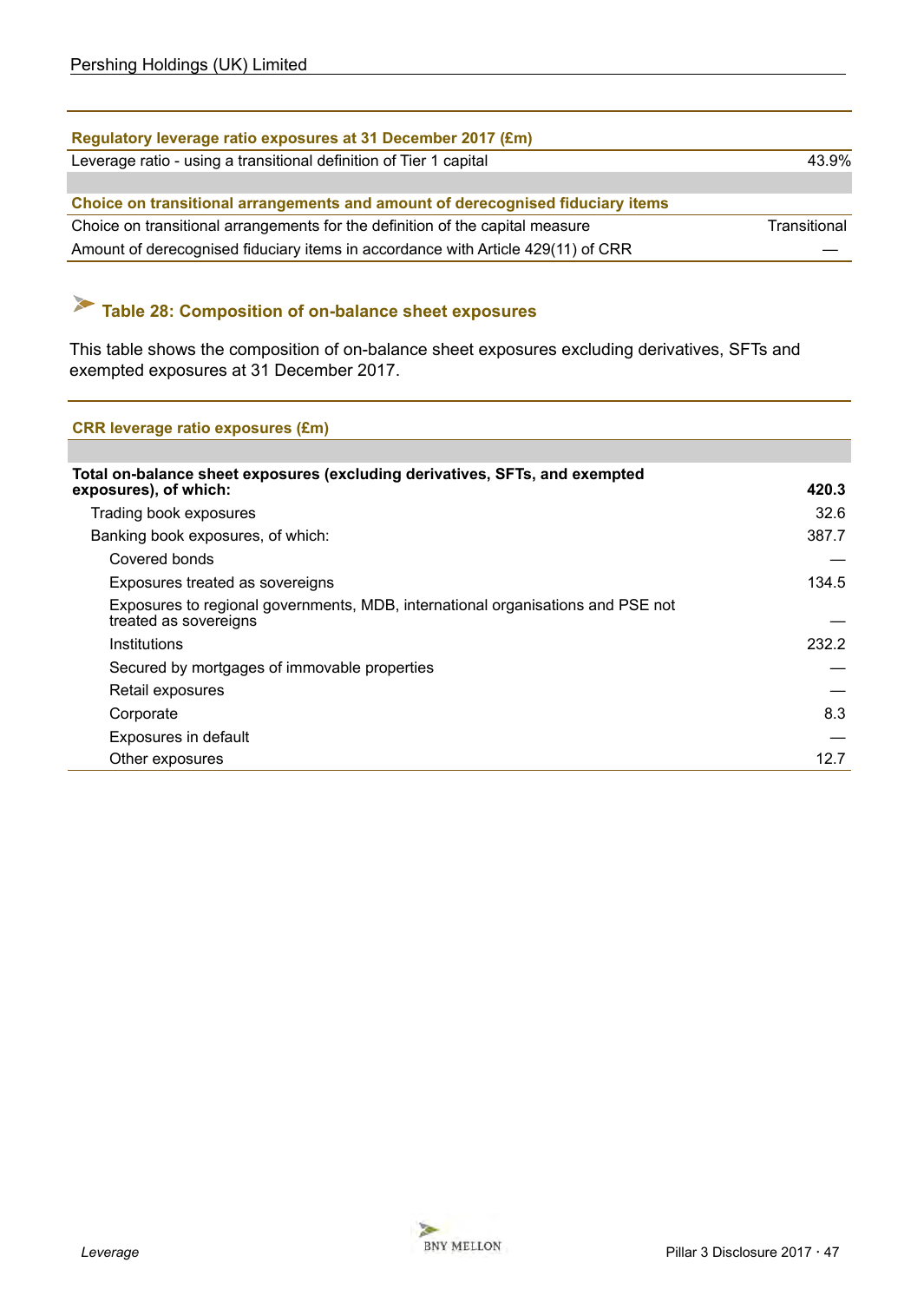### <span id="page-47-0"></span>**14 Remuneration**

| The following risk metrics present PHUK Group's risk components as at 31 December 2017. |                      |  |  |
|-----------------------------------------------------------------------------------------|----------------------|--|--|
| <b>Total remuneration</b>                                                               | £3.8m<br>2016: £3.8m |  |  |
| Total deferred variable remuneration outstanding from<br>previous years                 | £0.8m<br>2016: £0.7m |  |  |

### **14.1 Governance**

The governance of remuneration matters for BNYM and its group entities, including Pershing, is overseen by four committees, each with separate responsibilities in respect of remuneration as summarised below:

**Human Resources and Compensation Committee of BNYM ("HRCC")** is responsible for overseeing BNYM's employee compensation and benefits policies and programmes globally. It reviews and is responsible for the compensation plans, policies and programs in which the senior officers participate and has general oversight for the other incentive, retirement, welfare and equity arrangements for all employees globally. The members of the HRCC are non-executive members of the BNYM's Board of Directors, acting on behalf of the BNYM Board of Directors.

**Compensation Oversight Committee of BNYM ("COC")** is responsible for providing formal input to the remuneration decision-making process (including through the review of remuneration policies for BNYM), which includes reviewing and approving both remuneration arrangements annually and any significant changes proposed to remuneration arrangements (including termination of any arrangement) and advising the HRCC of any remuneration-related issues. The members of the COC are members of management of BNYM, including the Chief Human Resources Officer, the Chief Risk Officer, the Chief Financial Officer and the Chief Enterprise Risk Officer.

**EMEA Remuneration Governance Committee ("ERGC")** is a regional governance committee that was established to ensure alignment of remuneration arrangements operated within BNYM EMEA with local laws and regulations impacting on remuneration. The ERGC is responsible for ensuring that local BNYM EMEA offices implement processes and practices that are consistent with the requirements of local regulators and also have oversight of the functioning and decisions taken by the Remuneration Committees of subsidiaries of BNYM (excluding IM), which are incorporated within the EMEA region, with the exclusion of oversight over individual award decisions.

**Incentive Compensation Review Committee ("ICRC")** is the coordinating body of senior executives responsible for the oversight of the process to evaluate and recommend compensation reductions for all employees. These decisions are based on feedback regarding risk, compliance, audit and legal outcomes as well as situations of an employee engaged in fraud or directly or indirectly to have contributed to a financial restatement or other irregularity. The ICRC is a management-level committee that reports its recommendations to the HRCC. Ex ante adjustments are recommended by the employee's management for review and approval by the committee and ex post adjustments are formulated by the committee. The Chief Human Resources Officer chairs the committee supported by the Global Head of Compensation and Benefits. Voting members include the Chief Executive Officer, Chief Risk Officer, Chief Compliance Officer, Chief Auditor, Chief Financial Officer and General Counsel.

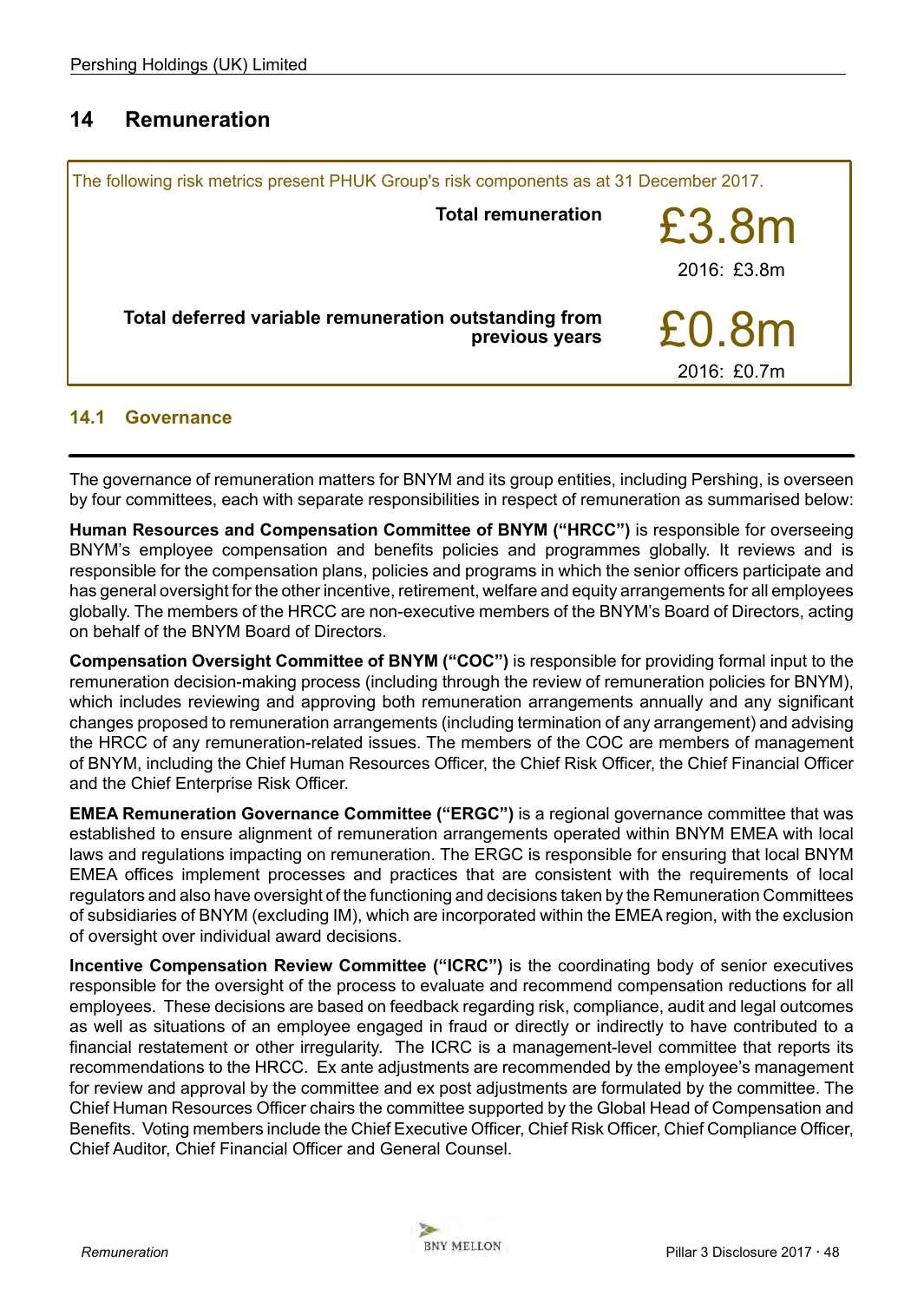<span id="page-48-0"></span>BNYM undergoes an annual attestation process to ensure that its remuneration practices comply with all local laws and regulations as well as best market practice. The implementation of BNYM's remuneration policies is subject to an annual independent internal review by the internal audit function.

### **14.2 Aligning pay with performance**

BNY Mellon's compensation philosophy is to offer a total compensation opportunity that supports our values, client focus, integrity, teamwork and excellence. We pay for performance, both at the individual and corporate level. We value individual and team contributions and reward based on how both contribute to business results. In support of this philosophy, variable compensation is used as a means of recognising performance.

Through our compensation philosophy and principles, we align the interests of our employees and shareholders by encouraging actions that contribute to superior financial performance and long-term shareholder value; by rewarding success; and by ensuring that our incentive compensation arrangements do not encourage our employees to take unnecessary and excessive risks that threaten the value of BNY Mellon or benefit individual employees at the expense of shareholders or other stakeholders. Our compensation structure is comprised of an appropriate mix of fixed and variable compensation that is paid over time. We aim to ensure that both fixed and variable compensation are consistent with business and market practice, fixed compensation is sufficient to provide for a fully flexible variable compensation program, and variable compensation is in the form of annual and/or long-term incentives, and, where appropriate, granted over equity to align employee remuneration with that of shareholder growth.

### **14.3 Fixed remuneration**

Fixed remuneration is composed of (i) salary, (ii) any additional non-performance related amounts paid as a result of contractual obligations or applicable law, or as a result of market practice, including role-based allowances, and (iii) any benefits in kind which are awarded as a result of the responsibilities of the job rather than the performance within the job.

The fixed remuneration of an employee is determined by the job performed, its level of complexity and responsibility, and the remuneration paid in the market for that type of job. It is set, for all staff, at a rate to be at all times sufficient to provide for full flexibility with regards to any variable remuneration element, including zero variable remuneration.

Employees who are directors of other BNY Mellon group entities are not remunerated separately in their capacity as a director of those entities. Independent directors of BNYMellon only receive fixed remuneration, as disclosed in our annual Proxy Statement to shareholders.

### **14.4 Ratio between fixed and variable pay**

In respect of remuneration to material risk takers as determined under the requirements of the PRA and FCA ("MRTs"), the shareholder of Pershing, The Bank of New York Mellon Corporation, approved an increase in the maximum ratio of Variable to Fixed pay from 100% to 200%. This increase was confirmed by the HRCC on 27 January 2014 on the grounds that the increased ratio would not affect the firm's ability to maintain a sound capital base, and allows for appropriate incentivisation and reward in accordance with our Pay for Performance philosophy.

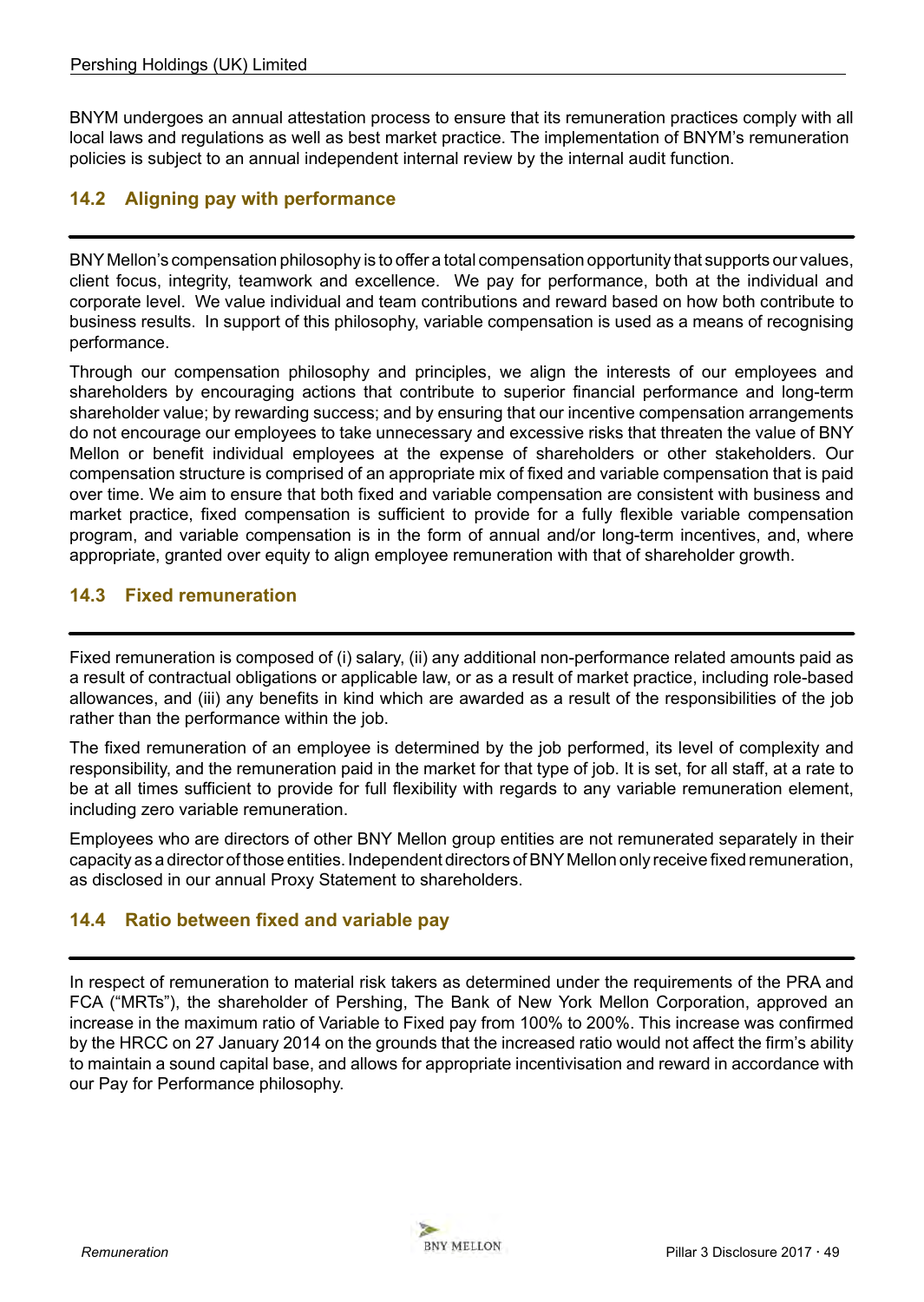### <span id="page-49-0"></span>**14.5 Variable compensation funding and risk adjustment**

The employees of Pershing are eligible to be awarded variable compensation but have no entitlement to such awards which are discretionary in nature.

In general, the incentive pools for the business lines are based on the profitability of each business line, with the potential for adjustment by the COC on the basis of a number of factors, including risk management.

Typically, the line of business incentive plans are determined primarily based on pre-tax income, which is a profit rather than revenue based measure. The plans are subject to discretionary adjustment by the business head, COC and HRCC based on factors in assessing the earnings including (but not limited to) significant non-recurring activity, market conditions, interest and currency rates.

The incentive pools for the business partner groups are based on a management approved fixed pool, adjusted for a number of factors, including corporate performance and risk management.

Variable compensation may consist of both cash and equity and both upfront and deferred components and is determined by the functional hierarchy of the business or business partner service to which the individual staff member belongs, and in accordance with the terms and conditions of the incentive compensation plan that is applicable for the business or business partner service.

For MRTs, the variable compensation portion of an award comprises four different parts: upfront cash, upfront equity, deferred cash and deferred equity, in order to comply with local regulations. The deferred compensation component awarded in the form of BNY Mellon restricted stock units aligns a portion of the variable compensation award with the management of longer-term business risk.

To ensure effective risk adjustment, BNY Mellon requires employees who receive variable remuneration awards (both upfront and deferred) to agree to forfeiture and clawback of such awards in the event of fraud, misconduct or actions contributing to the detriment of business interests, including competing with the business and soliciting employees or clients. Where required by regulations, awards to MRTs are subject to more stringent risk adjustment, including, but not limited to, forfeiture and clawback in the event of employee misbehaviour, material error, material downturn in business unit performance or a material failure of risk management.

### **14.6 Deferral policy and vesting criteria**

For more senior-level employees, a portion of variable compensation will be deferred, under ordinary circumstances for a period of at least three years with vesting on an annual one-third basis (albeit such compensation may be deferred for longer periods and with a revised vesting schedule, and, for MRTs, in line with regulatory requirements), and will normally be subject to the employee remaining in employment until the deferred payment date (unless provided otherwise under national law). The deferred component of the variable compensation award is usually delivered as restricted stock units whose value is linked to BNY Mellon's share price. The percentage of the variable compensation award to be deferred depends on the level and responsibility of the individual's role (including if they are a MRT), regulatory requirements and the amount and value of the award.

### **14.7 Variable remuneration of control function staff**

The variable compensation awarded to control function staff (for example: audit, compliance and risk) is dependent on performance that is assessed according to the achievement of objectives specific to their functional role that is independent of the activities they oversee. Remuneration is benchmarked against

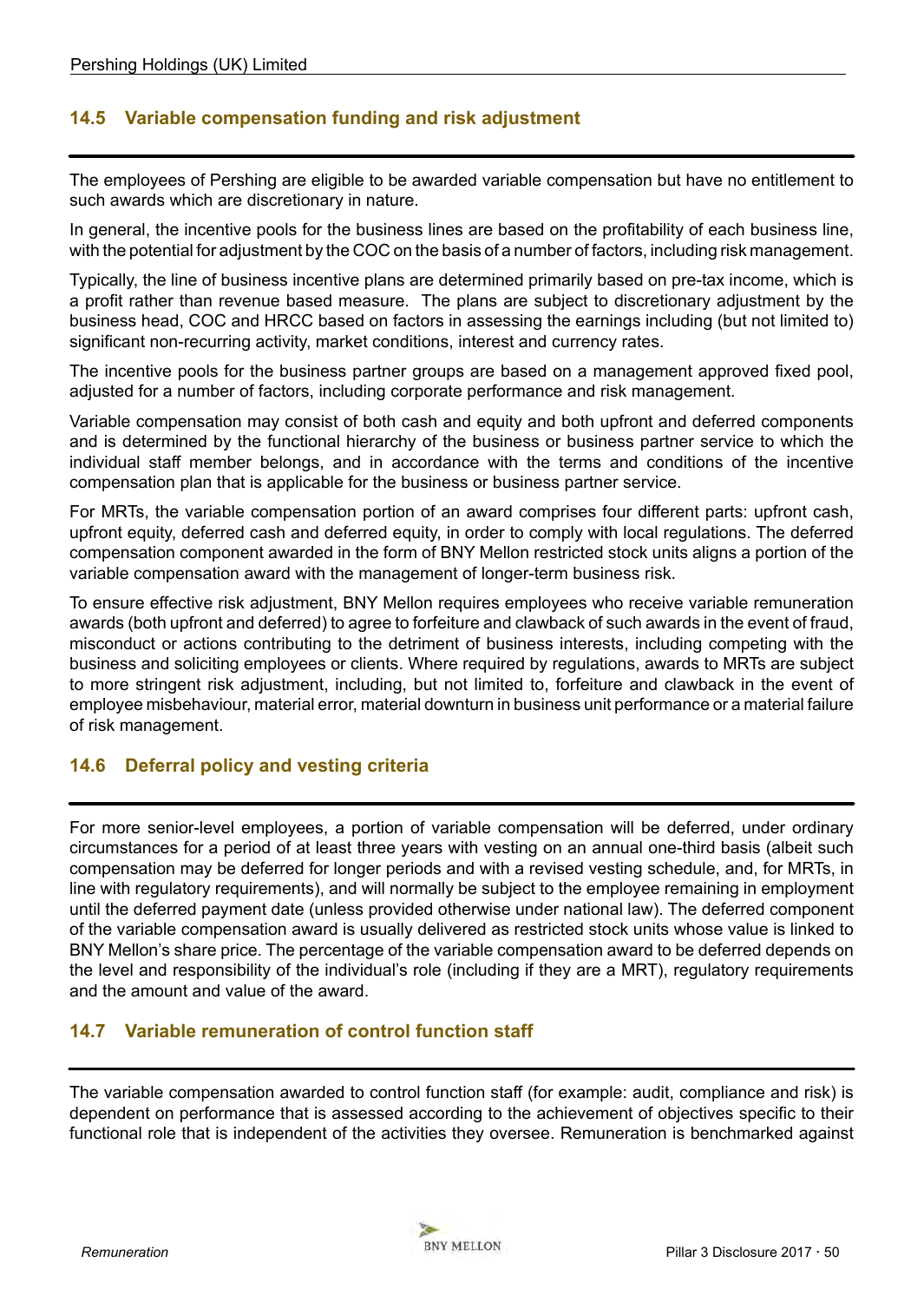<span id="page-50-0"></span>the market level and funded independently of individual business line results and adjusted based on BNY Mellon's overall annual financial performance.

### **14.8 Quantitative disclosures**

The tables below provide details of the aggregate remuneration of senior management and MRTs for Pershing for the year ending 31 December 2017.

The figures illustrate figures from three Pershing financial legal entities:

- Pershing Ltd
- Pershing Securities International Ltd
- Pershing (Channel Islands) Ltd

For completeness, this group of staff is limited to those identified as MRTs. The remuneration amounts are presented on a gross basis, regardless of the time spent by BNY Mellon staff in respect of Pershing to reflect the full reporting period.

The tables below show the combined remuneration data for one Senior Manager MRT and 20 Other MRTs. The data has been combined in order to keep the remuneration data for the Senior Manager MRT anonymised.

MRTs categorised as 'Senior Managers' carry out a senior management function as determined by the relevant regulators.

#### X **Table 29: Aggregate remuneration expenditure by business**

This table shows the aggregate remuneration expenditure for MRTs in 2017 by business.

| <b>Business line</b>           | <b>Investment services</b> | Other $2$ | Total |
|--------------------------------|----------------------------|-----------|-------|
|                                |                            |           |       |
| Total remuneration (£000s) $1$ | 3,791                      |           | 3.791 |

 $1$  Includes base salary and other cash allowances, plus any incentive awarded for full year 2017. Pension contribution is not included.

 $2$  Includes all support functions and general management positions.

# **Table 30: Aggregate remuneration expenditure by remuneration type**

#### This table shows the aggregate remuneration expenditure for MRTs by remuneration type in 2017.

| <b>Identified staff</b>        | <b>Senior</b><br>management | <b>Other MRTs</b> | Total |
|--------------------------------|-----------------------------|-------------------|-------|
|                                |                             |                   |       |
| Number of beneficiaries        |                             | 21                | 21    |
| Fixed remuneration (£000s) $3$ |                             | 2.777             | 2.777 |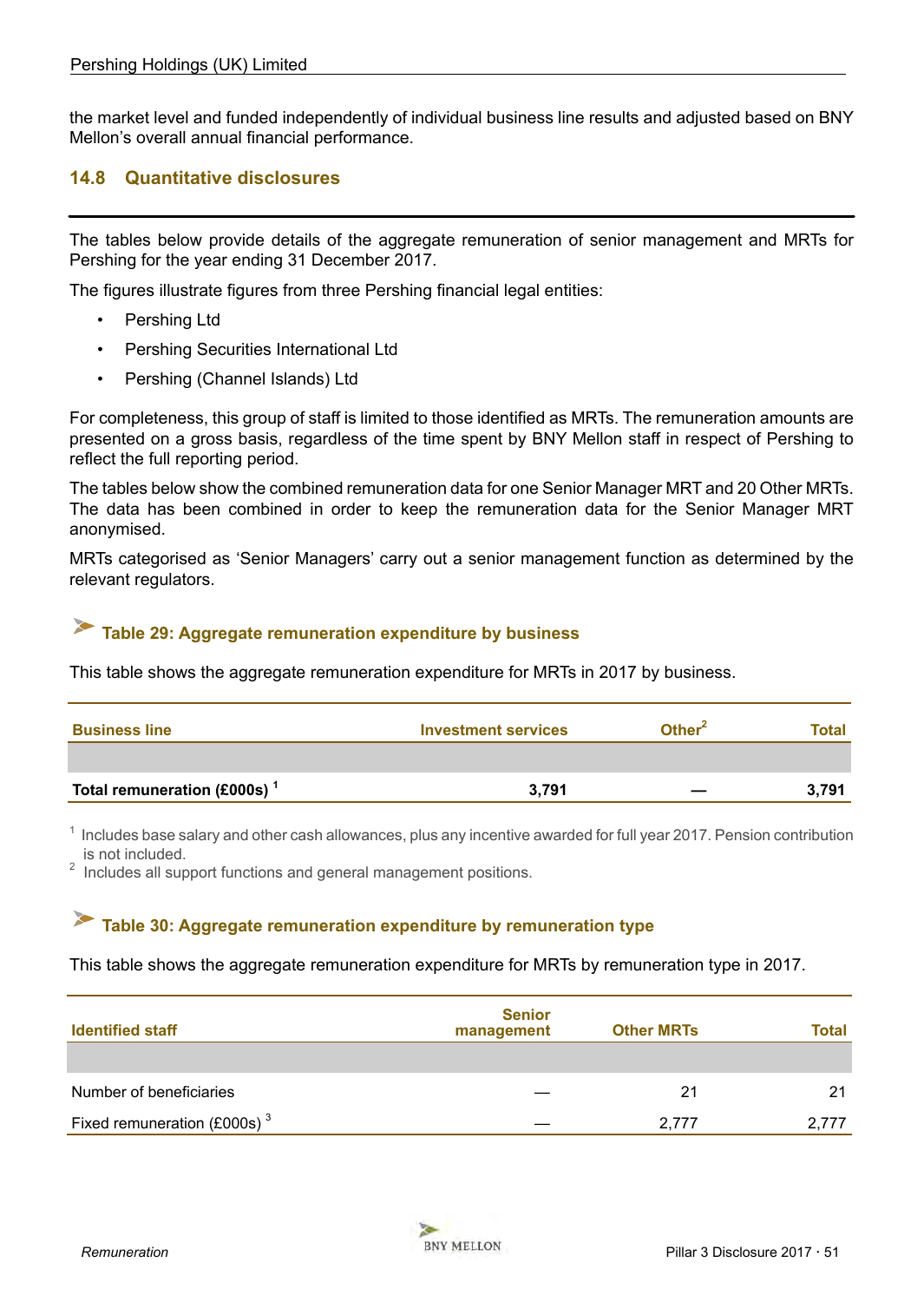<span id="page-51-0"></span>

| <b>Identified staff</b>                                                        | <b>Senior</b><br>management | <b>Other MRTs</b> | Total |
|--------------------------------------------------------------------------------|-----------------------------|-------------------|-------|
| Total variable remuneration (£000s)                                            |                             | 1.014             | 1,014 |
| Variable cash (£000s)                                                          |                             | 629               | 629   |
| Variable shares (£000s)                                                        |                             | 385               | 385   |
| Total deferred remuneration awarded during the<br>financial year (£000s)       |                             | 342               | 342   |
| Total deferred remuneration paid out during the<br>financial year (£000s)      |                             | 247               | 247   |
| Total deferred remuneration reduced through<br>performance adjustments (£000s) |                             |                   |       |

 $3$  Fixed remuneration includes base salary and any cash allowances. Pension contribution is not included.

# **Table 31: Deferred variable remuneration**

This table shows the total deferred remuneration for MRTs outstanding from previous years.

| <b>Identified staff</b>                                                         | <b>Senior</b><br>management | <b>Other MRTs</b> | Total |
|---------------------------------------------------------------------------------|-----------------------------|-------------------|-------|
| Number of beneficiaries                                                         |                             | 9                 | 9     |
| Total deferred variable remuneration<br>outstanding from previous years (£000s) |                             | 794               | 794   |
| Total vested $(£000s)^4$                                                        |                             | 247               | 247   |
| Total unvested (£000s) <sup>5</sup>                                             |                             | 547               | 547   |

 $<sup>4</sup>$  Includes total vested cash and equity. Equity portion is valued as at the date the award vested.</sup>

5 Includes total unvested cash and equity. Equity portion is valued as at 1 January 2018.

In regards to 2017 awards, PHUK Group did not award any sign-on or severance payments. There were also no individuals remunerated EUR 1 million or more.

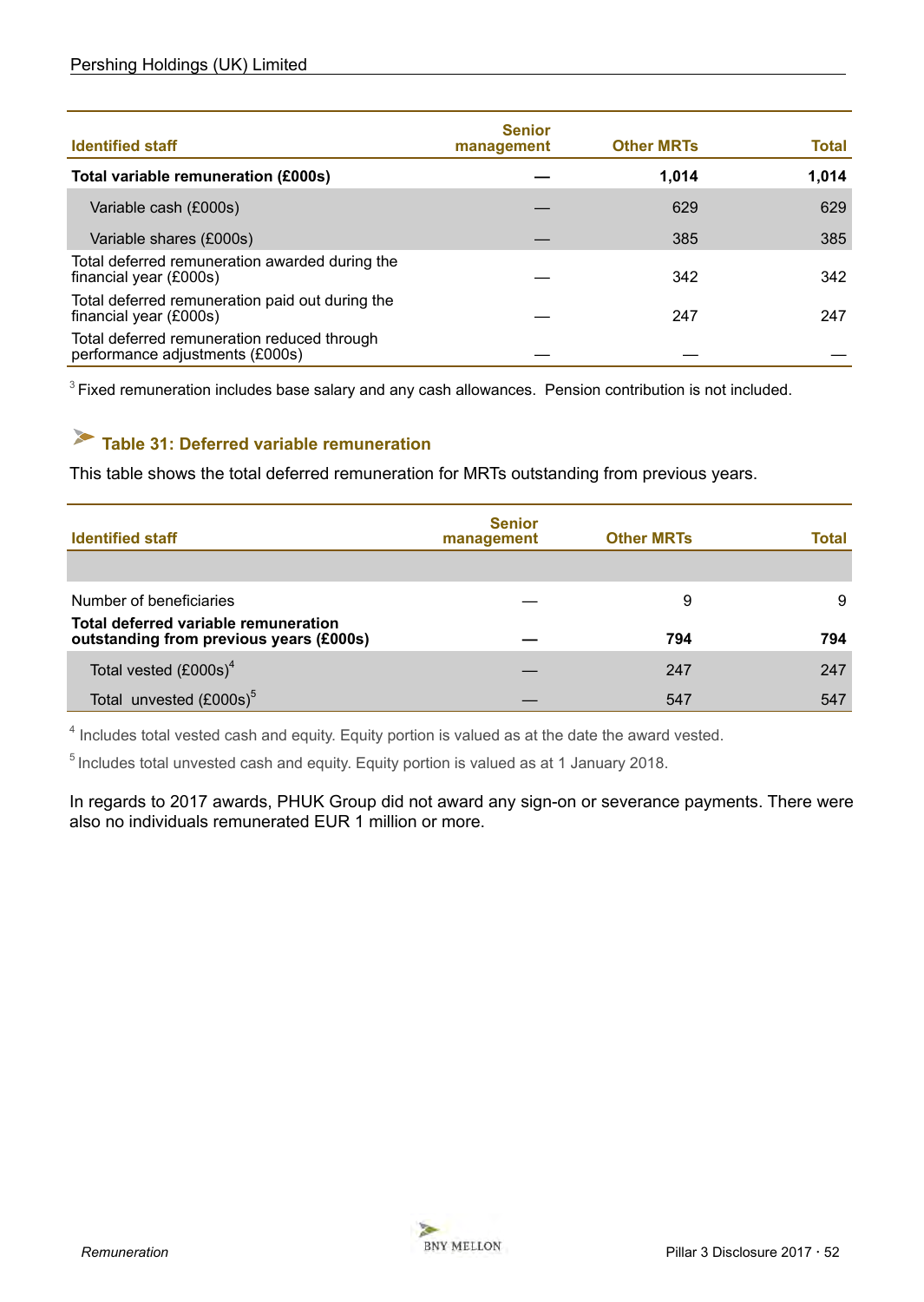### <span id="page-52-0"></span>**Appendix 1 Other Risks**

### **Liquidity risk**

Liquidity risk is the risk that although solvent PHUK Group either does not have available sufficient financial resources to enable it to meet its obligations as they fall due, or can secure such resources only as excessive cost. PHUK Group maintains a strong liquidity profile by actively managing its liquidity positions and ensuring that there are sufficient deposits and funding in place to meet timely payment and settlement obligations under both normal and stressed conditions. A liquidity risk management framework has been established which is maintained on a day to day basis by the Treasury department. The ALCO provides oversight and ultimately the PRC and the Board. PHUK Group complies with FCA liquidity requirements at all times including the maintenance of a liquidity assets buffer (LAB).

#### **Business and financial risk**

### **Regulatory risk**

Regulatory risk is the risk of legal or regulatory sanctions, financial loss or reputational damage caused by a failure to comply with regulatory requirements. PHUK Group seeks to reduce regulatory risk through maintaining a culture that respects controls and regulatory principles and requires the escalation of concerns. Existing and new directives and regulations are monitored and reviewed by Compliance and Finance for finance regulatory reporting management and findings are reported to senior management and the Board. Strategies and changes to comply with new regulations are put in place when necessary.

#### **Non-trading book exposures in equities**

As at 31 December 2017 PHUK Group had £9m of non-trading book exposures in equities. All equity investments are unquoted.

#### **Securitisation risk**

Securitisation risk is the risk that the capital resources held in respect of assets that PHUK Group has securitised is insufficient to cover associated liabilities. As at 31 December 2017 and during the reporting period PHUK Group did not have any securitisation risk-weighted exposure.

#### **Business / Strategic risk**

Business risk is any risk to PHUK Group arising from changes in its business including the acute risk to earnings posed by falling or volatile income; and the broader risk of PHUK Group's business model or strategy proving inappropriate due to macroeconomic, geopolitical, industry, regulatory or other factors; or its remuneration policy. PHUK Group is committed to maintaining a relevant business strategy that continues to meet the business requirements and needs of its clients and responds to the changing needs of the financial industry. The PHUK Group Executive Committee has established a robust governance structure and oversight to seek to ensure that all business plans are designed and executed in a controlled and prudent manner. The development of PHUK Group's business objectives are undertaken by the PHUK Group Executive Committee and approved by the Board*.* 

#### **Interest rate risk**

Interest rate risk (IRR) is the risk associated with changes in interest rates that affect net interest income (NII) from interest-earning assets and interest-paying liabilities. IRR exposure in the non-trading book arises from on and off-balance sheet assets and liabilities and changes with movements in domestic and foreign interest rates. PHUK Group does not have any material exposure to interest rate risk in its non-trading book.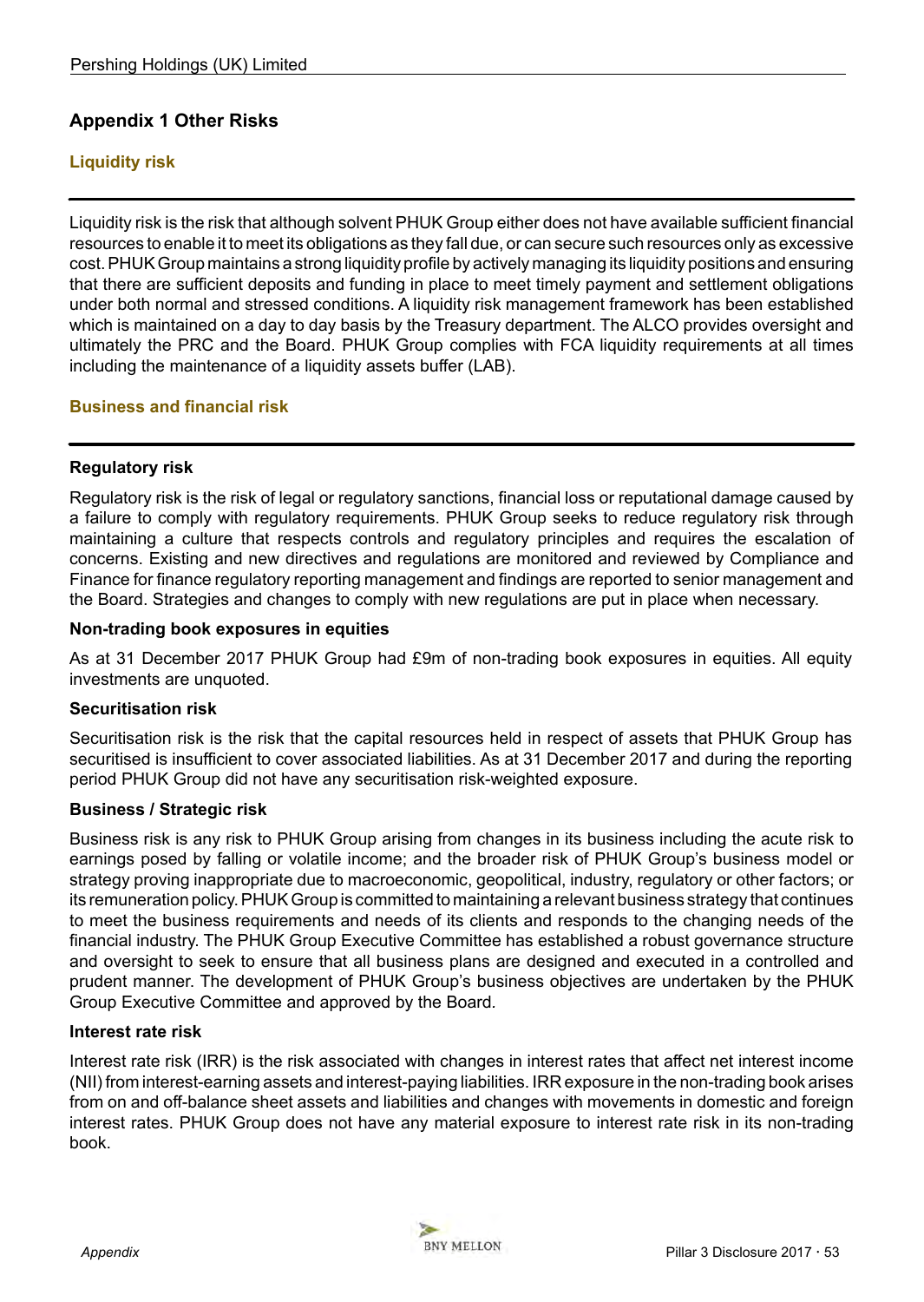### <span id="page-53-0"></span>**Concentration risk**

Concentration risk is the risk of loss arising from significant interrelated asset or liability exposures, which in cases of distress associated with markets, sectors, countries, or areas of activity, may threaten the soundness of the institution. Traditionally analysed in relation to credit activities, concentration risk arises from exposures that may arise within or across different risk types, including intra-risk concentration where exposure concentration exists within a single risk type, and inter-risk concentrations arising from interactions between different risk exposures across different risk categories connected by a common risk factor (e.g. counterparties, vendor, economic sector, geographic region, and/or financial instrument/product type).

### **Group risk**

Group risk is the risk that the financial position of PHUK Group may be adversely affected by its relationships (financial or non-financial) with other entities in the BNY Mellon group or by risk which may affect the financial position of the whole group, including reputational contagion. PHUK Group maintains appropriate oversight and ownership of all processes and activities outsourced to other group entities. Because group risk typically arises as a consequence of another risk event and, as such, PHUK Group considers group impact as part of its overall risk management process.

### **Model risk**

Model risk refers to the possibility of unintended business outcomes arising from the design, implementation or use of models. Model risk includes the potential risk that management makes incorrect decisions based either upon incorrect model results, or incorrect understanding and use of model results. PHUK Group uses models in its risk management framework. All models have been assessed in line with the relevant corporate policies and model risk management framework.



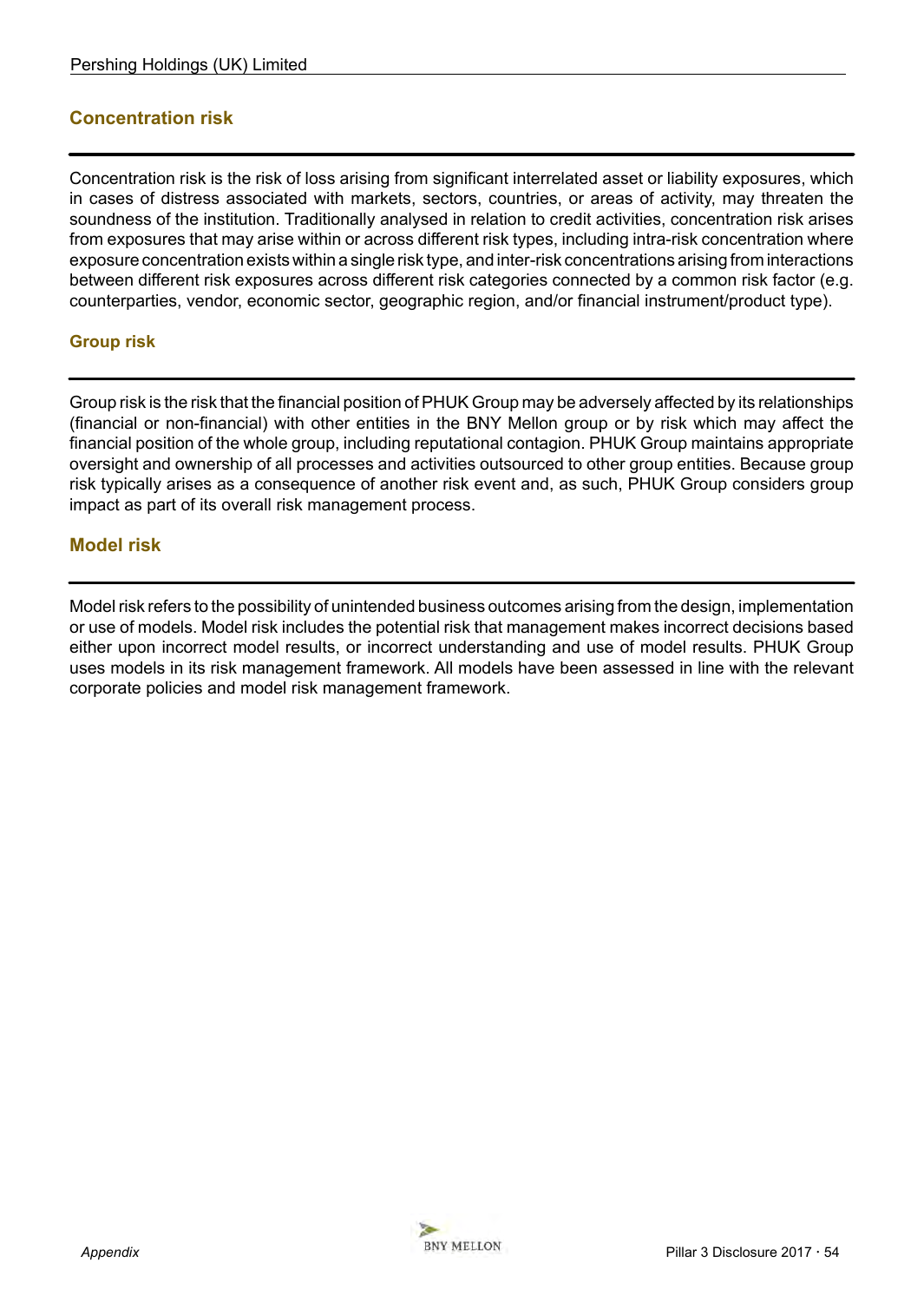### <span id="page-54-0"></span>**Appendix 2 Glossary of Terms**

The following terms are used in this document:

- **ALCO:** Asset and Liability Committee
- **Basel III:** The capital reforms and introduction of a global liquidity standard proposed by the Basel Committee on Banking Supervision (BCBS) in 2010
- **BNY Mellon:** The Bank of New York Mellon Corporation
- **CRD IV:** On 27 June 2013, the European Commission published, through the Official Journal of the European Union, its legislation for a Capital Requirements Directive (CRD) and Capital Requirements Regulation (CRR), which together form the CRD IV package. Amendments published on 30 November 2013 were made to the Regulation. The package implements the Basel III reforms in addition to the inclusion of new proposals on sanctions for non-compliance with prudential rules, corporate governance and remuneration. CRD IV rules apply from 1 January 2014 onwards, with certain requirements set to be phased in
- **Capital Requirements Directive (CRD):** A capital adequacy legislative package issued by the European Commission and adopted by EU member states
- **Capital Requirements Regulation (CRR):** Regulation that is directly applicable to anyone in the European Union and is not transposed into national law
- **Central Bank of Ireland (CBI):** Is Ireland's central bank and financial services regulator for most categories of financial firms
- **Common Equity Tier 1 capital:** The highest quality form of regulatory capital under Basel III comprising common shares issued and related share premium, retained earnings and other reserves excluding the cash flow hedging reserve, less specified regulatory adjustments
- **Core Tier 1 capital:** Called-up share capital and eligible reserves plus equity non-controlling interests, less intangible assets and other regulatory deductions
- **Credit risk mitigation (CRM):** A technique to reduce the credit risk associated with an exposure by application of credit risk mitigants such as collateral, guarantees and credit protection
- **Derivatives:** A derivative is a financial instrument that derives its value from one or more underlying assets, for example bonds or currencies
- **EMEA:** Europe, Middle-East and Africa region
- **Exposure:** A claim, contingent claim or position which carries a risk of financial loss
- **Exposure at default (EAD):** The amount expected to be outstanding, after any credit risk mitigation, if and when a counterparty defaults. EAD reflects drawn balances as well as allowance for undrawn amounts of commitments and contingent exposures over a one-year time horizon
- **Financial Conduct Authority (FCA):** The Financial Conduct Authority regulates the conduct of financial firms and, for certain firms, prudential standards in the UK. It has a strategic objective to ensure that the relevant markets function well

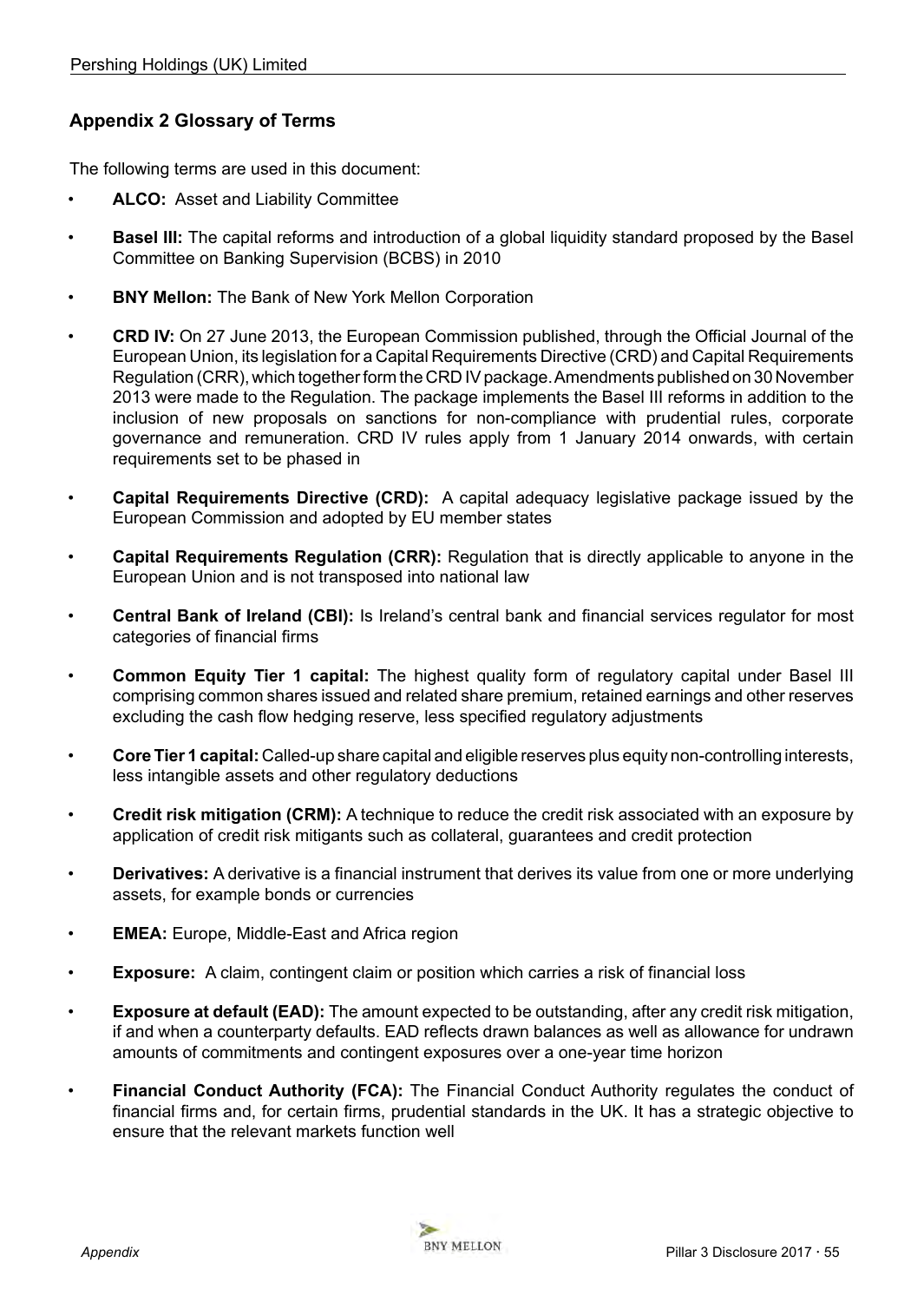- **High Level Assessment (HLA):** An assessment of the quality of controls in place to mitigate risk and residual risk. Residual risk is assessed as high, moderate to high, moderate, moderate to low and low with direction anticipated
- **Institutions:** Under the Standardised Approach, institutions are classified as credit institutions or investment firms
- **Internal Capital Adequacy Assessment Process (ICAAP):** The group's own assessment of the levels of capital that it needs to hold through an examination of its risk profile from regulatory and economic capital viewpoints
- **ISDA Master Agreement:** A document that outlines the terms applied to a derivatives transaction between two parties. Once the two parties have agreed to the standard terms, they do not have to renegotiate each time a new transaction is entered into
- **Jersey Financial Services Commission (JFSC):** The Commission is responsible for the regulation, supervision and development of the financial services industry in the Island of Jersey
- **Key Risk Indicator (KRI):** Key Risk Indicators are used by business lines to evaluate control effectiveness and residual risk within a business process
- **Master Netting Agreement:** An agreement between two counterparties that have multiple contracts with each other that provides for the net settlement of all contracts through a single payment in the event of default or termination of any one contract
- **Pillar 3:** The part of Basel III that sets out information banks must disclose about their risks, the amount of capital required to absorb them and their approach to risk management. The aim is to encourage market discipline and improve the information made available to the market
- **Prudential Regulation Authority (PRA):** The statutory body responsible for the prudential supervision of banks, building societies, credit unions, insurers and major investment firms in the UK. The PRA is a subsidiary of the Bank of England
- **Residual maturity:** The period outstanding from the reporting date to the maturity or end date of an exposure
- **Risk appetite:** A definition of the types and quantum of risks to which the firm wishes to be exposed
- **Risk and Control Self-Assessment (RCSA):** Risk and Control Self-Assessment is used by business lines to identify risks associated with their key business processes and to complete a detailed assessment of the risk and associated controls
- **Risk Governance Framework:** PHUK Group's risk governance framework has been developed in conjunction with BNY Mellon requirements. Key elements of the framework are:
	- Formal governance committees, with mandates and defined attendees
	- Clearly defined escalation processes, both informally (management lines) and formally (governance committees, board, etc.)
	- A clear business as usual process for identification, management and control of risks
	- Regular reporting of risk issues

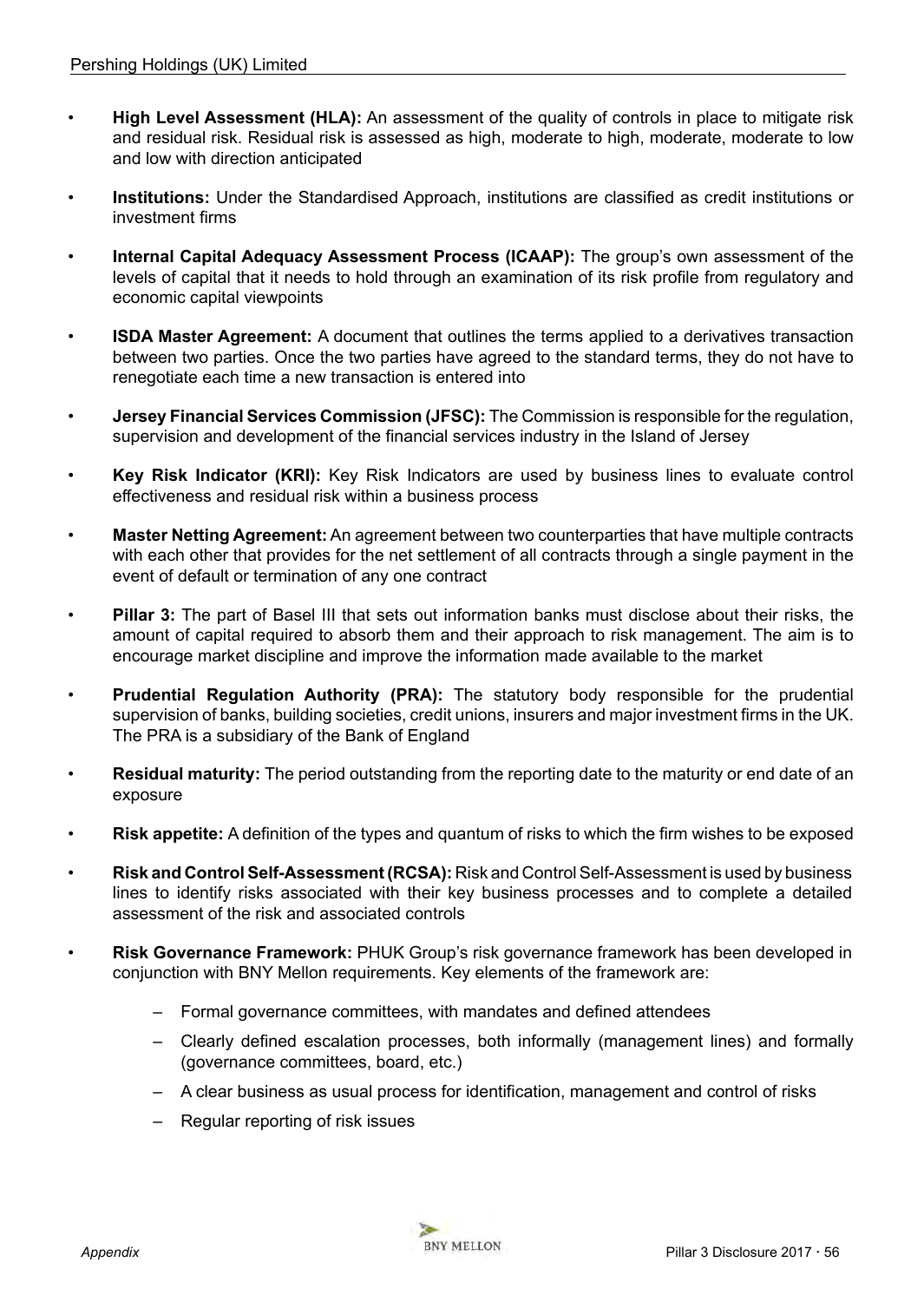- **Risk Weighted Assets (RWA):** Assets that are adjusted for their associated risks using weightings established in accordance with CRD IV requirements
- **Standardised approach:** Method used to calculate credit risk capital requirements using the Basel III, CRD IV, CRR model supplied by the BCBS. All financial institutions must opt to either use the Standardised Approach (SA) specified by the regulator, or develop and use their own Internal Ratings Model (IRM). The SA model uses external credit assessment institution ratings and supervisory risk weights supplied by external credit assessment agencies
- **Tier 2 capital:** A component of regulatory capital under Basel III, mainly comprising qualifying subordinated loan capital, related non-controlling interests and eligible collective impairment allowances
- **Value-at-Risk (VaR):** A measure of the potential loss at a specified confidence level from adverse market movements in an ordinary market environment



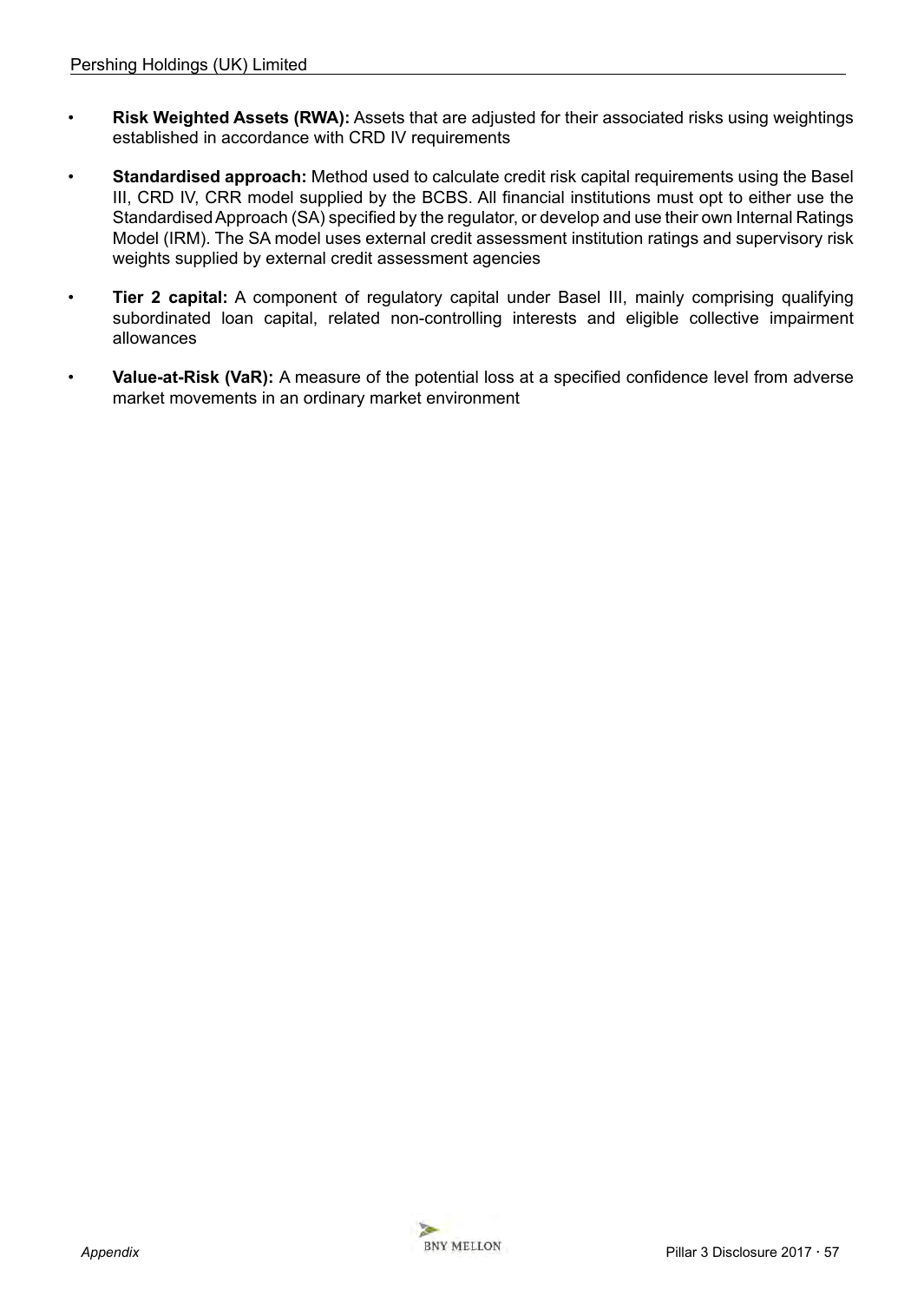### <span id="page-57-0"></span>**Appendix 3 Supplementary Tables**

### **Reconciliation of Regulatory Own Funds for the significant subsidiary PSL**

| At 31 December 2017 (£m)                             | <b>Consolidated</b><br>balance sheet | <b>Regulatory</b> | <b>Regulatory</b><br>adjustments balance sheet |
|------------------------------------------------------|--------------------------------------|-------------------|------------------------------------------------|
| <b>Assets</b>                                        |                                      |                   |                                                |
| Cash in hand and on demand balances at central banks | 154.9                                | (22.1)            | 132.8                                          |
| Securities settlement amounts receivable             | 441.7                                | 24.7              | 466.4                                          |
| Investments                                          | 141.8                                | 17.2              | 159.0                                          |
| Amounts owed by group undertakings                   | 1.6                                  | (1.6)             |                                                |
| Other debtors                                        | 41.1                                 | 5.5               | 46.6                                           |
| Other assets                                         | 10.6                                 | (3.4)             | 7.2                                            |
| <b>Total assets</b>                                  | 791.7                                | 20.3              | 812.0                                          |
| <b>Liabilities</b>                                   |                                      |                   |                                                |
| Bank loans and overdrafts                            | 271.8                                | (32.8)            | 239.0                                          |
| Securities settlement amounts payable                | 364.8                                | 18.1              | 382.9                                          |
| Other liabilities                                    | 2.4                                  | 3.8               | 6.2                                            |
| Accruals and deferred income                         | 28.6                                 | 31.2              | 59.8                                           |
| <b>Total liabilities</b>                             | 667.6                                | 20.3              | 687.9                                          |
| <b>Shareholders' equity</b>                          |                                      |                   |                                                |
| Share capital                                        | 113.4                                |                   | 113.4                                          |
| Profit and loss account                              | 4.9                                  |                   | 4.9                                            |
| Other reserves                                       | 5.8                                  |                   | 5.8                                            |
| Other adjustments and assets deducted                |                                      |                   |                                                |
| <b>Equity</b>                                        | 124.1                                |                   | 124.1                                          |
| <b>Total equity and liabilities</b>                  | 791.7                                | 20.3              | 812.0                                          |

### **Reconciliation of Regulatory Own Funds for the significant subsidiary PL**

|                                                      | <b>Consolidated</b> | <b>Regulatory</b> | <b>Regulatory</b>         |
|------------------------------------------------------|---------------------|-------------------|---------------------------|
| At 31 December 2017 (£m)                             | balance sheet       |                   | adjustments balance sheet |
| <b>Assets</b>                                        |                     |                   |                           |
| Cash in hand and on demand balances at central banks | 17.5                | (1.8)             | 15.7                      |
| Securities settlement amounts receivable             | 1.1                 |                   | 1.1                       |
| <b>Fixed assets</b>                                  | 127.2               | (112.2)           | 15.0                      |
| Prepayments and accrued income                       | 22.2                | 0.2               | 22.4                      |
| Other assets                                         | 1.3                 | (10.2)            | (8.9)                     |
| <b>Total assets</b>                                  | 169.3               | (124.0)           | 45.3                      |
| <b>Liabilities</b>                                   |                     |                   |                           |
| Securities settlement amounts payable                | 1.1                 |                   | 1.1                       |
| Other liabilities                                    | 0.6                 | 1.4               | 2.0                       |
| Accruals and deferred income                         | 8.3                 | 0.6               | 8.9                       |
| Provision for liabilities and commitments            | 0.8                 |                   | 0.8                       |
| <b>Total liabilities</b>                             | 10.8                | 2.0               | 12.8                      |
| <b>Shareholders' equity</b>                          |                     |                   |                           |
| Share capital                                        | 127.1               | 24.2              | 151.3                     |

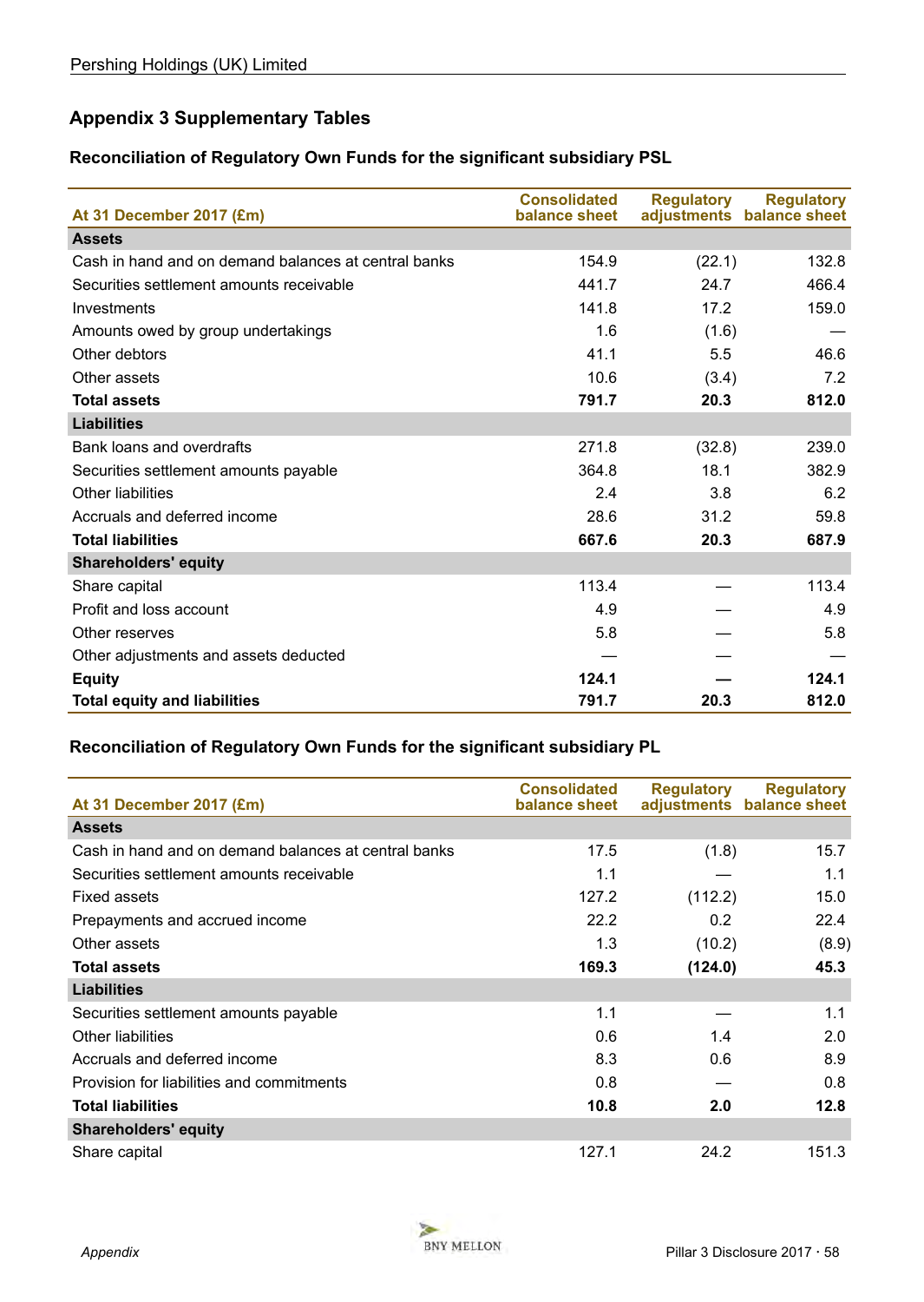| At 31 December 2017 (£m)              | <b>Consolidated</b><br>balance sheet | <b>Regulatory</b> | <b>Regulatory</b><br>adjustments balance sheet |
|---------------------------------------|--------------------------------------|-------------------|------------------------------------------------|
| Profit and loss account               | 28.4                                 | (28.4)            |                                                |
| Other reserves                        | 3.0                                  | 1.3               | 4.3                                            |
| Other adjustments and assets deducted |                                      | (123.1)           | (123.1)                                        |
| <b>Equity</b>                         | 158.5                                | (126.0)           | 32.5                                           |
| <b>Total equity and liabilities</b>   | 169.3                                | (124.0)           | 45.3                                           |

### **Transitional Own Funds disclosure for the significant subsidiary PSL**

|                                                                                                                                                                          | <b>Amount at</b><br>disclosure | <b>Subject to pre-CRR</b><br>treatment or<br>prescribed residual |
|--------------------------------------------------------------------------------------------------------------------------------------------------------------------------|--------------------------------|------------------------------------------------------------------|
| Equity instruments, reserves and regulatory adjustments (£m)                                                                                                             | date                           | amount of CRR                                                    |
| <b>CET1 capital: Instruments and reserves</b>                                                                                                                            |                                |                                                                  |
| Capital instruments and the related share premium accounts                                                                                                               | 113.4                          |                                                                  |
| of which: ordinary shares                                                                                                                                                | 113.4                          |                                                                  |
| Retained earnings                                                                                                                                                        | 4.9                            |                                                                  |
| Accumulated other comprehensive income (and other reserves, to include<br>unrealised gains and losses under the applicable accounting standards)                         | 5.8                            |                                                                  |
| CET1 capital before regulatory adjustments                                                                                                                               | 124.1                          |                                                                  |
| <b>CET1 capital: regulatory adjustments</b>                                                                                                                              |                                |                                                                  |
| Additional value adjustments                                                                                                                                             |                                |                                                                  |
| Total regulatory adjustments to CET1                                                                                                                                     |                                |                                                                  |
|                                                                                                                                                                          |                                |                                                                  |
| <b>CET1</b> capital                                                                                                                                                      | 124.1                          |                                                                  |
| AT1 capital                                                                                                                                                              |                                |                                                                  |
|                                                                                                                                                                          |                                |                                                                  |
| <b>Tier 1 capital</b>                                                                                                                                                    | 124.1                          |                                                                  |
| T2 capital: Instruments and provisions                                                                                                                                   |                                |                                                                  |
| Total regulatory adjustments to T2 capital                                                                                                                               |                                |                                                                  |
| <b>T2 capital</b>                                                                                                                                                        |                                |                                                                  |
|                                                                                                                                                                          |                                |                                                                  |
| <b>Total capital</b>                                                                                                                                                     | 124.1                          |                                                                  |
|                                                                                                                                                                          |                                |                                                                  |
| <b>Total risk weighted assets</b>                                                                                                                                        | 174.0                          |                                                                  |
| <b>Capital ratios and buffers</b>                                                                                                                                        |                                |                                                                  |
| CET1 (as a percentage of risk exposure amount)                                                                                                                           | 71.3%                          |                                                                  |
| T1 (as a percentage of risk exposure amount)                                                                                                                             | 71.3%                          |                                                                  |
| Total capital (as a percentage of risk exposure amount)                                                                                                                  | 71.3%                          |                                                                  |
| Amounts below the thresholds for deduction (before risk weighting)                                                                                                       |                                |                                                                  |
| Deferred tax assets arising from temporary differences (amount below<br>10% threshold, net of related tax liability where the conditions in Article 38<br>$(3)$ are met) | (2.2)                          |                                                                  |
|                                                                                                                                                                          |                                |                                                                  |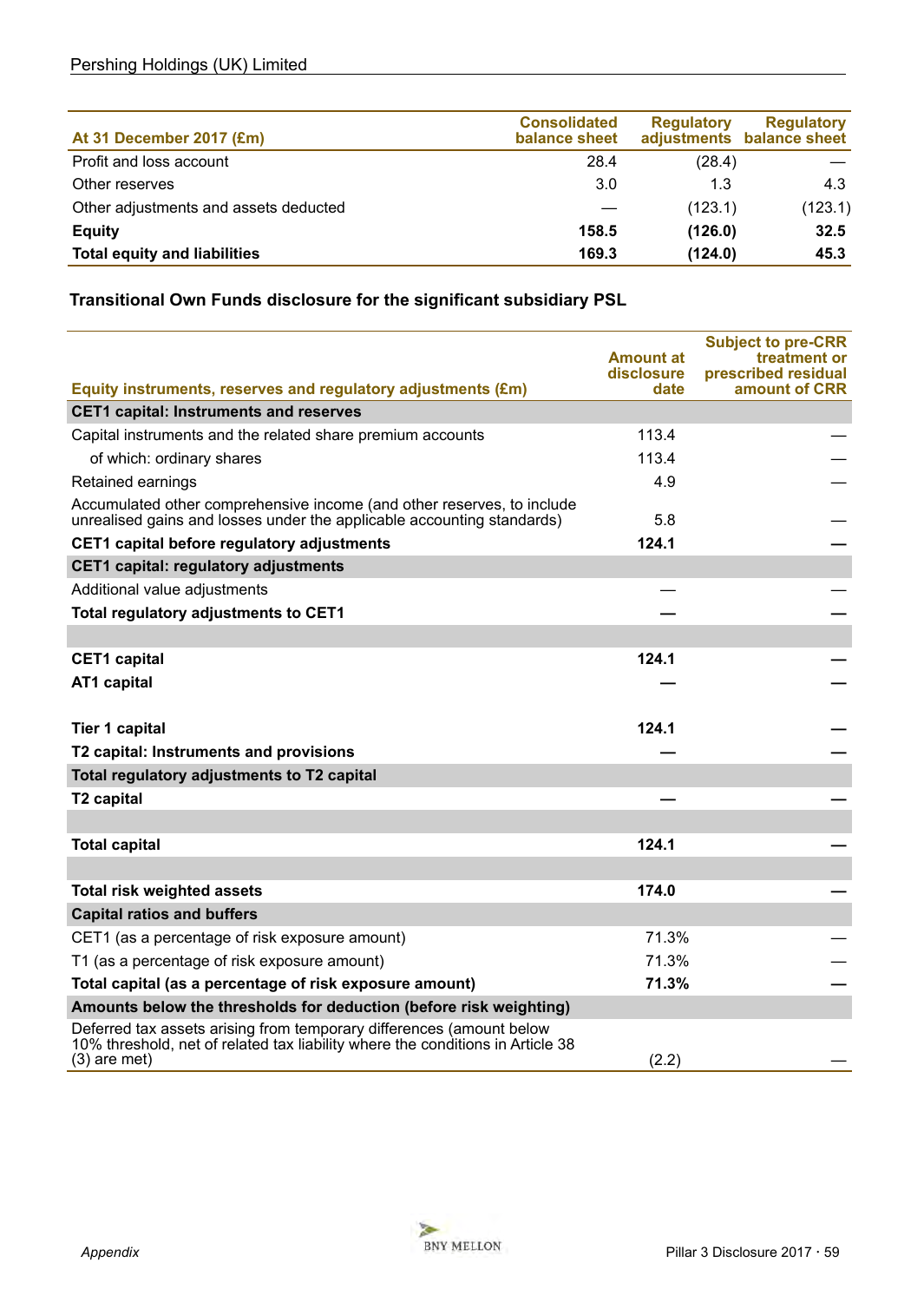### **Transitional Own Funds disclosure for the significant subsidiary PL**

|                                                                                                                                                                                                                                                                |                                | <b>Subject to pre-CRR</b>           |
|----------------------------------------------------------------------------------------------------------------------------------------------------------------------------------------------------------------------------------------------------------------|--------------------------------|-------------------------------------|
|                                                                                                                                                                                                                                                                | <b>Amount at</b><br>disclosure | treatment or<br>prescribed residual |
| Equity instruments, reserves and regulatory adjustments (£m)                                                                                                                                                                                                   | date                           | amount of CRR                       |
| <b>CET1 capital: Instruments and reserves</b>                                                                                                                                                                                                                  |                                |                                     |
| Capital instruments and the related share premium accounts                                                                                                                                                                                                     | 151.3                          |                                     |
| of which: ordinary shares                                                                                                                                                                                                                                      | 151.3                          |                                     |
| Retained earnings                                                                                                                                                                                                                                              | 4.3                            |                                     |
| Accumulated other comprehensive income (and other reserves, to include<br>unrealised gains and losses under the applicable accounting standards)                                                                                                               |                                |                                     |
| CET1 capital before regulatory adjustments                                                                                                                                                                                                                     | 155.7                          |                                     |
| <b>CET1 capital: regulatory adjustments</b>                                                                                                                                                                                                                    |                                |                                     |
| Additional value adjustments                                                                                                                                                                                                                                   | (8.4)                          |                                     |
| Direct, indirect and synthetic holdings by the institution of the CET1<br>instruments of financial sector entities where the institution has a<br>significant investment in those entities (amount above 10% threshold and<br>net of eligible short positions) | (112.4)                        |                                     |
| Deferred tax assets arising from temporary differences                                                                                                                                                                                                         | (0.5)                          |                                     |
| Losses for the current financial year                                                                                                                                                                                                                          | (1.8)                          |                                     |
| Total regulatory adjustments to CET1                                                                                                                                                                                                                           | (123.1)                        |                                     |
|                                                                                                                                                                                                                                                                |                                |                                     |
| <b>CET1</b> capital                                                                                                                                                                                                                                            | 32.6                           |                                     |
| AT1 capital                                                                                                                                                                                                                                                    |                                |                                     |
|                                                                                                                                                                                                                                                                |                                |                                     |
| <b>Tier 1 capital</b>                                                                                                                                                                                                                                          | 32.6                           |                                     |
| T2 capital: Instruments and provisions                                                                                                                                                                                                                         |                                |                                     |
| Total regulatory adjustments to T2 capital                                                                                                                                                                                                                     |                                |                                     |
| T <sub>2</sub> capital                                                                                                                                                                                                                                         |                                |                                     |
|                                                                                                                                                                                                                                                                |                                |                                     |
| <b>Total capital</b>                                                                                                                                                                                                                                           | 32.6                           |                                     |
|                                                                                                                                                                                                                                                                |                                |                                     |
| <b>Total risk weighted assets</b>                                                                                                                                                                                                                              | 40.2                           |                                     |
| <b>Capital ratios and buffers</b>                                                                                                                                                                                                                              |                                |                                     |
| CET1 (as a percentage of risk exposure amount)                                                                                                                                                                                                                 |                                |                                     |
| T1 (as a percentage of risk exposure amount)                                                                                                                                                                                                                   |                                |                                     |
| Total capital (as a percentage of risk exposure amount)                                                                                                                                                                                                        |                                |                                     |
| Amounts below the thresholds for deduction (before risk weighting)                                                                                                                                                                                             |                                |                                     |
| Direct and indirect holdings by the institution of the CET1 instruments of<br>financial sector entities where the institution has a significant investment in<br>those entities (amount below 10% threshold and net of eligible short                          |                                |                                     |
| positions)                                                                                                                                                                                                                                                     | 229.5                          |                                     |
| Deferred tax assets arising from temporary differences (amount below<br>10% threshold, net of related tax liability where the conditions in Article 38<br>$(3)$ are met)                                                                                       | 1.2                            |                                     |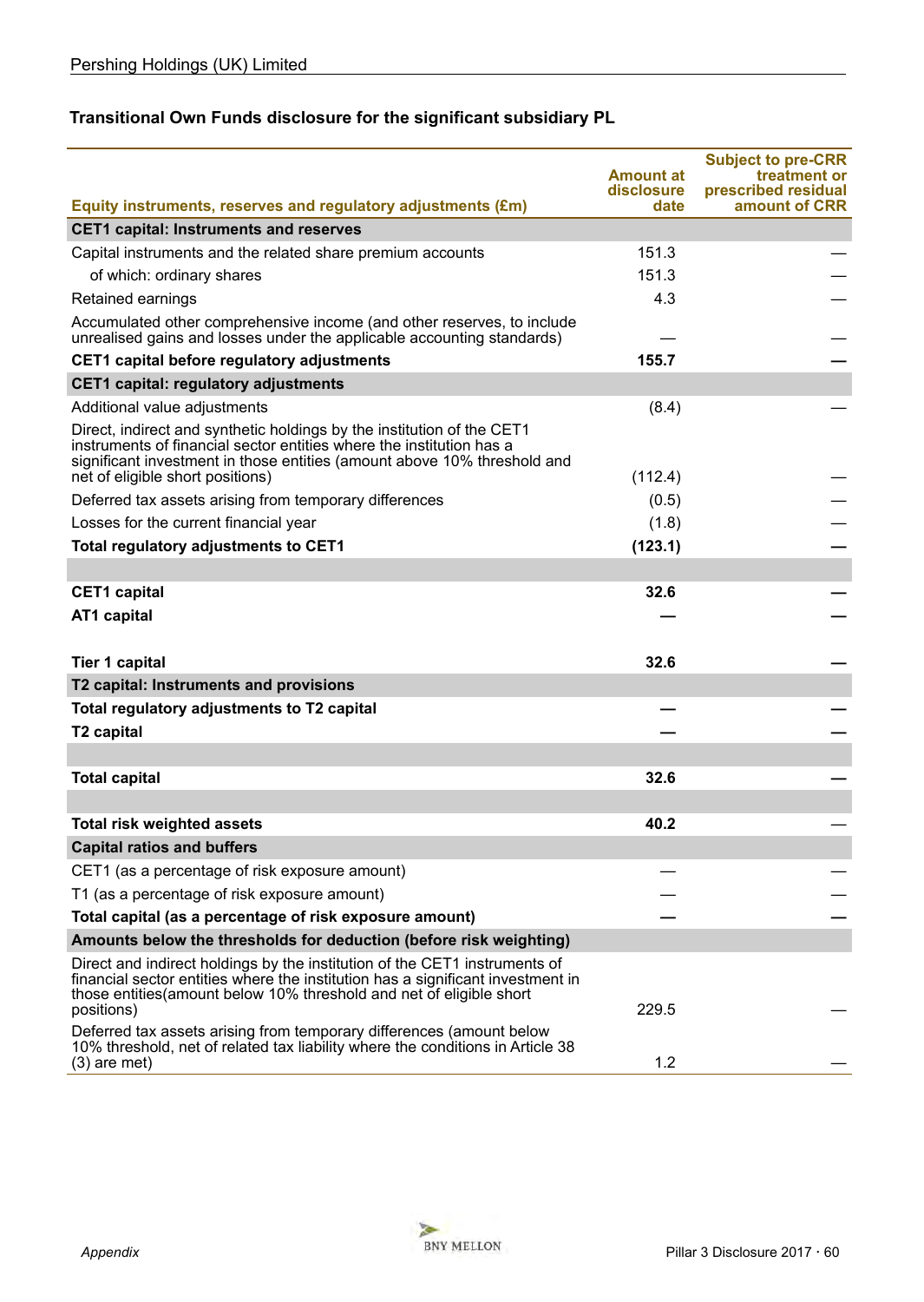### **Capital Requirements for the significant subsidiary PSL**

|                                                   | <b>Risk exposure amount</b> |           | <b>Capital requirements</b> |           |
|---------------------------------------------------|-----------------------------|-----------|-----------------------------|-----------|
| Type of risk (£m)                                 | 31-Dec-17                   | 31-Dec-16 | 31-Dec-17                   | 31-Dec-16 |
|                                                   |                             |           |                             |           |
| Credit risk SA*                                   | 53.5                        | 40.1      | 4.3                         | 3.2       |
| Counterparty credit risk SA*                      | 1.4                         |           | 0.1                         |           |
| Settlement risk                                   | 9.6                         | 7.9       | 0.8                         | 0.6       |
| Market risk SA*                                   | 9.0                         | 6.3       | 0.7                         | 0.5       |
| of which: Foreign exchange position risk          | 9.0                         | 6.3       | 0.7                         | 0.5       |
| Operational risk                                  | 100.1                       | 95.9      | 8.0                         | 7.7       |
| of which: Standardised approach                   | 200.3                       | 95.9      | 16.0                        | 7.7       |
| Credit valuation adjustment - Standardised method | 0.4                         | 0.7       |                             | 0.1       |
|                                                   |                             |           |                             |           |
| <b>Total</b>                                      | 174.0                       | 150.9     | 13.9                        | 12.1      |
|                                                   |                             |           |                             |           |
| <b>Total capital</b>                              |                             |           | 124.1                       | 123.6     |
| Surplus capital                                   |                             |           | 110.2                       | 111.5     |

\*SA: Standardised approach

### **Capital Requirements for the significant subsidiary PL**

|                                                   | <b>Risk exposure amount</b> |           | <b>Capital requirements</b> |           |
|---------------------------------------------------|-----------------------------|-----------|-----------------------------|-----------|
| Type of risk (£m)                                 | 31-Dec-17                   | 31-Dec-16 | 31-Dec-17                   | 31-Dec-16 |
|                                                   |                             |           |                             |           |
| Credit risk SA*                                   | 32.2                        | 20.7      | 2.6                         | 1.7       |
| Counterparty credit risk SA*                      |                             |           |                             |           |
| Settlement risk                                   |                             |           |                             |           |
| Market risk SA*                                   | 2.0                         | 1.4       | 0.2                         | 0.1       |
| of which: Foreign exchange position risk          | 2.0                         | 1.4       | 0.2                         | 0.1       |
| Operational risk                                  | 5.9                         | 6.6       | 0.5                         | 0.5       |
| of which: Standardised approach                   | 11.9                        | 6.6       | 1.0                         | 0.5       |
| Credit valuation adjustment - Standardised method |                             |           |                             |           |
|                                                   |                             |           |                             |           |
| <b>Total</b>                                      | 40.2                        | 28.7      | 3.2                         | 2.3       |
|                                                   |                             |           |                             |           |
| <b>Total capital</b>                              |                             |           | 32.6                        | 34.7      |
| Surplus capital                                   |                             |           | 29.4                        | 32.4      |

\*SA: Standardised approach

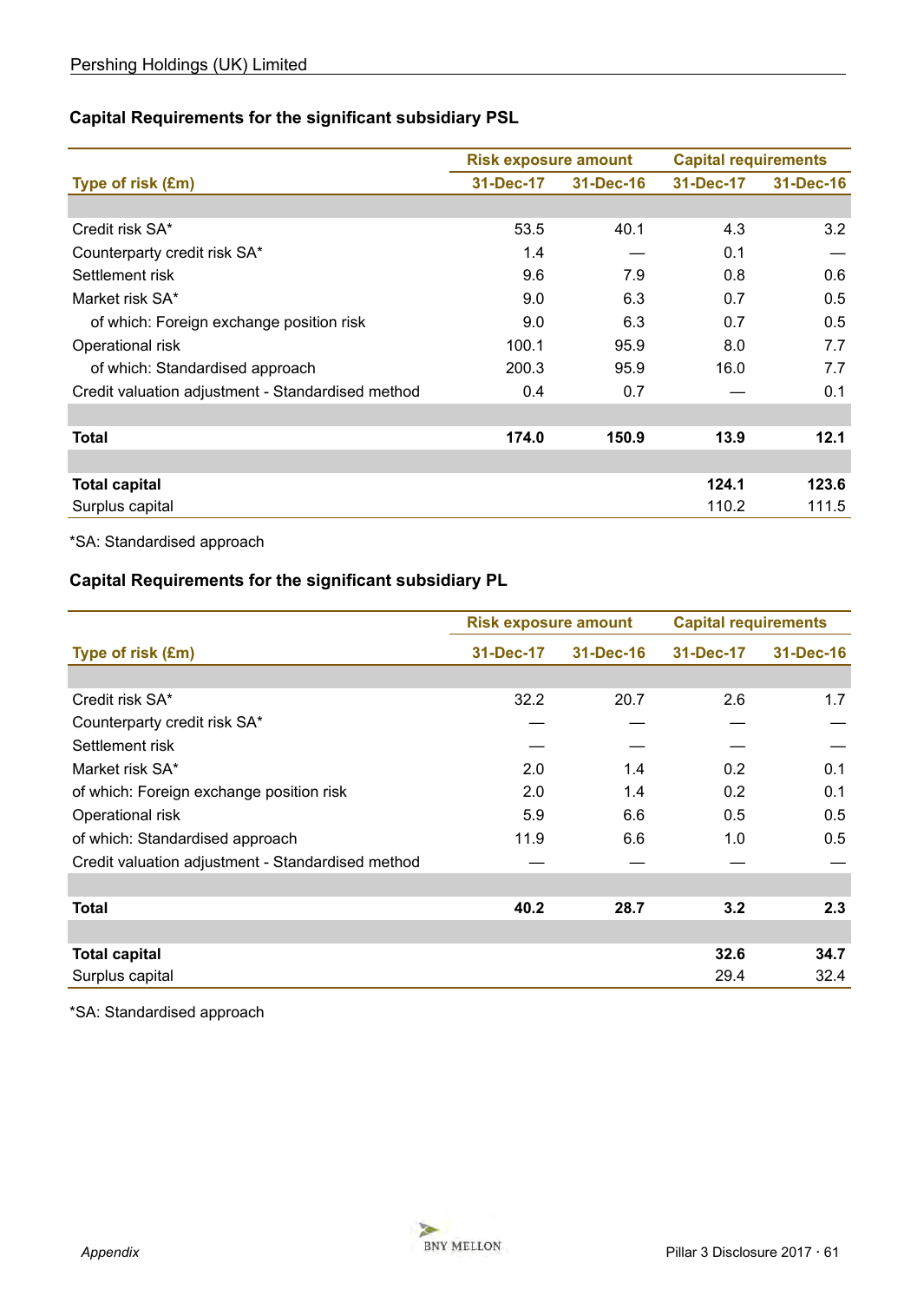## <span id="page-61-0"></span>**Appendix 4 CRD IV Reference**

| <b>CRR</b> ref.                | <b>Requirement summary</b>                                                                                                                                            | <b>Compliance ref.</b>                                                                                | Page<br>ref. |
|--------------------------------|-----------------------------------------------------------------------------------------------------------------------------------------------------------------------|-------------------------------------------------------------------------------------------------------|--------------|
|                                | Scope of disclosure requirements                                                                                                                                      |                                                                                                       |              |
| 431(1)                         | Institutions shall publish Pillar 3 disclosures                                                                                                                       | BNY Mellon publishes Pillar 3<br>disclosures                                                          | N/A          |
| 431 (2)                        | Firms with permission to use specific operational<br>risk methodologies must disclose operational risk<br>information                                                 | N/A                                                                                                   | N/A          |
| 431(3)                         | Institutions shall adopt a formal policy to comply<br>with the disclosure requirements                                                                                | BNY Mellon has a dedicated Pillar 3<br>policy                                                         | N/A          |
| 431(4)                         | Explanation of ratings decision upon request                                                                                                                          | N/A                                                                                                   | N/A          |
|                                | Non-material, proprietary or confidential information                                                                                                                 |                                                                                                       |              |
| 432 (1)                        | Institutions may omit disclosures if the<br>information is not regarded as material (except<br>Articles 435(2)(c), 437 and 450)                                       | Refer to Pillar 3 policy                                                                              | N/A          |
| 432(2)                         | Institutions may omit information that is<br>proprietary or confidential if certain conditions are<br>respected                                                       | Refer to Pillar 3 policy                                                                              | N/A          |
| 432(3)                         | Where 432 (1) and (2) apply this must be stated<br>in the disclosures, and more general information<br>must be disclosed                                              | N/A                                                                                                   | N/A          |
| 432(4)                         | Paragraphs 1, 2 & 3 are without prejudice to the<br>scope of the liability for failure to disclose<br>material information                                            |                                                                                                       |              |
| <b>Frequency of disclosure</b> |                                                                                                                                                                       |                                                                                                       |              |
| 433                            | Institutions shall publish the disclosures required<br>at least on an annual basis, in conjunction with<br>the date of the publication of the financial<br>statements | Refer to Pillar 3 policy                                                                              | N/A          |
| <b>Means of disclosure</b>     |                                                                                                                                                                       |                                                                                                       |              |
| 434 (1)                        | Institutions may determine the appropriate<br>medium, location and means of verification to<br>comply effectively                                                     | Single Pillar 3 disclosure                                                                            | N/A          |
| 434(2)                         | Disclosures made under other requirements (e.g.<br>accounting) can be used to satisfy Pillar 3 if<br>appropriate                                                      | Any cross-references to accounting or<br>other disclosures are clearly<br>signposted in this document | N/A          |
|                                | Risk management objectives and policies                                                                                                                               |                                                                                                       |              |
| 435(1)                         | Institutions shall disclose their risk management<br>objectives and policies                                                                                          | Section 4 Risk Management<br><b>Objectives and Policy</b>                                             | 20           |
| 435 $(1)(a)$                   | Strategies and processes to manage those risks                                                                                                                        | Section 4 Risk Management<br><b>Objectives and Policy</b>                                             | 20           |
| 435(1)(b)                      | Structure and organisation of the risk<br>management function                                                                                                         | Section 4.1 Risk Governance                                                                           | 20           |
| 435 $(1)(c)$                   | Scope and nature of risk reporting and<br>measurement systems                                                                                                         | Section 4 Risk Management<br><b>Objectives and Policy</b>                                             | 20           |
| 435(1)(d)                      | Policies for hedging and mitigating risk                                                                                                                              | Section 4 Risk Management<br><b>Objectives and Policy</b>                                             | 20           |
| 435 $(1)$ $(e)$                | Approved declaration on the adequacy of risk<br>management arrangements                                                                                               | Section 4 Risk Management<br>Objectives and Policy                                                    | 20           |
| 435 $(1)$ $(f)$                | Approved risk statement describing the overall<br>risk profile associated with business strategy                                                                      | Section 4 Risk Management<br><b>Objectives and Policy</b>                                             | 20           |
| 435(2)(a)                      | Number of directorships held by directors                                                                                                                             | Section 4.1.1 Board of Directors                                                                      | 20           |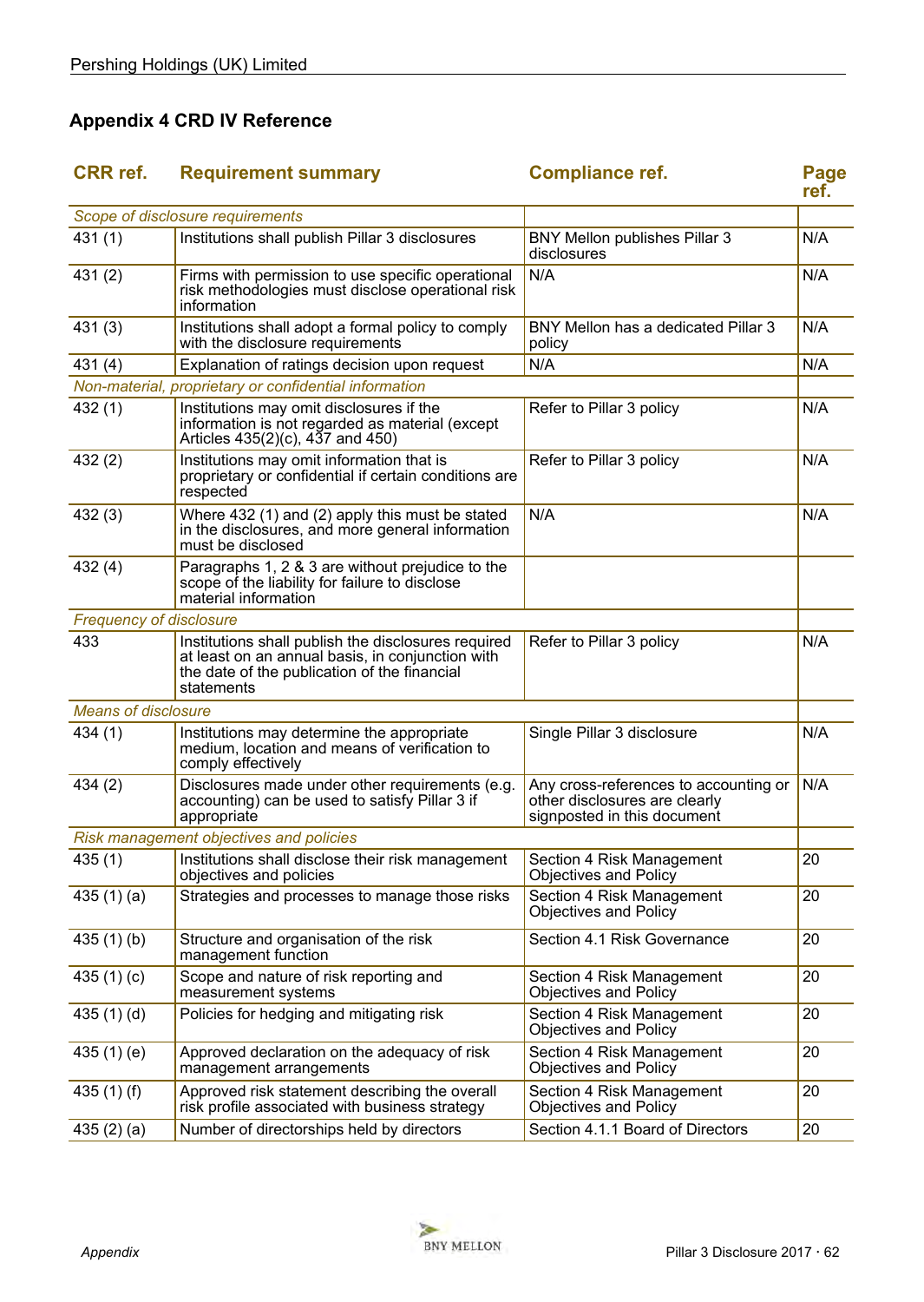| 435(2)(b)                                                                          | Recruitment policy of Board members, their<br>experience and expertise                                                                                                                                                                                                                                        | Section 4.1.1 Board of Directors                                                      | 20  |
|------------------------------------------------------------------------------------|---------------------------------------------------------------------------------------------------------------------------------------------------------------------------------------------------------------------------------------------------------------------------------------------------------------|---------------------------------------------------------------------------------------|-----|
| 435 $(2)$ $(c)$                                                                    | Policy on diversity of Board membership and<br>results against targets                                                                                                                                                                                                                                        | Section 4.1.1 Board of Directors                                                      | 20  |
| 435(2)(d)                                                                          | Disclosure of whether a dedicated risk committee<br>is in place, and number of meetings in the year                                                                                                                                                                                                           | Section 4.1.2 Risk committees                                                         | 21  |
| 435(2)(e)                                                                          | Description of information flow on risk to Board                                                                                                                                                                                                                                                              | Section 4.1.2 Risk committees                                                         | 21  |
| Scope of application                                                               |                                                                                                                                                                                                                                                                                                               |                                                                                       |     |
| 436(a)                                                                             | The name of the institution to which the<br>requirements of this Regulation apply                                                                                                                                                                                                                             | Section 1 Scope of Application                                                        | 6   |
| 436(b)<br>436 (b) (i)<br>436 (b) (ii)<br>436 (b) (iii)<br>436 $(b)$ (iv)           | Outline the differences in the basis of<br>consolidation for accounting and prudential<br>purposes, with a brief description of the entities<br>therein, explaining whether they are:<br>fully consolidated;<br>proportionally consolidated;<br>deducted from own funds;<br>neither consolidated nor deducted | Section 1 Scope of Application                                                        | 6   |
| 436 (c)                                                                            | Current or foreseen material practical or legal<br>impediment to the prompt transfer of own funds<br>or repayment of liabilities among the parent<br>undertaking and its subsidiaries                                                                                                                         | N/A                                                                                   | N/A |
| $436$ (d)                                                                          | Aggregate amount by which the actual Own<br>Funds are less than required in all subsidiaries<br>not included in the consolidation, and the name<br>or names of such subsidiaries                                                                                                                              | N/A - Entities outside the scope of<br>consolidation are appropriately<br>capitalised | N/A |
| 436 (e)                                                                            | If applicable, the circumstance of making use of<br>the provisions laid down in Articles 7 & 9                                                                                                                                                                                                                | N/A                                                                                   | N/A |
| Own funds                                                                          |                                                                                                                                                                                                                                                                                                               |                                                                                       |     |
| 437 (1)                                                                            | Requirements regarding capital resources table                                                                                                                                                                                                                                                                | Section 2 Own Funds                                                                   | 14  |
| 437 $(1)(a)$                                                                       | Full reconciliation of Common Equity Tier 1<br>(CET1) items                                                                                                                                                                                                                                                   | Table 2: Reconciliation of regulatory<br>Own Funds                                    | 14  |
| 437 $(1)(b)$                                                                       | Description of the main features of the CET1 and<br>Additional Tier 1 and Tier 2 instruments                                                                                                                                                                                                                  | Table 3: Composition of regulatory<br>Own Funds                                       | 15  |
| 437 $(1)(c)$                                                                       | Full terms and conditions of all CET1, Additional<br>Tier 1 and Tier 2 instruments                                                                                                                                                                                                                            | Table 3: Composition of regulatory<br>Own Funds                                       | 15  |
| 437 (1) (d) (i)<br>437 $(1)(d)(ii)$                                                | Each prudent filter applied<br>Each deduction made<br>437 $(1)$ $(d)$ $(iii)$ Items not deducted                                                                                                                                                                                                              | Table 2: Reconciliation of regulatory<br>Own Funds                                    | 14  |
| 437 (1) (e)                                                                        | Description of all restrictions applied to the<br>calculation of Own Funds                                                                                                                                                                                                                                    | N/A - no restrictions apply                                                           | N/A |
| 437 (1) (f)                                                                        | Explanation of the basis of calculating capital<br>ratios using elements of Own Funds                                                                                                                                                                                                                         | N/A - Capital ratios calculated on<br>basis stipulated in the Regulations             | N/A |
| 437(2)                                                                             | EBA to publish implementation standards for<br>points above                                                                                                                                                                                                                                                   | BNYM follows the implementation<br>standards                                          | N/A |
| <b>Capital requirements</b>                                                        |                                                                                                                                                                                                                                                                                                               |                                                                                       |     |
| 438(a)                                                                             | Summary of institution's approach to assessing<br>adequacy of capital levels                                                                                                                                                                                                                                  | Section 3 Capital Requirements                                                        | 18  |
| 438 (b)                                                                            | Result of ICAAP on demand from authorities                                                                                                                                                                                                                                                                    | N/A                                                                                   | N/A |
| 438(c)                                                                             | Capital requirement amounts for credit risk for<br>each Standardised Approach exposure class                                                                                                                                                                                                                  | Table 7: Standardised credit exposure<br>by exposure class                            | 26  |
| 438 <sub>(d)</sub><br>438 (d) (i)<br>438 (d) (ii)<br>438 (d) (iii)<br>438 (d) (iv) | Capital requirements amounts for credit risk for<br>each Internal Ratings Based Approach exposure<br>class                                                                                                                                                                                                    | N/A - internal ratings based approach<br>is not used                                  | N/A |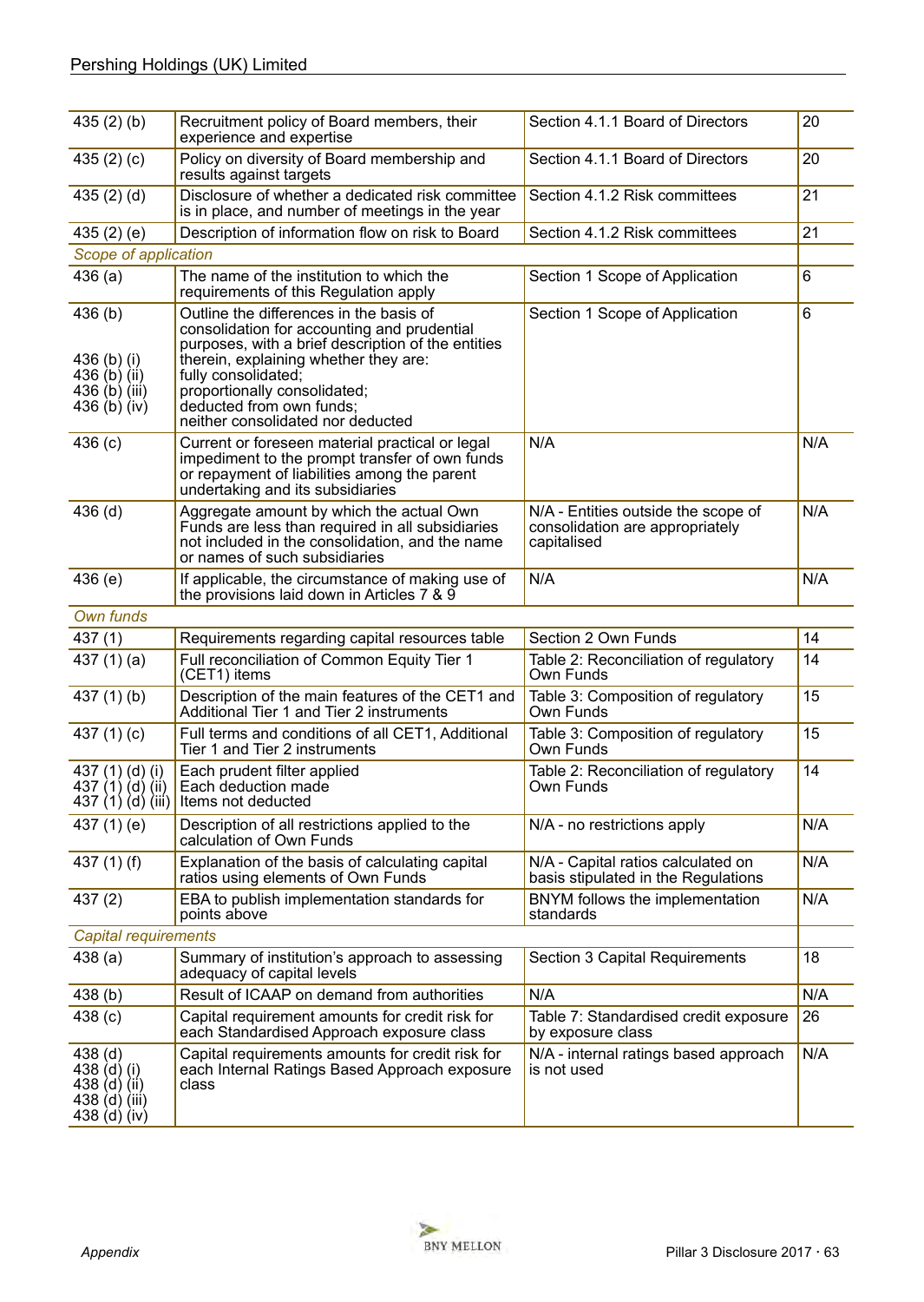| 438(e)                  | Own funds requirements for market risk or<br>settlement risk, or large exposures where they<br>exceed limits                                                                   | Table 6: Capital requirements and<br>Section 10: Market Risk                  | 18 &<br>41 |
|-------------------------|--------------------------------------------------------------------------------------------------------------------------------------------------------------------------------|-------------------------------------------------------------------------------|------------|
| 438 (f)                 | Own funds amounts for operational risk,<br>separately for the basic indicator approach, the<br>standardised approach, and the advanced<br>measurement approaches as applicable | Table 6: Capital requirements and<br>Section 12: Operational Risk             | 18 &<br>43 |
| 438 (endnote)           | Requirement to disclose specialised lending<br>exposures and equity exposures in the banking<br>book falling under the simple risk weight<br>approach                          | Table 6: Capital requirements                                                 | 18         |
|                         | Exposure to counterparty credit risk (CCR)                                                                                                                                     |                                                                               |            |
| 439(a)                  | Description of process to assign internal capital<br>and credit limits to CCR exposures                                                                                        | Section 8 Counterparty Credit Risk                                            | 36         |
| 439 <sub>(b)</sub>      | Discussion of process to secure collateral and<br>establishing reserves                                                                                                        | Section 8 Counterparty Credit Risk                                            | 36         |
| 439 (c)                 | Discussion of management of wrong-way<br>exposures                                                                                                                             | Section 8 Counterparty Credit Risk                                            | 36         |
| $439$ (d)               | Disclosure of collateral to be provided (outflows)<br>in the event of a ratings downgrade                                                                                      | N/A - a credit ratings downgrade is<br>managed at the BNYM Corp level         | N/A        |
| 439(e)                  | Derivation of net derivative credit exposure                                                                                                                                   | Section 8 Counterparty Credit Risk                                            | 36         |
| 439 (f)                 | Exposure values for mark-to-market, original<br>exposure, standardised and internal model<br>methods                                                                           | Section 8 Counterparty Credit Risk                                            | 36         |
| 439(g)                  | Notional value of credit derivative hedges and<br>current credit exposure by type of exposure                                                                                  | N/A - BNYM does not have credit<br>derivative transactions                    | N/A        |
| 439(h)                  | Notional amounts of credit derivative transactions<br>for own credit, intermediation, bought and sold,<br>by product type                                                      | N/A - BNYM does not have credit<br>derivative transactions                    | N/A        |
| 439 (i)                 | Estimate of alpha, if applicable                                                                                                                                               | N/A                                                                           | N/A        |
| <b>Capital buffers</b>  |                                                                                                                                                                                |                                                                               |            |
| 440 $(1)(a)$            | Geographical distribution of relevant credit<br>exposures                                                                                                                      | N/A                                                                           | N/A        |
| 440 $(1)(b)$            | Amount of the institution specific countercyclical<br>capital buffer                                                                                                           | N/A                                                                           | N/A        |
| 440 (2)                 | EBA will issue technical implementation<br>standards related to 440 (1)                                                                                                        | N/A                                                                           | N/A        |
|                         | Indicators of global systemic importance                                                                                                                                       |                                                                               |            |
| 441 (1)                 | Disclosure of the indicators of global systemic<br>importance                                                                                                                  | N/A                                                                           | N/A        |
| 441 (2)                 | EBA will issue technical implementation<br>standards related to 441 (1)                                                                                                        | N/A                                                                           | N/A        |
| Credit risk adjustments |                                                                                                                                                                                |                                                                               |            |
| 442 (a)                 | Disclosure of bank's definitions of past due and<br>impaired                                                                                                                   | Section 5.5 Analysis of Past Due and<br><b>Impaired Exposures</b>             | 28         |
| 442(b)                  | Approaches for calculating credit risk<br>adjustments                                                                                                                          | Section 5.5 Analysis of Past Due and<br><b>Impaired Exposures</b>             | 28         |
| 442 (c)                 | Disclosure of pre-CRM EAD by exposure class                                                                                                                                    | Table 7: Standardised credit exposure<br>by exposure class                    | 26         |
| 442 (d)                 | Disclosures of pre-CRM EAD by geography and<br>exposure class                                                                                                                  | Table 8: Standardised credit exposure<br>by country                           | 27         |
| 442 (e)                 | Disclosures of pre-CRM EAD by industry and<br>exposure class                                                                                                                   | Table 9: Standardised post mitigated<br>credit exposures by counterparty type | 27         |
| 442 (f)                 | Disclosures of pre-CRM EAD by residual maturity<br>and exposure class                                                                                                          | Table 10: Standardised credit<br>exposure by residual maturity                | 28         |

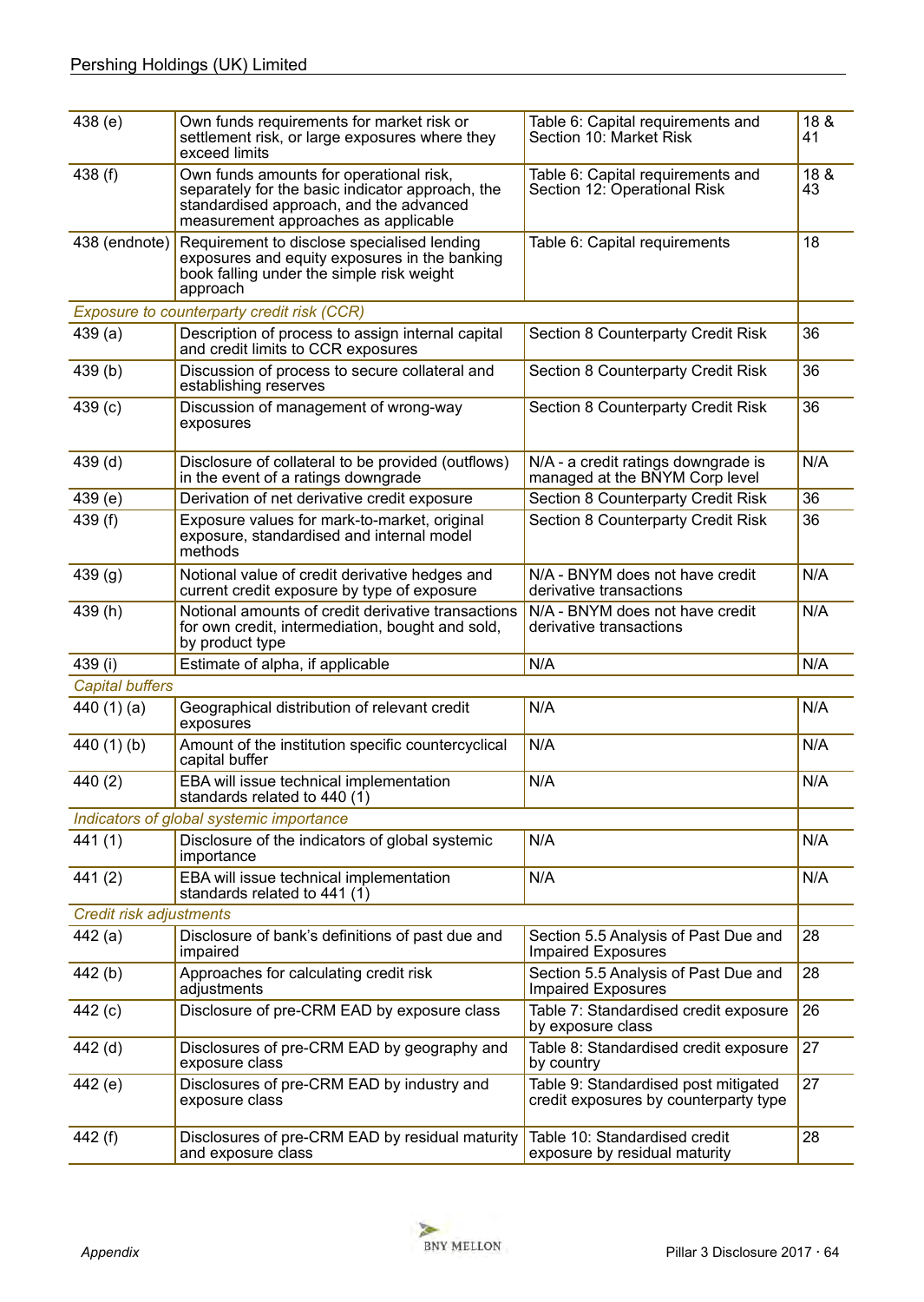| 442 (g)<br>442 (g) (i)<br>442 (g) (ii)<br>442 (g) (iii)                                | Breakdown of impaired, past due, specific and<br>general credit adjustments, and impairment<br>charges for the period, by exposure class or<br>counterparty type | Table 11: Credit quality of exposures<br>by counterparty type             | 28  |
|----------------------------------------------------------------------------------------|------------------------------------------------------------------------------------------------------------------------------------------------------------------|---------------------------------------------------------------------------|-----|
| 442(h)                                                                                 | Impaired, past due exposures, by geographical<br>area, and amounts of specific and general<br>impairment for each geography                                      | Table 13: Credit quality of exposures<br>by geographical breakdown        | 30  |
| 442 (i)<br>442 (i) (i)<br>442 (i) (ii)<br>442 (i) (iii)<br>442 (i) (iv)<br>442 (i) (v) | Reconciliation of changes in specific and general<br>credit risk adjustments                                                                                     | Section 5.5 Analysis of Past Due and<br><b>Impaired Exposures</b>         | 28  |
| 442 endnote                                                                            | Specific credit risk adjustments recorded to<br>income statement are disclosed separately                                                                        | Section 5.5 Analysis of Past Due and<br><b>Impaired Exposures</b>         | 28  |
| <b>Unencumbered assets</b>                                                             |                                                                                                                                                                  |                                                                           |     |
| 443                                                                                    | Disclosures on unencumbered assets                                                                                                                               | <b>Section 9 Asset Encumbrance</b>                                        | 39  |
| Use of ECAIs                                                                           |                                                                                                                                                                  |                                                                           |     |
| 444 $(a)$                                                                              | Names of the ECAIs used in the calculation of<br>Standardised Approach RWAs, and reasons for<br>any changes                                                      | <b>Section 7 External Credit Assessment</b><br>Institutions (ECAIs)       | 33  |
| 444 (b)                                                                                | Exposure classes associated with each ECAI                                                                                                                       | Section 7 Table 15: Credit quality<br>steps and risk weights              | 33  |
| 444 (c)                                                                                | Explanation of the process for translating external<br>ratings into credit quality steps                                                                         | Section 7 Table 16: Credit quality<br>steps and risk weights              | 33  |
| $444$ (d)                                                                              | Mapping of external rating to credit quality steps                                                                                                               | Section 7 External Credit Assessment<br>Institutions (ECAIs)              | 33  |
| 444 (e)                                                                                | Exposure value pre and post-credit risk<br>mitigation, by credit quality step                                                                                    | Section 7 Table 15-18: External Credit<br>Assessment Institutions (ECAIs) | 33  |
| <b>Exposure to market risk</b>                                                         |                                                                                                                                                                  |                                                                           |     |
| 445                                                                                    | Disclosure of position risk, large exposures<br>exceeding limits, FX, settlement and commodities<br>risk                                                         | Section 10 Market Risk                                                    | 41  |
| <b>Operational risk</b>                                                                |                                                                                                                                                                  |                                                                           |     |
| 446                                                                                    | Disclosure of the scope of approaches used to<br>calculate operational risk, discussion of advanced<br>methodology and external factors considered               | Section 12 Operational Risk                                               | 43  |
|                                                                                        | Exposure in equities not included in the trading book                                                                                                            |                                                                           |     |
| 447 (a)                                                                                | Differentiation of exposures based on objectives                                                                                                                 | N/A                                                                       | N/A |
| 447(b)                                                                                 | Recorded and fair value, and actual prices of<br>exchange traded equity where it differs from fair<br>value                                                      | N/A                                                                       | N/A |
| 447 (c)                                                                                | Types, nature and amounts of the relevant<br>classes of equity exposures                                                                                         | N/A                                                                       | N/A |
| 447 (d)                                                                                | Realised cumulative gains and losses on sales<br>over the period                                                                                                 | N/A                                                                       | N/A |
| 447 (e)                                                                                | Total unrealised gains/losses, latent revaluation<br>gains/losses, and amounts included within Tier 1<br>capital                                                 | N/A                                                                       | N/A |
| Exposure to interest rate risk on positions not included in the trading book           |                                                                                                                                                                  |                                                                           |     |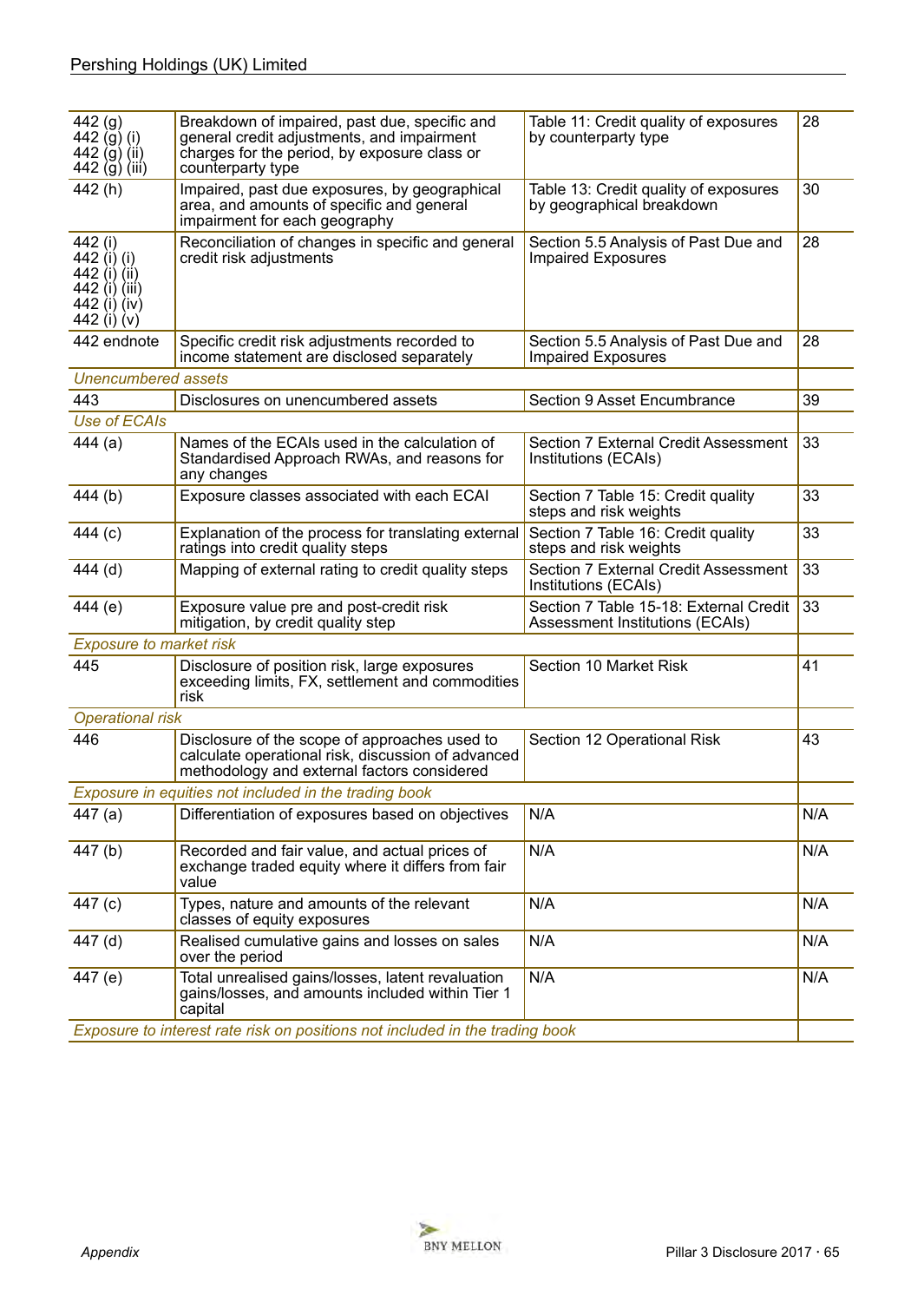| 448(a)                                                                                                                                             | Nature of risk and key assumptions in<br>measurement models                                                                                                                                                                                                                                                 | Section 11: The Bank has no<br>significant Balance Sheet Interest<br>Rate Risk because no maturity<br>mismatch exists between client cash<br>deposits and Bank's cash holdings. In<br>addition, interest rates applicable to<br>clients' cash deposits are market<br>driven | 42  |
|----------------------------------------------------------------------------------------------------------------------------------------------------|-------------------------------------------------------------------------------------------------------------------------------------------------------------------------------------------------------------------------------------------------------------------------------------------------------------|-----------------------------------------------------------------------------------------------------------------------------------------------------------------------------------------------------------------------------------------------------------------------------|-----|
| 448 (b)                                                                                                                                            | Variation in earnings or economic value, or other<br>measures used by the bank from upward and<br>downward shocks to interest rates, by currency                                                                                                                                                            | N/A                                                                                                                                                                                                                                                                         | N/A |
|                                                                                                                                                    | <b>Exposure to securitisation positions</b>                                                                                                                                                                                                                                                                 |                                                                                                                                                                                                                                                                             |     |
| 449                                                                                                                                                | Exposure to securitisations positions                                                                                                                                                                                                                                                                       | N/A                                                                                                                                                                                                                                                                         | N/A |
| <b>Remuneration disclosures</b>                                                                                                                    |                                                                                                                                                                                                                                                                                                             |                                                                                                                                                                                                                                                                             |     |
| 450                                                                                                                                                | Remuneration disclosure regarding remuneration<br>policy and practices                                                                                                                                                                                                                                      | Section 14 Remuneration Disclosure                                                                                                                                                                                                                                          | 48  |
| 450 $(1)(a)$                                                                                                                                       | Information concerning the decision-making<br>process used for determining the remuneration<br>policy                                                                                                                                                                                                       | Section 14.1 Governance                                                                                                                                                                                                                                                     | 48  |
| 450 $(1)(b)$                                                                                                                                       | Information on link between pay and performance                                                                                                                                                                                                                                                             | Section 14.2 Aligning Pay with<br>Performance                                                                                                                                                                                                                               | 49  |
| 450 $(1)(c)$                                                                                                                                       | Important design characteristics of the<br>remuneration system                                                                                                                                                                                                                                              | Section 14 Remuneration Disclosure                                                                                                                                                                                                                                          | 48  |
| 450 $(1)(d)$                                                                                                                                       | Ratios between fixed and variable remuneration                                                                                                                                                                                                                                                              | Section 14.4 Ratio between Fixed and<br>Variable Pay                                                                                                                                                                                                                        | 49  |
| 450 (1) (e)                                                                                                                                        | Information on the performance criteria on which<br>the entitlement to shares, options and variable<br>components of remuneration is based                                                                                                                                                                  | Section 14.6 Deferral Policy and<br>Vesting Criteria                                                                                                                                                                                                                        | 50  |
| 450 $(1)$ $(f)$                                                                                                                                    | Main parameters and rationale for any variable<br>component scheme and any other non-cash<br>benefits                                                                                                                                                                                                       | Section 14.7 Variable Remuneration<br>of Control Function Staff                                                                                                                                                                                                             | 50  |
| 450 $(1)(g)$                                                                                                                                       | Aggregate quantitative information on<br>remuneration by business area                                                                                                                                                                                                                                      | Section 14.8 Table 30: Aggregate<br>Remuneration Expenditure by<br><b>Business</b>                                                                                                                                                                                          | 51  |
| 450 $(1)$ $(h)$<br>450 $(1)(h)(i)$<br>450 $(1)$ $(h)$ $(ii)$<br>450 (1) (h) (iii)<br>450 (1) (h)<br>(iv)<br>450 (1) (h) (v)<br>450 (1) (h)<br>(Vi) | Aggregate quantitative information on<br>remuneration, broken down by senior staff<br>management and members of staff whose<br>actions have a material impact on the risk profile                                                                                                                           | Section 14.8 Table 31: Aggregate<br>Remuneration Expenditure by<br><b>Remuneration Type</b>                                                                                                                                                                                 | 51  |
| 450 (1) (i)                                                                                                                                        | Number of individuals being remunerated £1<br>million or more per financial year                                                                                                                                                                                                                            | Section 14.8                                                                                                                                                                                                                                                                | 51  |
| 450 $(1)(j)$                                                                                                                                       | Total remuneration for each member of the<br>management body upon demand from the<br>Member State or competent authority                                                                                                                                                                                    | N/A                                                                                                                                                                                                                                                                         | N/A |
| 450(2)                                                                                                                                             | For institutions that are significant in terms of<br>their size, internal organisation and the nature,<br>scope and the complexity of their activities, the<br>quantitative information above shall be made<br>available to the public at the level of members of<br>the management body of the institution | N/A                                                                                                                                                                                                                                                                         | N/A |
| Leverage                                                                                                                                           |                                                                                                                                                                                                                                                                                                             |                                                                                                                                                                                                                                                                             |     |
| 451 $(1)(a)$                                                                                                                                       | Leverage ratio                                                                                                                                                                                                                                                                                              | Section 13 Leverage Ratio                                                                                                                                                                                                                                                   | 45  |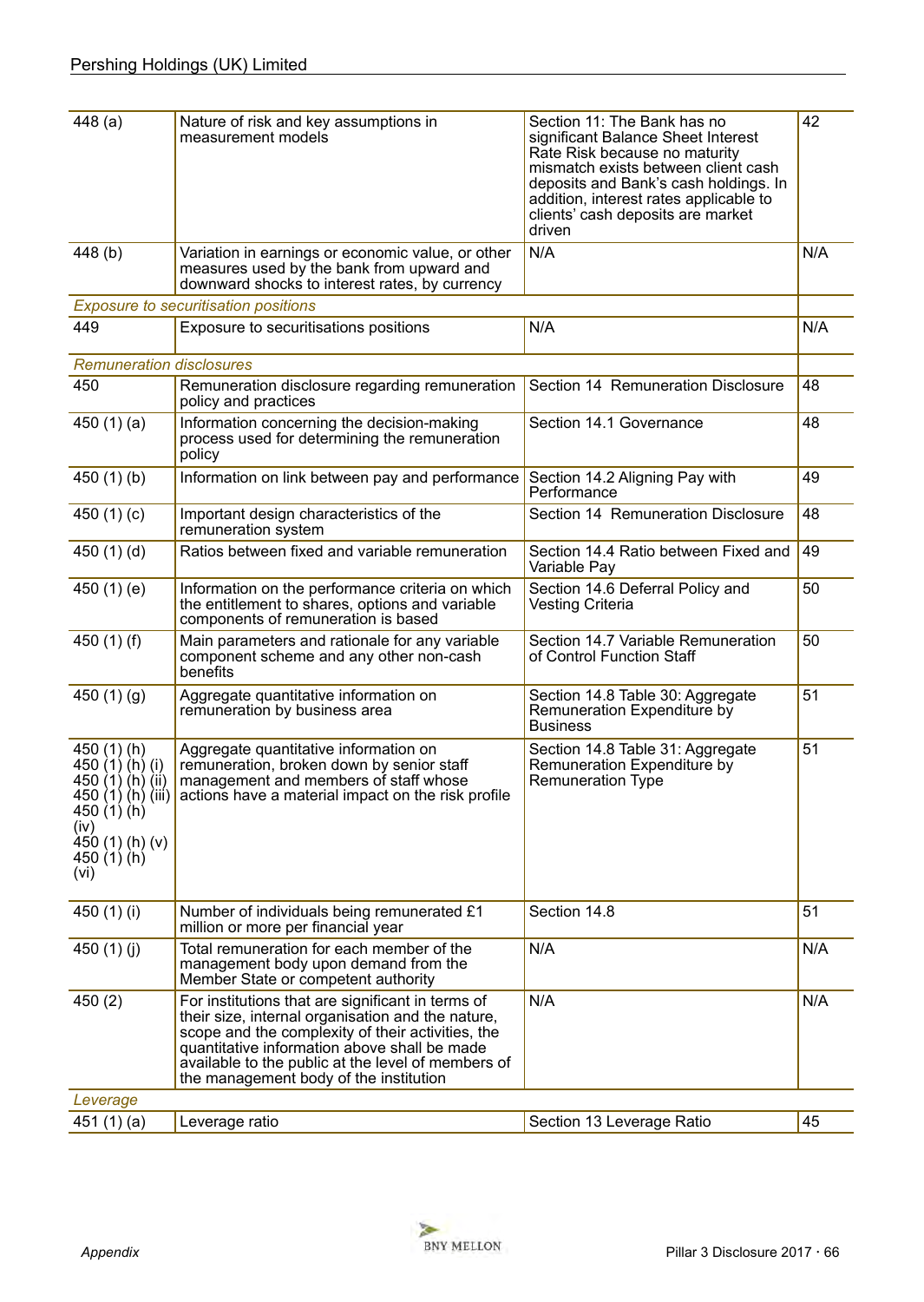| 451 $(1)(b)$ | Breakdown of total exposure measure                                                                                                      | Section 13 Table 28: Leverage ratio<br>common disclosure                              | 46  |
|--------------|------------------------------------------------------------------------------------------------------------------------------------------|---------------------------------------------------------------------------------------|-----|
| 451 $(1)(c)$ | Derecognised fiduciary items                                                                                                             | N/A                                                                                   | N/A |
| 451 $(1)(d)$ | Description of the process used to manage the<br>risk of excessive leverage                                                              | N/A                                                                                   | N/A |
| 451 (1) (e)  | Description of the factors that had an impact on<br>the leverage ratio                                                                   | Section 13 Leverage Ratio                                                             | 45  |
| 451(2)       | EBA to publish implementation standards for<br>points above                                                                              | BNYM follows the implementation<br>standards                                          | N/A |
|              | Use of the IRB approach to credit risk                                                                                                   |                                                                                       |     |
| 452          | Risk-weighted exposure under the IRB approach                                                                                            | N/A                                                                                   | N/A |
|              | Use of credit risk mitigation techniques                                                                                                 |                                                                                       |     |
| 453(a)       | Use of on- and off-balance sheet netting                                                                                                 | Section 6.1 ISDA Master Agreements<br>and Netting                                     | 31  |
| 453(b)       | How collateral valuation is managed                                                                                                      | Section 6.2 Collateral Valuation and<br>Management                                    | 31  |
| 453(c)       | Description of types of collateral used                                                                                                  | N/A                                                                                   | N/A |
| 453 (d)      | Types of guarantor and credit derivative<br>counterparty, and their creditworthiness                                                     | N/A - BNYM's EMEA entities do not<br>enter into credit derivative<br>transactions     | N/A |
| 453(e)       | Disclosure of market or credit risk concentrations<br>within risk mitigation exposures                                                   | Section 6.4 Credit Risk Concentration                                                 | 32  |
| 453 (f)      | For exposures under either the Standardised or<br>Foundation IRB approach, disclose the exposure<br>value covered by eligible collateral | N/A                                                                                   | N/A |
| 453(g)       | Exposures covered by guarantees or credit<br>derivatives                                                                                 | Section 6.4 Table 14: Credit risk<br>mitigation techniques - overview                 | 32  |
|              | Use of the Advanced Measurement Approaches to operational risk                                                                           |                                                                                       |     |
| 454          | Description of the use of insurance or other risk<br>transfer mechanisms to mitigate operational risk                                    | N/A - Pillar 1 : standardized approach,<br>Pillar 2 : self-assessment approach        | N/A |
|              | Use of internal market risk models                                                                                                       |                                                                                       |     |
| 455          | Institutions calculating their capital requirements<br>using internal market risk models                                                 | N/A                                                                                   | N/A |
|              | Commission Implementing Regulation (EU) No 1423/2013                                                                                     |                                                                                       |     |
| Article 1    | Specifies uniform templates for the purposes of<br>disclosure                                                                            | N/A                                                                                   | N/A |
| Article 2    | Full reconciliation of own funds items to audited<br>financial statements                                                                | Section 2 Own Funds                                                                   | 14  |
| Article 3    | Description of the main features of CET1, AT1<br>and Tier 2 instruments issued (Annex II and III)                                        | Table 5: Common tier 1 and additional<br>tier 1 instruments and tier 2<br>instruments | 16  |
| Article 4    | Disclosure of nature and amounts of specific<br>items on own funds (Annex IV and V)                                                      | Table 4: Transitional own funds                                                       | 15  |
| Article 5    | Disclosure of nature and amounts of specific<br>items on own funds during transitional period<br>(Annex VI and VII)                      | Table 4: Transitional own funds                                                       | 15  |
| Article 6    | Entry into force from 31 March 2014                                                                                                      | N/A                                                                                   | N/A |